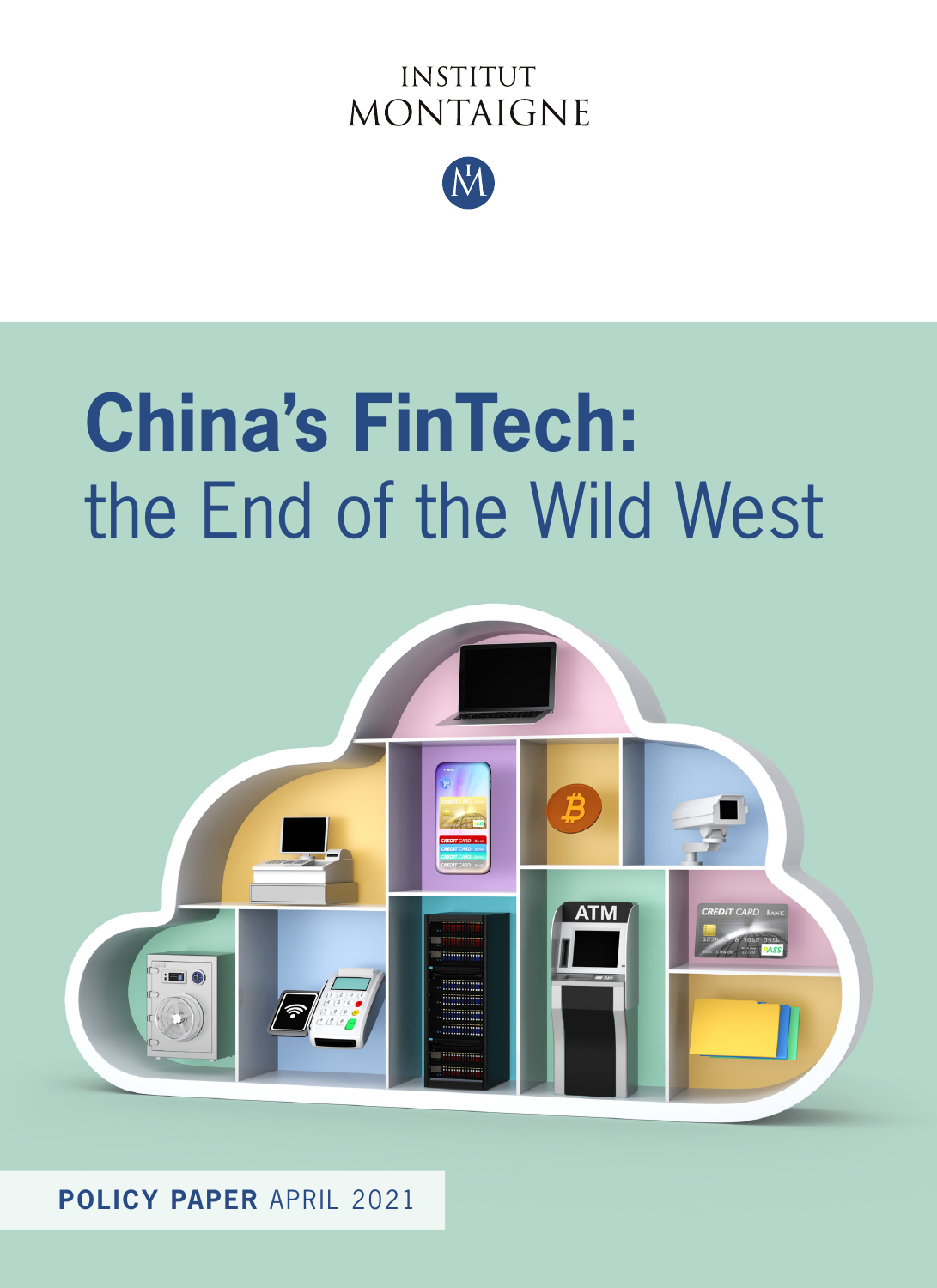# **INSTITUT MONTAIGNE**



Institut Montaigne is a nonprofit, independent think tank based in Paris, France. Our mission is to craft public policy proposals aimed at shaping political debates and decision making in France and Europe. We bring together leaders from a diverse range of backgrounds – government, civil society, corporations and academia – to produce balanced analyses, international benchmarking and evidence-based research. We promote a balanced vision of society, in which open and competitive markets go hand in hand with equality of opportunity and social cohesion. Our strong commitment to representative democracy and citizen participation, on the one hand, and European sovereignty and integration, on the other, form the intellectual basis for our work. Institut Montaigne is funded by corporations and individuals, none of whom contribute to more than 3% of its annual budget.

# **China's FinTech:** the End of the Wild West

POLICY PAPER – APRIL 2021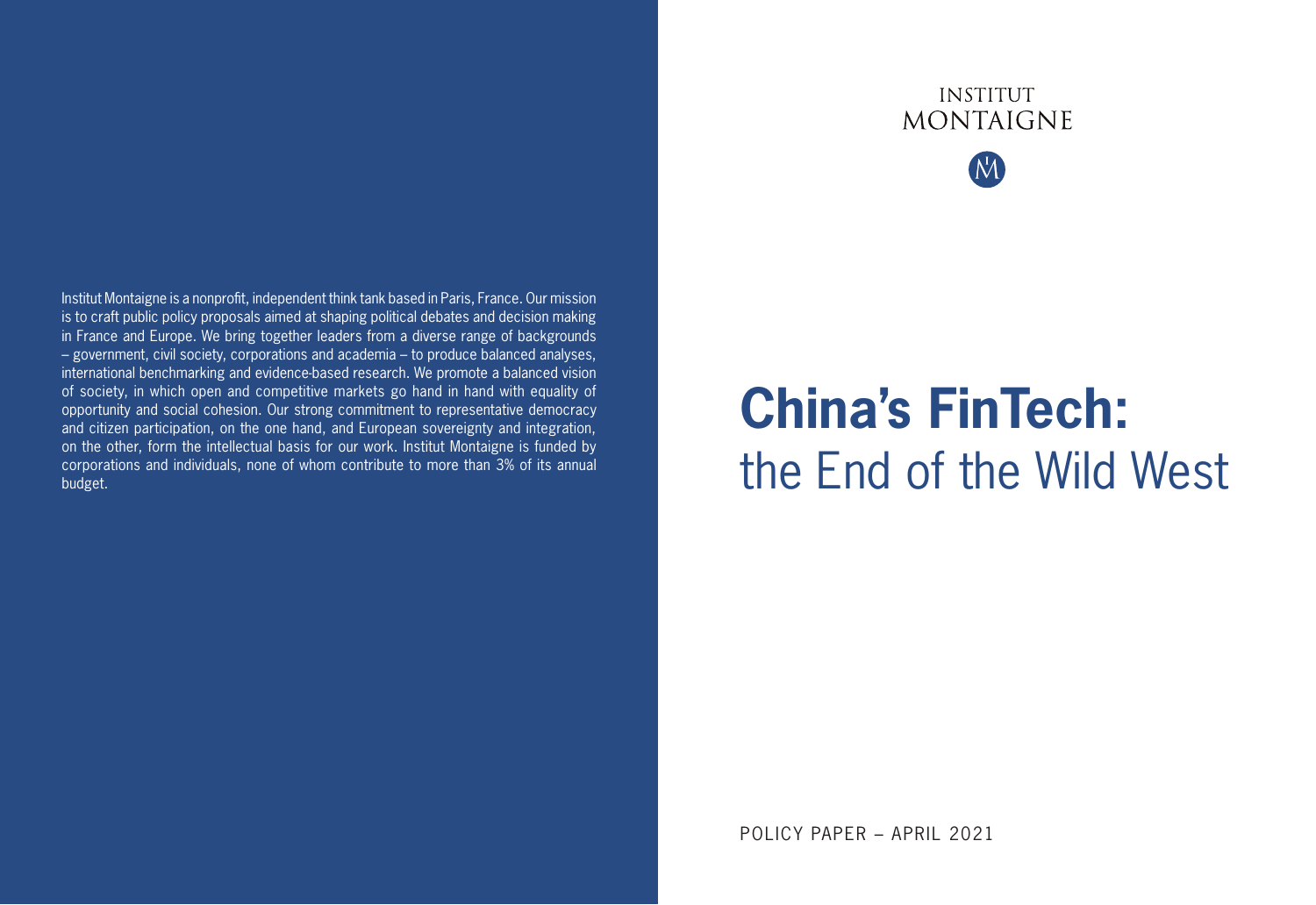# **ABOUT THE AUTHOR**

**Viviana Zhu** is the Policy Officer for Institut Montaigne's Asia Program. She became the editor of the Institute's quarterly publication, China Trends, in March 2020. Before joining Institut Montaigne in January 2019, Viviana worked as Coordinator of the Asia Program of the European Council on Foreign Relations (ECFR). She was responsible for event coordination, reporting, and research support. She holds a Master's degree in International Politics and a Bachelor's degree in Politics and Economics from the School of Oriental and African Studies (SOAS), University of London, where her primary focus was China and international politics. In May 2020, she has co-authored an Institut Montaigne policy paper, "Fighting COVID-19: East Asian Responses to the Pandemic" (with Mathieu Duchâtel and François Godement).

*There is no desire more natural than the desire for knowledge*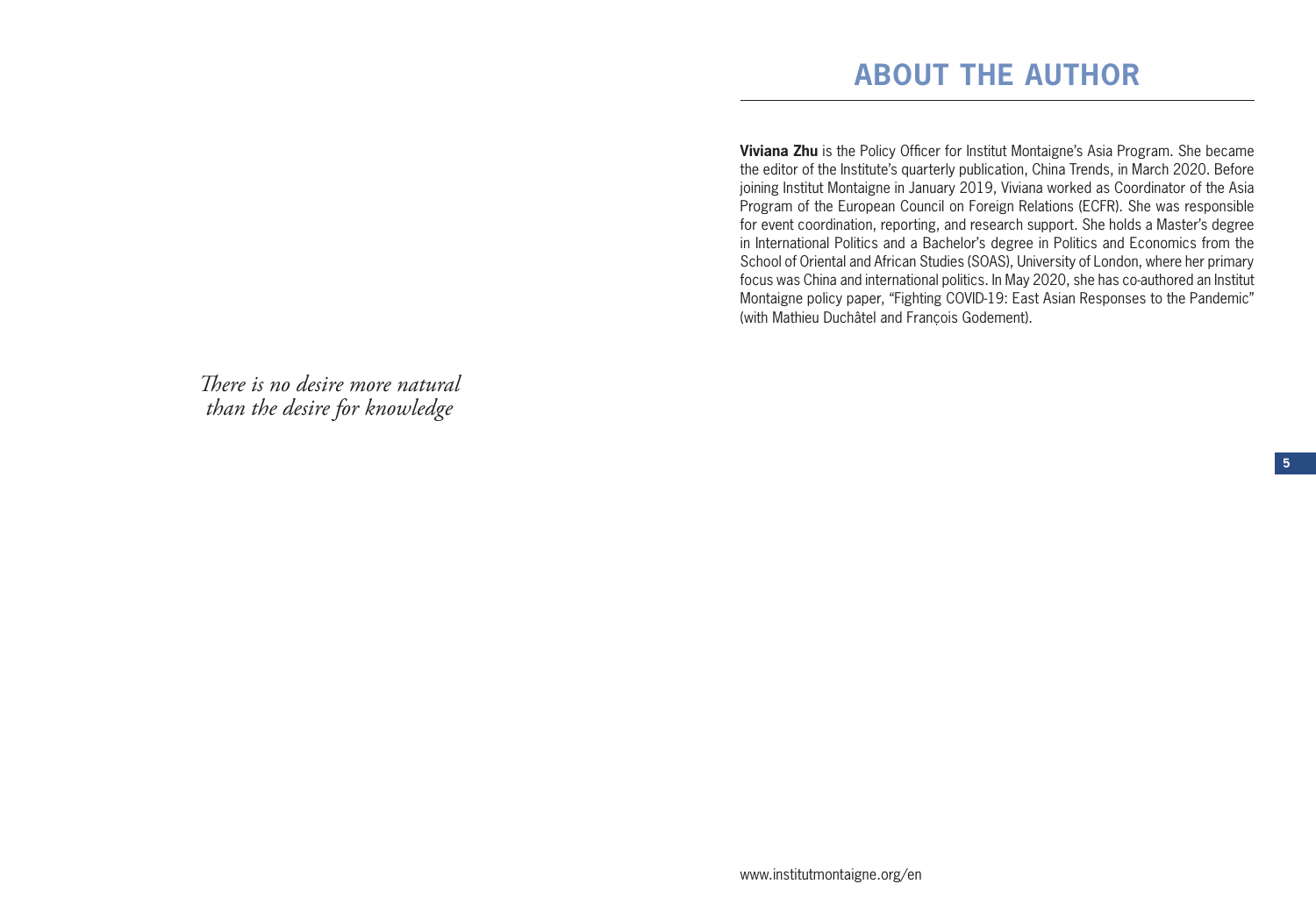# **TABLE OF CONTENTS**

| Introduction 2008 and 2008 and 2008 and 2008 and 2008 and 2008 and 2008 and 2008 and 2008 and 2008 and 2008 and 2008 and 2008 and 2008 and 2008 and 2008 and 2008 and 2008 and 2008 and 2008 and 2008 and 2008 and 2008 and 20 |    |
|--------------------------------------------------------------------------------------------------------------------------------------------------------------------------------------------------------------------------------|----|
| I. FinTech, an Umbrella Term <b>[19]</b> Same Manuscription of the United States of the Second States of the Second S                                                                                                          |    |
| 1. The FinTech Ecosystem <b>Manual Ecosystem</b> 10                                                                                                                                                                            |    |
| 2. Overview of Technologies and their Applications for FinTech  11                                                                                                                                                             |    |
| II. The History of FinTech in China <b>Manual According to the History of FinTech in China</b>                                                                                                                                 |    |
|                                                                                                                                                                                                                                |    |
|                                                                                                                                                                                                                                |    |
|                                                                                                                                                                                                                                |    |
|                                                                                                                                                                                                                                |    |
|                                                                                                                                                                                                                                |    |
|                                                                                                                                                                                                                                |    |
|                                                                                                                                                                                                                                |    |
| Conclusion <b>Conclusion</b>                                                                                                                                                                                                   | 35 |
|                                                                                                                                                                                                                                |    |
|                                                                                                                                                                                                                                |    |
|                                                                                                                                                                                                                                |    |
|                                                                                                                                                                                                                                |    |
|                                                                                                                                                                                                                                |    |
|                                                                                                                                                                                                                                |    |
|                                                                                                                                                                                                                                |    |

| <b>Acknowledgments</b> |  |  |  |
|------------------------|--|--|--|
|------------------------|--|--|--|

# **INTRODUCTION**

*"To build the national competitive strengths, China will establish and improve the platform economy governance system, giving equal importance to development and regulation, amid efforts to boost fair competition, fight monopoly and prevent the disorderly expansion of capital."* – Xi Jinping's remarks at the ninth meeting of the Central Committee for Financial and Economic Affairs, March 15, 2021.1

In the news recently, the situation of Jack Ma, founder and co-owner of Alibaba and its financial subsidiary Ant Group, has suddenly shown a tension between China's FinTech expansion, fair competition and the regulatory environment. A halt, perhaps temporary, has been enacted over the case of Ant Group. Pan Gongsheng, deputy governor of the People's Bank of China, urged Ant Group to **align with the priorities of the State** during a press meeting in December 2020, **inviting the FinTech giant to "return to its origins in payment services".2**

Pan Gonsheng's statement came just after the dramatic suspension of Ant Group's USD 37 billion listing in Shanghai and Hongkong in November 2020, set to be the world's largest initial public offering (IPO). While the suspension two days before the listing came as a surprise, the issues surrounding Ant Group and other Chinese Fin-Tech companies had been on the radar screen of regulators for a while. Ant Group became a financial-services giant through the use of consumer data it collected and customer loyalties it has developed over the years. However, Ant Group's rise to the status of key player in offering financial products was facilitated by the fact that the company was not subjected to the financial regulations and restrictions that apply to commercial banks. And with the funding for the loans coming mostly from state-owned banks, **Ant Group made a profit by putting little of its own capital at risk.** Ant Group's business model is now seen as a source of risk to the Chinese financial system. On April 12, Pan Gonsheng confirmed during a press meeting that Ant Group will be restructured into a financial holding company overseen by China's central bank.<sup>3</sup> (For a more detailed account of the Ant Group story, see the box on page 25).

http://www.pbc.gov.cn/goutongjiaoliu/113456/113469/4229432/index.html

**6**

<sup>1 &</sup>quot;Xi stresses healthy growth of platform economy, efforts for carbon peak and neutrality", *Xinhua*, March 16, 2021, http://www.xinhuanet.com/english/2021-03/16/c\_139812578.htm

<sup>2 &</sup>quot;PBC Deputy Governor Pan Gongsheng Answers Press Questions on Regulatory Talks with Ant Group", *The People's Bank of China*, December 26, 2020, http://www.pbc.gov.cn/en/3688110/3688172/4048269/4156979/index.html

<sup>3 &</sup>quot;Pan Gongsheng, Vice-Governor of the People's Bank of China, answers reporters' questions on the financial authorities' talk to Ant Group (中国人民银行副行长潘功胜就金融管理部门再次约谈蚂蚁集团情况答记者问)", *The People's Bank of China*, April 12, 2021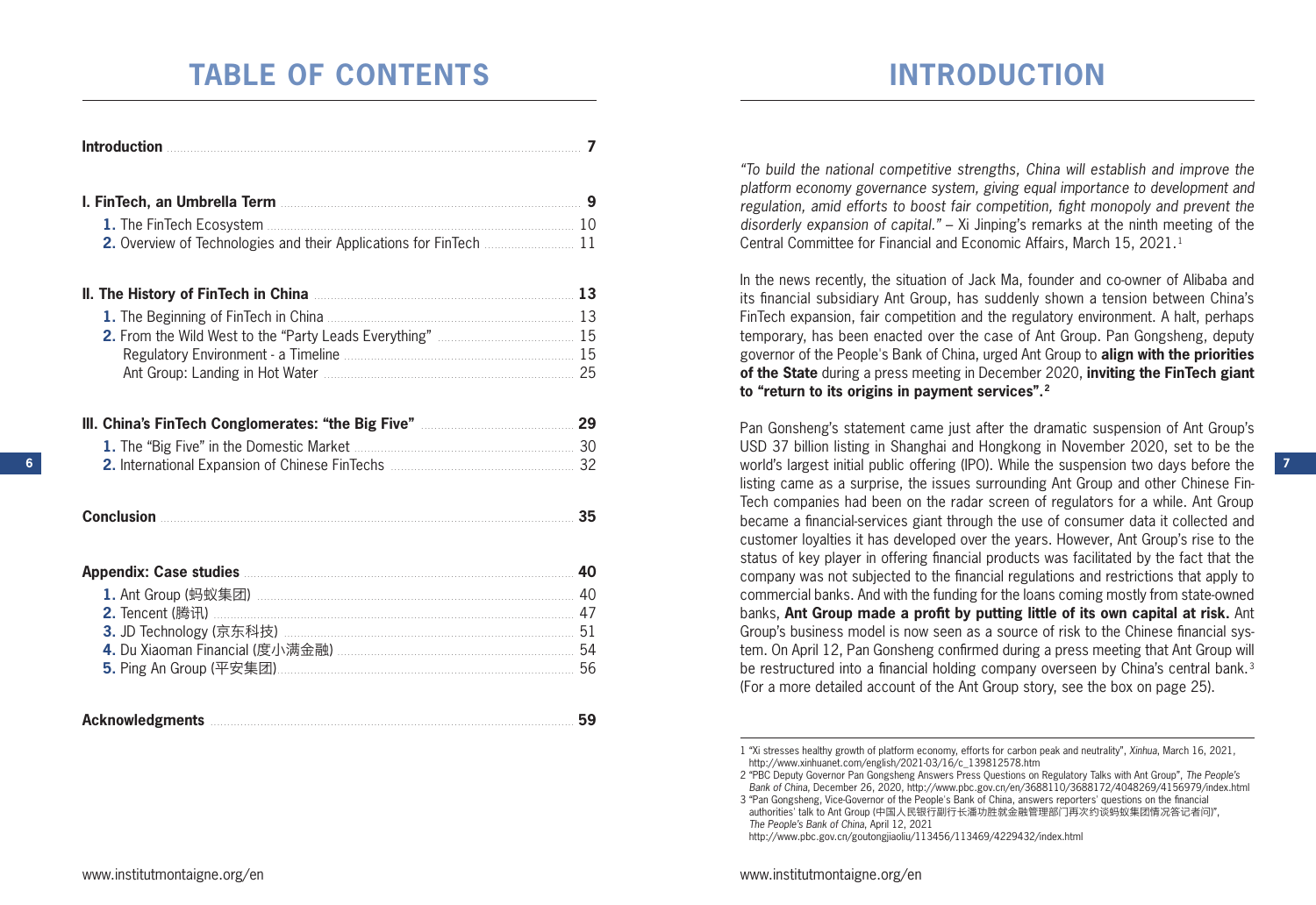Ant Group is part of a Chinese FinTech landscape and has to be put into context: how the FinTech industry in China was born and developed, and where it stands now. The industry has been characterized by rapid growth thanks to years of lax regulation and government support. China's giant platforms have extended their services into the financial sector, leading to the creation of cross-sector big techs that encompass financial and technology activities under one roof. But the period of free-riding has come to an end as China's financial regulators ramp up their efforts to tighten control over the sector, increasing oversights of FinTech practices. The cancellation of the IPO of Ant Group last November was a clear sign of this change of direction. **What was once considered engines of growth, is now seen as potential agents of chaos.**

This study provides an overview of the development of FinTech in China, and how the **Chinese government is seeking to strike a new balance between innovation and regulation.** The general analysis of the sector is complemented by a dive into the country's "big five" – the five largest FinTech players, namely, Ant Group, Tencent, Ping An, JD Technology, and Du Xiaoman Financial - including their international expansion. Finally, the paper raises a number of important questions from the angle of European data management issues, to anticipate a possible expansion of Chinese FinTech platforms in Europe.

# FINTECH, AN UMBRELLA TERM

**I**

"FinTech", or "financial technology", is used to describe technologies and innovations that **transform the provision of financial services and compete with the traditional financial establishments.4** Therefore, "FinTech" is an umbrella term that encompasses a set of innovative technology-enabled financial services, such as mobile payment, digital banking, insurance, wealth management, as well as cryptocurrency and cross-border payment. Although the FinTech industry has come under the spotlight in recent years, it is not a "brand new" industry. Coca-Cola launched the first "digital wallet" in 1997, enabling customers in Finland to pay at a vending machine through a text message on their phone,<sup>5</sup> while the first patent defined as "mobile payment system" was registered in 2000.<sup>6</sup> Money transfer and payment services are the most widely adopted FinTech segments among consumers, while the insurance segment stands out as the fastest-growing one.<sup>7</sup>

**8** The global FinTech market was valued at about USD 111 billion in 2019, and is expected to grow to USD 158 billion by 2023.<sup>8</sup> The fall-out from the Covid pandemic is likely to accelerate this growth even further. The FinTech industry is dynamic, diverse and fast-growing. While forecasts vary, they all point to positive growth - to the extent that the most optimistic source bets on a global market value of USD 500 billion in 2030.9 **The Covid-19 crisis has boosted the use of FinTech and the adoption of new technologies in delivering financial services, while also accelerating the action taken by states on the regulatory front.** A 2020 report from the World Bank and the Cambridge Centre for Alternative Finance underlines how Covid-19 has

<sup>4</sup> World Bank and CCAF (2020), *The Global COVID-19 FinTech Regulatory Rapid Assessment Report*, World Bank Group and the University of Cambridge, October 2020, https://www.jbs.cam.ac.uk/wp-content/uploads/2020/10/2020 ccaf-report-fintech-regulatory-rapid-assessment.pdf

<sup>5</sup> Alex Philips, "Coca Cola Launched The First Digital Wallet In 1997", *Twin Rock Partners*, October 30, 2019, https://www.twinrockpartners.com/coca-cola-launched-the-first-digital-wallet-in-1997/

<sup>6</sup> Hui et al., "United States Patent Application Publication: 'Mobile Payment System' ", June 13, 2002,

https://patentimages.storage.googleapis.com/97/a7/1a/16e48f1cd942e9/US20020073027A1.pdf 7 "Total value of investments into fintech companies worldwide from 2010 to 2020", *Statista*, March 30, 2021,

https://www.statista.com/statistics/719385/investments-into-fintech-companies-globally/

<sup>8</sup> The Business Research Company, *Fintech Global Market Opportunities And Strategies*, July 2020, https://www.thebusinessresearchcompany.com/report/FinTech-market

<sup>9</sup> Omar Faridi, "Global FinTech Market Is Projected to Reach \$300 Billion Market Cap by 2025 Due to Large Investments in New Tech and Infrastructure: Report", *Crowdfund Insider*, June 21, 2020, https://www.crowdfundinsider. com/2020/06/162997-global-FinTech-market-is-projected-to-reach-300-billion-market-cap-by-2025-due-to-largeinvestments-in-new-tech-and-infrastructure-report/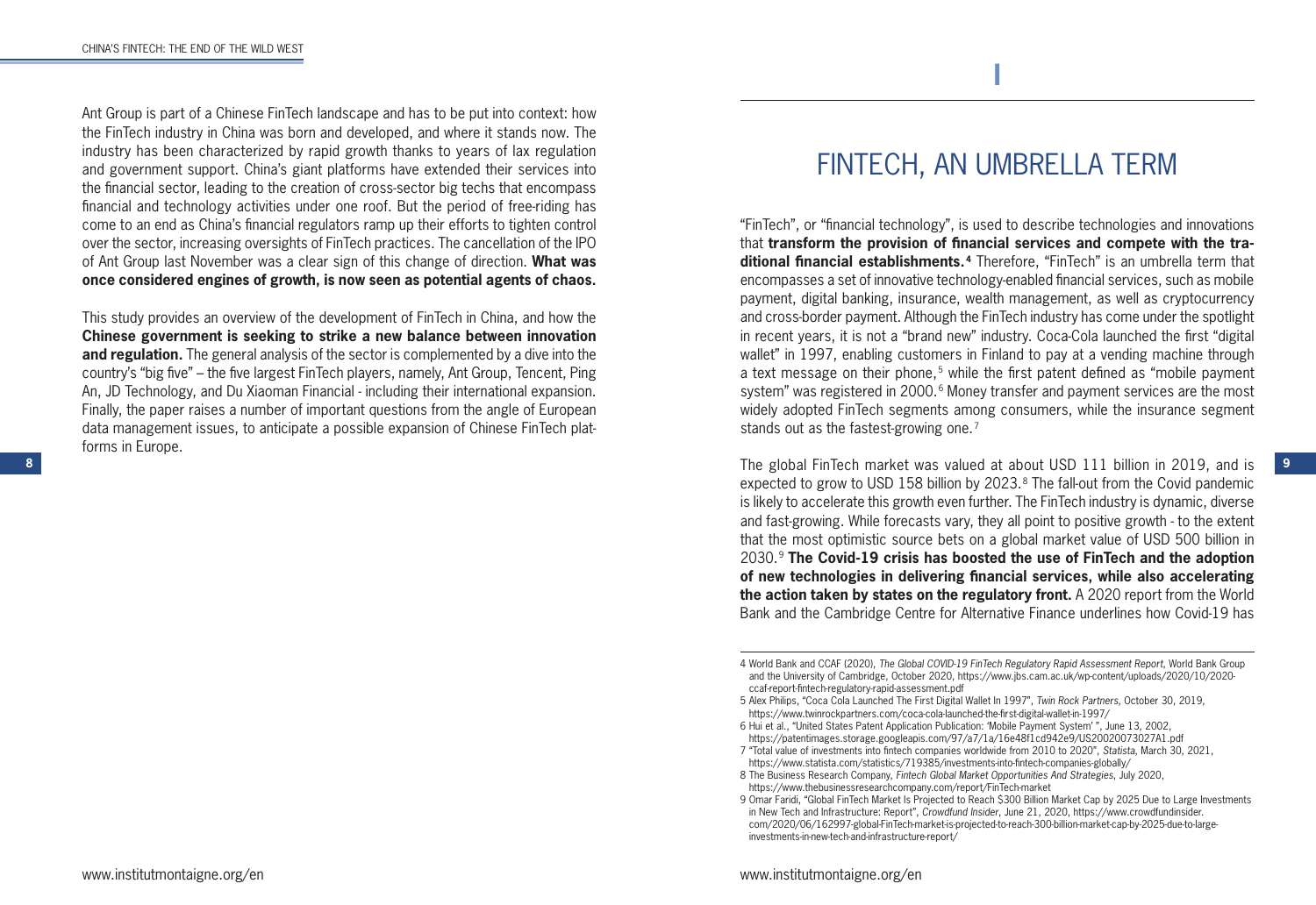pushed the digitalization of finance.10 The FinTech industry has proved to be resilient and adaptable during the Covid-19 crisis, with an overall growth in operations. With the ever-evolving FinTech industry, financial institutions that fail to digitalize will struggle to survive in the competitive climate.

# **1. The FinTech Ecosystem**

In the FinTech ecosystem, there is **a combination of players coming from financial or technological backgrounds.** In general, they can be identified as following:<sup>11</sup>

- large, **well-established financial institutions** (traditional banks);
- **big tech companies** that are actively, but not exclusively, involved in the financial sector (e.g. Facebook, Apple, Alibaba, Baidu);
- **established finance companies** that provide infrastructure or technology to facilitate financial services transactions (e.g. Mastercard and UnionPay);
- **disruptive tech companies,** often start-ups, that develop innovative technology or process in a specific niche or segment, to improve mobile payments, automated investing, retail banking, peer-to-peer lending and insurance.

But these are not "fixed" categories. As **each player is stepping up its push for higher market share and breaking into new areas,** these categories often overlap. In many cases, banks prefer to set up FinTech subsidiaries instead of keeping the FinTech segment as an integrated part of the bank, in order to provide their FinTech business more operational liberty. At the same time, "disruptive tech companies" often face the fate of being acquired or merged by established players such as banks or big tech companies.

This is particularly true in the case of China, where traditional banks and tech giants cooperate to provide services, and where tech companies often establish a financial service subsidiary (FinTech) and absorb the start-ups through mergers and acquisitions (M&A) to provide innovative services. This of course also creates problems, such as unfair competition and monopoly. **When Chinese tech giants establish their financial subsidiary, the parent and subsidiary companies often remain highly interlinked, making it hard for start-ups in the traditional sense to compete** 

with the financial subsidiary company. For instance, JD.com, the second most used e-commerce platform in China, has a data and traffic cooperation agreement with its financial arm JD Technology, under which they agree to share the relevant data and information owned by them to each other free of charge, and to be the traffic sources of each other.12 The same applies to other Chinese Tech giants and their respective financial arms. Synergy with Alibaba and unparalleled customer insights are what Ant Group perceives as its core strengths.

# **2. Overview of Technologies and their Applications for FinTech**

Emerging technologies are dominating the ways businesses are operating. The FinTech industry relies on the development and use of **large datasets, artificial intelligence (AI), cloud computing and blockchain.** These four components are interdependent. Depending on their characteristics, they serve different purposes and are applied to different financial services.

**10 11** In China, tech giants Alibaba and Tencent are in the leading position in applying technologies for the FinTech sector. One of the most common products of such applications is **credit scoring,** which lies behind most of the services provided by FinTech companies. For instance, by leveraging large datasets collected from their existing platforms, and with the adoption of cloud computing and AI, they can quickly make informed decisions on loan applications. **The output is faster and more accurate** compared to conventional models of calculation. The long-tail feature of these big technology platforms implies that **the marginal cost of servicing additional users is close to zero.**

#### **• Large datasets**

The financial industry is able to collect very large datasets from multiple sources, including internal users, customers, financial institutions or risk analysis companies. These can help financial institutions provide differentiated services, achieve accurate customers' risk assessment and marketing, enhance customer loyalty and strengthen risk control.

<sup>10</sup> World Bank and CCAF (2020), *The Global COVID-19 FinTech Regulatory Rapid Assessment Report*, World Bank Group and the University of Cambridge, October 2020,

https://www.jbs.cam.ac.uk/wp-content/uploads/2020/10/2020-ccaf-report-fintech-regulatory-rapid-assessment.pdf 11 "What is FinTech?", *PWC's Financial Services Institute*, April 2016,

https://www.pwc.com/us/en/financial-services/publications/viewpoints/assets/pwc-fsi-what-is-fintech.pdf

<sup>12 &</sup>quot;Prospectus for Initial Public Offering of Shares And Listing on STAR Market

<sup>(</sup>首次公并发行股票开在科创板上市招股说明书)", *Jingdong Digits Technology Holding Co.*, October 2020, http://www.chuangze.cn/third\_down.asp?txtid=2606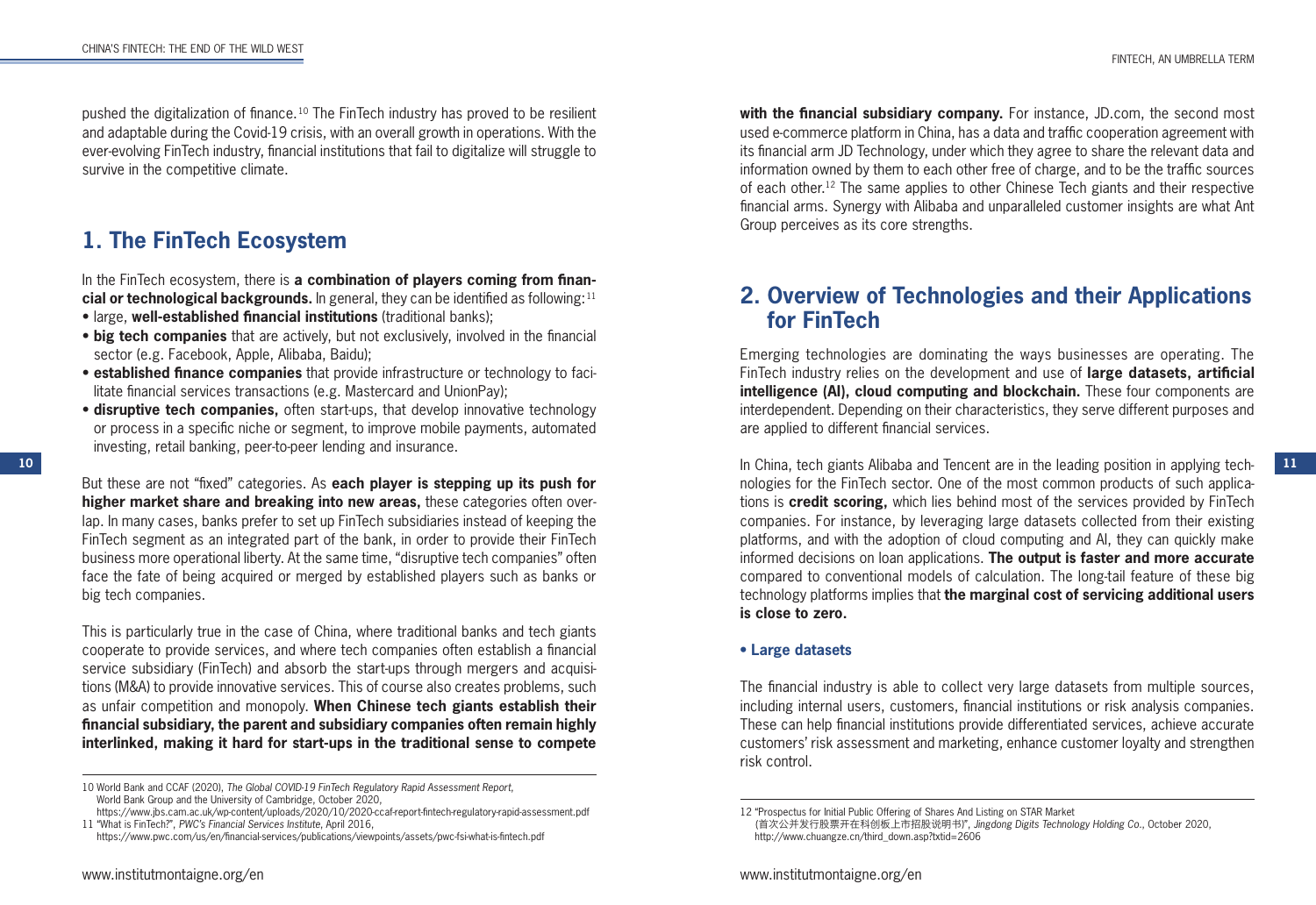#### **• Cloud computing**

Cloud computing allows financial companies and institutions to run a series of data-related services at minimal operating costs securely, such as storing and efficiently processing data.

#### **• Artificial intelligence**

Artificial intelligence (AI) runs predictive algorithms on data sets and enables a machine to simulate human behavior to solve complex problems. It involves **machine learning (ML)**, a subset of AI which allows the computer system to learn from large amounts of historical data to give accurate output. AI can be used to improve user experience and enhance decision-making.

#### • **Blockchain**

Blockchain can be understood as a digital infrastructure, which allows decentralized model reconfiguration, transaction traceability and therefore improves transaction processing efficiency and enhances security.

# THE HISTORY OF FINTECH IN CHINA

**II**

Innovation and regulation are the two main forces that have determined the growth of FinTech in China. The years 2020 and 2021 mark a critical turning point in the history of the sector. **The drama around Ant Group and Jack Ma is only the tip of the iceberg.** The issuing of a new set of regulations shows that after a long period of hands-off approach, **China is now tipping the scale towards regulation.** However, this shift did not happen overnight. There has been a series of events that brought the FinTech sector where it is, step by step.

# **1. The Beginning of FinTech in China**

**12 13** tioned by the conjunction of **a lack of proper financial services** in the early 2000s Looking back at the origins, the rapid development of China's FinTech has been condiand **the development of non-bank payment systems.13** Back in the 1990s, credit cards were virtually "non-existent" in the country, online banking was rare and even debit cards could not be used in every part of the country. To support its domestic players, **the Chinese government strategically delayed opening its financial sector to foreign companies.** Mastercard was only granted access to the Chinese market in late 2019 after years of delayed authorization. As a result of this protective environment, UnionPay, a bankcard association established in 2002, had already established a dominant position as a debit and credit card provider in China by the time of the opening of the sector.

> Benefiting from the lack of proper financial services, non-bank payment systems took off. **This led to the emergence of two mobile payment systems, now known as Tencent's WeChat Pay and Ant Group's Alipay.** The two companies entered the payments space from different angles. In 2002, Tencent launched a virtual currency (QQ Coin) to be used in its (online web) games or in chat rooms to buy various characters' outfits and other kits. Alipay, launched in 2004 for online shopping on

<sup>13</sup> Martin Chorzempa, "How China Leapfrogged Ahead of the United-States in the FinTech Race", *Peterson Institute for International Economics*, April 26, 2018,

https://www.piie.com/blogs/china-economic-watch/how-china-leapfrogged-ahead-united-states-fintech-race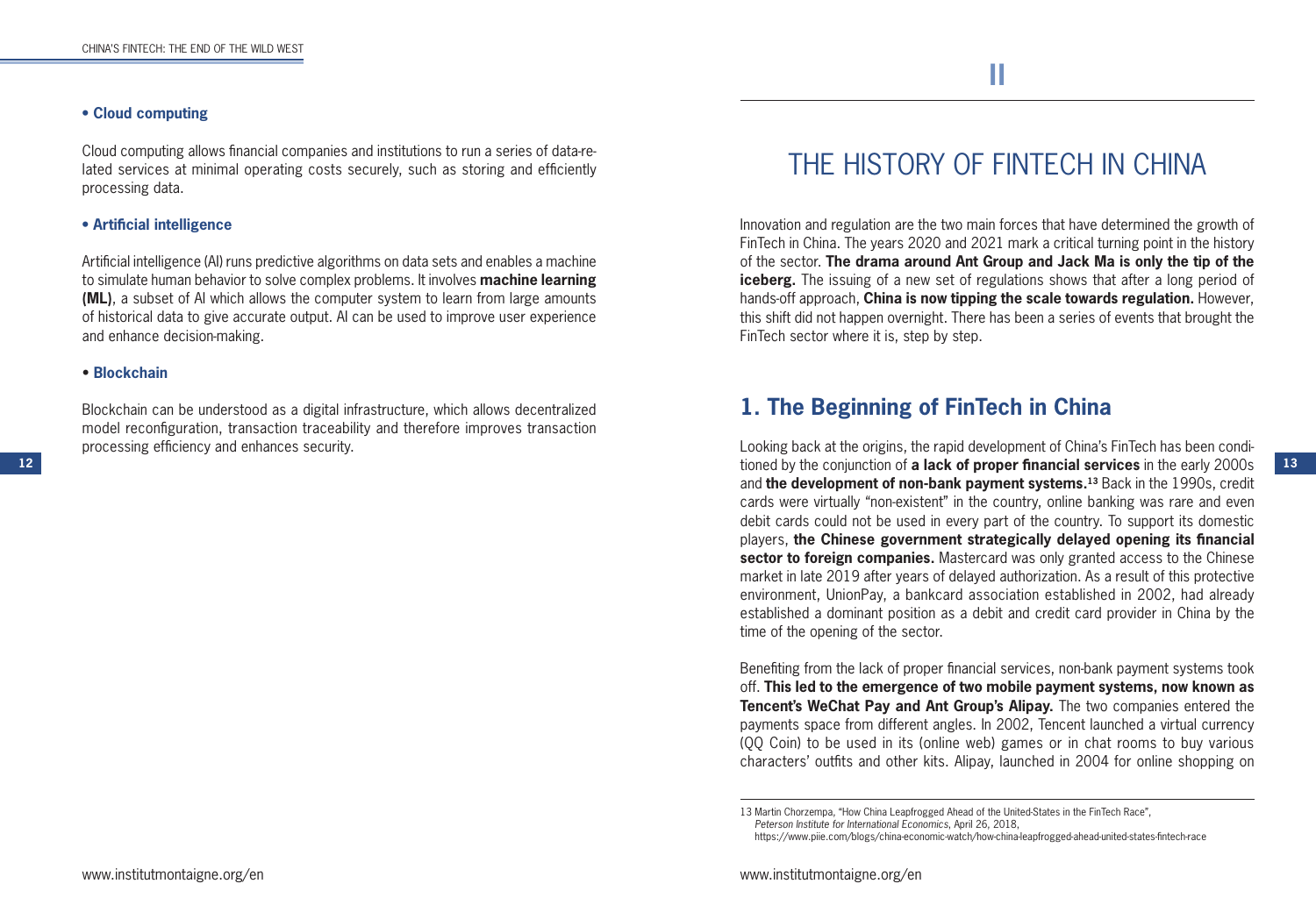Taobao, acted as a third-party escrow service between the seller and buyer to secure the online purchase process. As the guarantor, Alipay would hold the funds paid by the buyer until the product is received and matches the description.

Regulations regarding online payment systems were only issued by the Central Bank in 2010, and the first batch of licenses for third-party payment services was released to 27 operators the year after.<sup>14</sup> A lack of regulations around non-bank mobile payment systems **enabled companies to grow free of compliance costs in what has been described as the "Wild West".**<sup>15</sup> It also gave a long period of time for the companies **to reach a critical size to withstand competition.** The government support, or rather policy to have the sector dominated by domestic players, is reflected in the 2010 online payment system regulation. It made a distinction between Chinese and foreign-funded third-party payment operators. Foreign-funded third-party operators were subject to special rules and State Council approval. To facilitate regulatory approval for the license, Alipay was restructured to become a domestic company, resulting in a dispute with Alibaba's foreign stakeholders Yahoo and Softbank which were not informed about the ownership transfer.<sup>16</sup>

**14 15 mobile internet access** and the growing importance of **e-commerce in retail** (in The second turning point coincides with the **democratization of smartphones,**  2017, already 17% of total retail sales in China) around the 2010s which formed a favorable terrain for mobile payment platforms to become more popular. In 2010, China passed the bar of 450 million people connected to the internet, among which 66% used mobile devices.17 In 2015, 90% of Chinese internet users connected through mobile phones.<sup>18</sup> In 2015, 50% of the population used smartphones.<sup>19</sup> The adoption of the QR code by individual vendors, for example food stalls in the street, also contributed to the pervasiveness of these third-party payment systems and the development of FinTech.20 Alipay released its first QR code system in 2011, allowing

offline merchants to use the app.21 From then on, **the surge in usage has been tremendous, with the online payment system's total transaction volume outpacing card payment in 2015.22**

The participation of non-traditional financial players has brought challenges and changes to the financial industry. As Jack Ma said back in 2013, **"the financial industry needs disruptors,** and even more so, those lay people come in to make changes (金融行 业也需要搅局者,更需要那些外行的人进来进行变革)". He also added that "finance is meant to serve the layman, not to solely entertain and make money for a coterie (金融是为外行人服务的,不是自己圈里自娱自乐、自己赚钱的)."23

# **2. From the Wild West to the "Party Leads Everything"**

**The evolution of China's FinTech regulatory environment over the past 20 years can be roughly broken down into three phases:**

• for the first ten years, from 2000 to 2010, the sector went largely unchecked;

- between 2010 and 2015, attempts were made at introducing regulations;
- and since 2015, there has clearly been a ramping-up of efforts, with 2020 & 2021 reaching the peak.

<sup>14</sup> Wang Shanshan, "Alipay Awarded Third-Party Payment License", *Caixin*, May 27, 2011,

https://www.caixinglobal.com/2011-05-27/alipay-awarded-third-party-payment-license-101016942.html 15 Elliot Wilson, "China Takes a Swipe at the FinTech Sector", *EuroMoney*, July 2, 2018,

https://www.euromoney.com/article/b18ws9x3trz4gz/china-takes-a-swipe-at-the-FinTech-sector?copyrightInfo=true 16 Hu Shuli, "How Jack Ma's Mistake Damaged China's Market", *Caixin*, June 14, 2011,

https://www.caixinglobal.com/2011-06-14/how-jack-mas-mistake-damaged-chinas-market-101010661.html 17 Wright Bryan, "Chinese Internet Use Surges Past 450 Million People in 2010", *NPR*, January 19, 2011,

https://www.npr.org/sections/thetwo-way/2011/01/19/133048144/chinese-internet-adoption-surges-past-450 million-users-in-2010?t=1594305055156 18 "Penetration rate of mobile internet users in China from 2008 to December 2020", *Statista*, February 2021,

https://www.statista.com/statistics/255552/penetration-rate-of-mobile-internet-users-in-china/

<sup>19</sup> Dylan Cheang, "Investment Theme II: China Technology", DBS Chief Investment Office, *CIO Insights*, 4Q18, 2018, https://www.dbs.com/iwov-resources/pdf/cio/CIOInsights4Q18\_ChinaTechnology.pdf?linkId=100000004309233

<sup>20</sup> Martin Chorzempa, "How China Leapfrogged Ahead of the United-States in the FinTech Race", *Peterson Institute for International Economics*, April 26, 2018, https://www.piie.com/blogs/china-economic-watch/how-china-leapfrogged-ahead-united-states-fintech-race

<sup>21 &</sup>quot;A Hangzhou Story: The Development of China's Mobile Payment Revolution", Lee Kuan Yew School of Public Policy, *National University of Singapore*, 2018, https://lkyspp.nus.edu.sg/docs/default-source/case-studies/a-hangzhou-story.pdf?sfvrsn=2bb6690a\_2

<sup>22</sup> Martin Chorzempa, "How China Leapfrogged Ahead of the United-States in the FinTech Race", *Peterson Institute for International Economics*, April 26, 2018,

https://www.piie.com/blogs/china-economic-watch/how-china-leapfrogged-ahead-united-states-fintech-race

<sup>23 &</sup>quot;Jack Ma: the Financial Industry needs a disruptor" (马云:金融行业需要搅局者)", *cpcnews.cn*, June 21, 2013, http://cpc.people.com.cn/n/2013/0621/c78779-21920452.html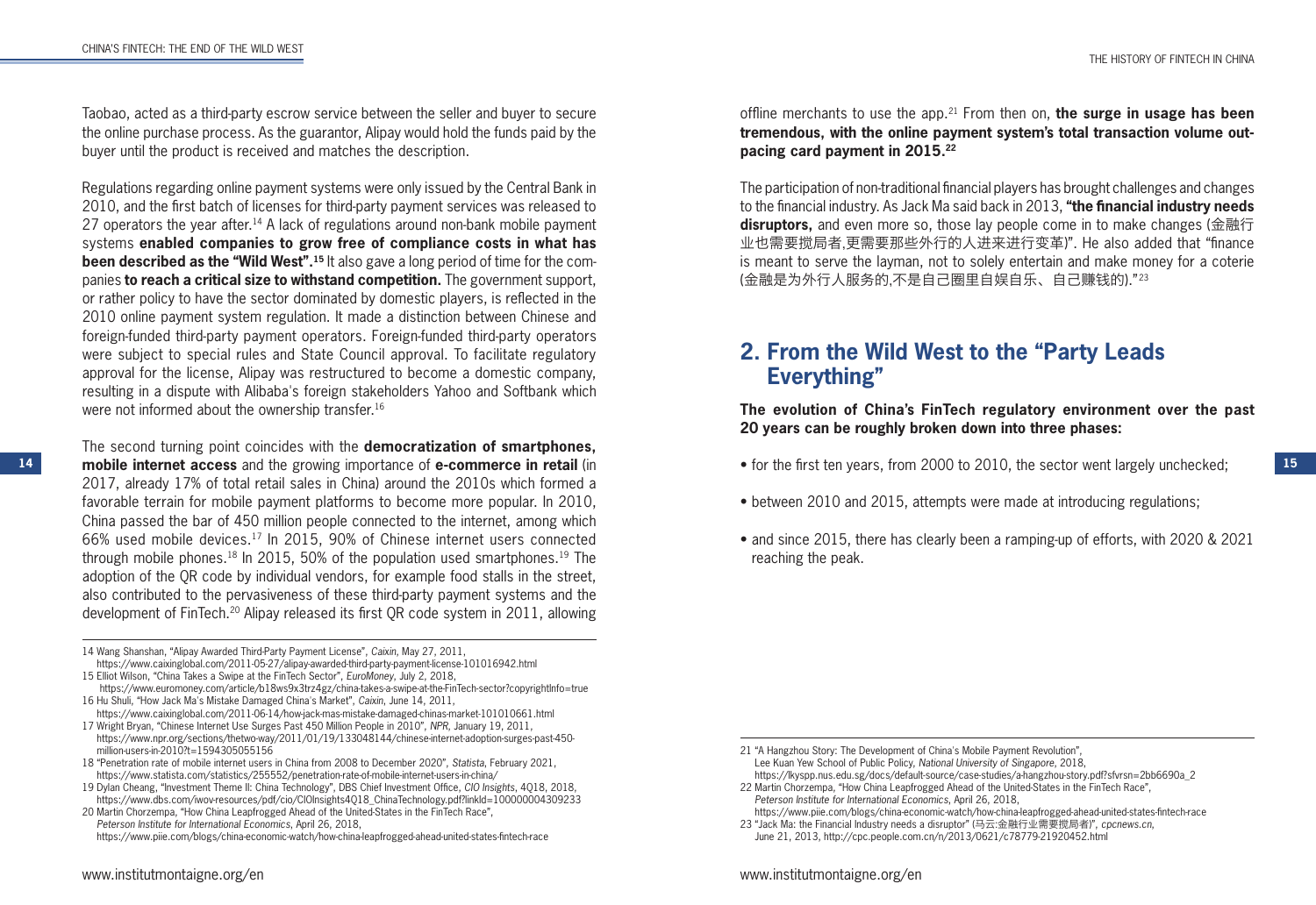# **Regulatory Environment - a Timeline**

|                      |                                                                                                                                                                                       |                                                                                                                                                                                    | November 2019                                                                                                                                                                                                                                                                                | Regulatory 'sandbox' program announced                                                                                                                                                                                                                                                                                                                                                                            | PBoC                                                     |
|----------------------|---------------------------------------------------------------------------------------------------------------------------------------------------------------------------------------|------------------------------------------------------------------------------------------------------------------------------------------------------------------------------------|----------------------------------------------------------------------------------------------------------------------------------------------------------------------------------------------------------------------------------------------------------------------------------------------|-------------------------------------------------------------------------------------------------------------------------------------------------------------------------------------------------------------------------------------------------------------------------------------------------------------------------------------------------------------------------------------------------------------------|----------------------------------------------------------|
| <b>Issuing Date</b>  | <b>Regulation</b>                                                                                                                                                                     | <b>Issuing Entity</b>                                                                                                                                                              | September 11,                                                                                                                                                                                                                                                                                | Trial Measures for the Supervision and Administration<br>of Financial Holding Companies                                                                                                                                                                                                                                                                                                                           | PBoC                                                     |
| December 6, 2006     | Guidelines of Financial Innovation<br>of Commercial Banks<br>商业银行金融创新指引                                                                                                               | China Banking Regulatory<br>Commission (CBRC)                                                                                                                                      | 2020                                                                                                                                                                                                                                                                                         | 金融控股公司监督管理试行办法                                                                                                                                                                                                                                                                                                                                                                                                    |                                                          |
| June 14, 2010        | Administrative Measures for the Payment Services<br>Provided by Non-Financial Institutions                                                                                            | People's Bank of China (PBoC)                                                                                                                                                      | November 10,<br>2020                                                                                                                                                                                                                                                                         | Antitrust Guidelines for the Platform Economy<br>(Draft for comments)<br>关于平台经济领域的反垄断指南 (征求意见稿)                                                                                                                                                                                                                                                                                                                   | The State Administration for<br>Market Regulation (SAMR) |
| August 23, 2011      | 非金融机构支付服务管理办法<br>Circular on Risks Associated with Peer-to-Peer Lending                                                                                                               | <b>CBRC</b>                                                                                                                                                                        | December 25.                                                                                                                                                                                                                                                                                 | Measures for the Administration of the Sales of<br>Wealth Management Products and Subsidiaries of<br>Commercial Banks (Draft for comments)                                                                                                                                                                                                                                                                        | The China Banking and Insurance                          |
|                      | 关于人人贷有关风险提示的通知<br>Guiding Opinion on Promoting the Healthy                                                                                                                            | PBoC, CBRC, the China Securities                                                                                                                                                   | 2020                                                                                                                                                                                                                                                                                         | 商业银行理财子公司理财产品销售管理暂行办法<br>(征求意见稿)                                                                                                                                                                                                                                                                                                                                                                                  | <b>Regulatory Commission (CBIRC)</b>                     |
| July 18, 2015        | Development of Internet Finance<br>关于促进互联网金融健康发展的指导意见                                                                                                                                 | Regulatory Commission, the China<br>Insurance Regulatory Commission,<br>and the Ministry of Finance                                                                                | January 21, 2021                                                                                                                                                                                                                                                                             | Regulations on Non-bank Payment Institutions<br>(Draft for Comments)<br>非银行支付机构条例(征求意见稿)                                                                                                                                                                                                                                                                                                                          | PBoC                                                     |
| December 28.<br>2015 | Interim Measures on Administration of the Business<br>Activities of Peer-to-Peer Lending Information<br>Intermediaries (Draft for comments)<br>网络借贷信息中介机构业务活动管理暂行办法                   | <b>CBRC</b>                                                                                                                                                                        | February 19, 2021                                                                                                                                                                                                                                                                            | Further Regulation Notice on Commercial Bank<br><b>Internet Loan Business</b><br>关于进一步规范商业银行互联网贷款业务的通知                                                                                                                                                                                                                                                                                                            | <b>CBIRC</b>                                             |
|                      | (征求意见稿)<br>Implementation Plan for Special Rectification of P2P                                                                                                                       |                                                                                                                                                                                    | February 7, 2021                                                                                                                                                                                                                                                                             | The Anti-Monopoly Guidelines on the Platform Economy<br>关于平台经济领域的反垄断指南                                                                                                                                                                                                                                                                                                                                            | The Anti-Monopoly Commission of<br>the State Council     |
| April 13, 2016       | online Lending Risks<br>P2P网络借贷风险专项整治工作实施方案                                                                                                                                           | <b>CBRC</b>                                                                                                                                                                        |                                                                                                                                                                                                                                                                                              | Interim Measures on the Administration of<br>Appointments of Directors, Supervisors and Senior                                                                                                                                                                                                                                                                                                                    |                                                          |
| June 14, 2016        | Guidelines on Information Technology Risk<br>Management for Non-bank Payment Institutions<br>非银行支付机构信息科技风险管理指引 &<br>Standard System for Non-Bank Payment Institutions<br>非银行支付机构标准体系  | Working Committee on Technical<br>Standards of the Payment &<br>Clearing Association of China                                                                                      | April 2, 2021                                                                                                                                                                                                                                                                                | Management of Financial Holding Companies<br>金融控股公司董事、监事、高级管理人员任职备案<br>管理暂行规定                                                                                                                                                                                                                                                                                                                                     | PBoC                                                     |
| February 22, 2017    | Guidelines on the Depository and Management of<br><b>Online Lending Funds</b><br>网络借贷资金存管业务指引                                                                                         | <b>CBRC</b>                                                                                                                                                                        |                                                                                                                                                                                                                                                                                              | In the FinTech sector, China has long placed development before regulation (先发展<br>后监管) to provide sufficient space and freedom for the industry's growth. <sup>24</sup> This has been                                                                                                                                                                                                                            |                                                          |
| August 17, 2016      | Interim Measures on Administration of the Business<br>Activities of Peer-to-Peer Lending Information<br><b>Intermediaries</b><br>网络借贷信息中介机构业务活动管理暂行办法                                 | China Banking Regulatory<br>Commission, the Ministry<br>of Industry and Information<br>Technology, the Ministry of Public<br>Security and the State Internet<br>Information Office |                                                                                                                                                                                                                                                                                              | the feature of the first phase of FinTech development between 2000 and 2010. According<br>to a paper published by the Peterson Institute for International Economics (PIIE), "China<br>left the online payments market virtually unregulated for years, and the Central Bank<br>governor explicitly stated that he would allow unregulated tech firms to enter spaces that                                        |                                                          |
| March 31, 2017       | China's central bank established a centralized<br>clearinghouse for all third-party payments, enabling<br>regulatory oversight on fund flows.                                         | <b>CBRC</b>                                                                                                                                                                        |                                                                                                                                                                                                                                                                                              | were previously off-limits to anyone without a financial license, giving those companies<br>freedom to grow before any rules would be imposed". <sup>25</sup> Ba Shusong, Managing Director                                                                                                                                                                                                                       |                                                          |
| May 15, 2017         | The Central bank set up a FinTech committee to act as<br>the overall coordinator of all FinTech efforts and policies.                                                                 | <b>CBRC</b>                                                                                                                                                                        | and Chief China Economist of Hong Kong Exchanges and Clearing Limited (HKEX), notes<br>that the regulatory environment for Internet finance activities in China was rela-                                                                                                                    |                                                                                                                                                                                                                                                                                                                                                                                                                   |                                                          |
| August 4, 2017       | Notice on Non-bank Payment Organization Network<br>Payment Operations Shifting from the Direct Model<br>to China NetsUnion Platform Handling<br>关于将非银行支付机构网络支付业务由直连模式迁<br>移至网联平台处理的通知 | PBoC                                                                                                                                                                               |                                                                                                                                                                                                                                                                                              | tively accommodating when it was in its initial stages. This gave Chinese Internet<br>finance entities a relatively lenient environment to explore and experiment.                                                                                                                                                                                                                                                |                                                          |
| August 23, 2019      | Fintech Development Plan (2019 - 2021)<br>金融科机发展规划 (2019-2021年)                                                                                                                       | PBoC                                                                                                                                                                               | 24 TF Securities report, "Fintech remodels finance, three types of subject are taking the lead - first episode of a<br>series on financial technologies (FinTech 重塑金融, 三类主体站上风口 金融科技系列之一)", May 9, 2019.<br>https://mp.weixin.gg.com/s? biz=MzAwMzIzNzcwMg==∣=2648993995&idx=2&sn=d3373519a- |                                                                                                                                                                                                                                                                                                                                                                                                                   |                                                          |
| November 15,<br>2019 | Guidelines on the transformation of Peer-to-Peer<br>Lending Information Intermediaries into pilot<br>microfinance companies<br>关于网络借贷信息中介机构转型为小额贷款公司试<br>点的指导意见                       | China's Internet Financial Risk<br><b>Special Rectification Work</b><br>Leadership Team Office                                                                                     |                                                                                                                                                                                                                                                                                              | 592da85c75c62a1e306e415&chksm=832ee2e2b4596bf4eb2693deae6bebfc617f26f9ade4b75239c9d08e9ff68-<br>50796c2067ade27&scene=0&xtrack=1<br>25 Martin Chorzempa, "How China Got a Head Start in FinTech and Why the West Won't Catch Up", MIT Technology<br>Review, December 19, 2018, https://www.technologyreview.com/2018/12/19/138354/how-china-got-a-head-start-<br>in FinTable and why the weather work askels we / |                                                          |

| <b>Issuing Date</b>   | <b>Regulation</b>                                                                                                                                                               | <b>Issuing Entity</b>                                            |  |  |
|-----------------------|---------------------------------------------------------------------------------------------------------------------------------------------------------------------------------|------------------------------------------------------------------|--|--|
| November 2019         | Regulatory 'sandbox' program announced                                                                                                                                          | PBoC                                                             |  |  |
| September 11,<br>2020 | Trial Measures for the Supervision and Administration<br>of Financial Holding Companies<br>金融控股公司监督管理试行办法                                                                       | PBoC                                                             |  |  |
| November 10,<br>2020  | Antitrust Guidelines for the Platform Economy<br>(Draft for comments)<br>关于平台经济领域的反垄断指南 (征求意见稿)                                                                                 | The State Administration for<br>Market Regulation (SAMR)         |  |  |
| December 25,<br>2020  | Measures for the Administration of the Sales of<br>Wealth Management Products and Subsidiaries of<br>Commercial Banks (Draft for comments)<br>商业银行理财子公司理财产品销售管理暂行办法<br>(征求意见稿)  | The China Banking and Insurance<br>Regulatory Commission (CBIRC) |  |  |
| January 21, 2021      | Regulations on Non-bank Payment Institutions<br>(Draft for Comments)<br>非银行支付机构条例(征求意见稿)                                                                                        | PBoC                                                             |  |  |
| February 19, 2021     | Further Regulation Notice on Commercial Bank<br>Internet Loan Business<br>关于进一步规范商业银行互联网贷款业务的通知                                                                                 | <b>CBIRC</b>                                                     |  |  |
| February 7, 2021      | The Anti-Monopoly Guidelines on the Platform Economy<br>关于平台经济领域的反垄断指南                                                                                                          | The Anti-Monopoly Commission of<br>the State Council             |  |  |
| April 2, 2021         | Interim Measures on the Administration of<br>Appointments of Directors, Supervisors and Senior<br>Management of Financial Holding Companies<br>金融控股公司董事、监事、高级管理人员任职备案<br>管理暂行规定 | PBoC                                                             |  |  |

<sup>24</sup> TF Securities report, "Fintech remodels finance, three types of subject are taking the lead - first episode of a series on financial technologies (FinTech 重塑金融,三类主体站上风口 金融科技系列之一)", May 9, 2019, https://mp.weixin.qq.com/s?\_\_biz=MzAwMzIzNzcwMg==&mid=2648993995&idx=2&sn=d3373519a-592da85c75c62a1e306e415&chksm=832ee2e2b4596bf4eb2693deae6bebfc617f26f9ade4b75239c9d08e9ff68- 50796c2067ade27&scene=0&xtrack=1

<sup>25</sup> Martin Chorzempa, "How China Got a Head Start in FinTech and Why the West Won't Catch Up", *MIT Technology Review*, December 19, 2018, https://www.technologyreview.com/2018/12/19/138354/how-china-got-a-head-startin-FinTech-and-why-the-west-wont-catch-up/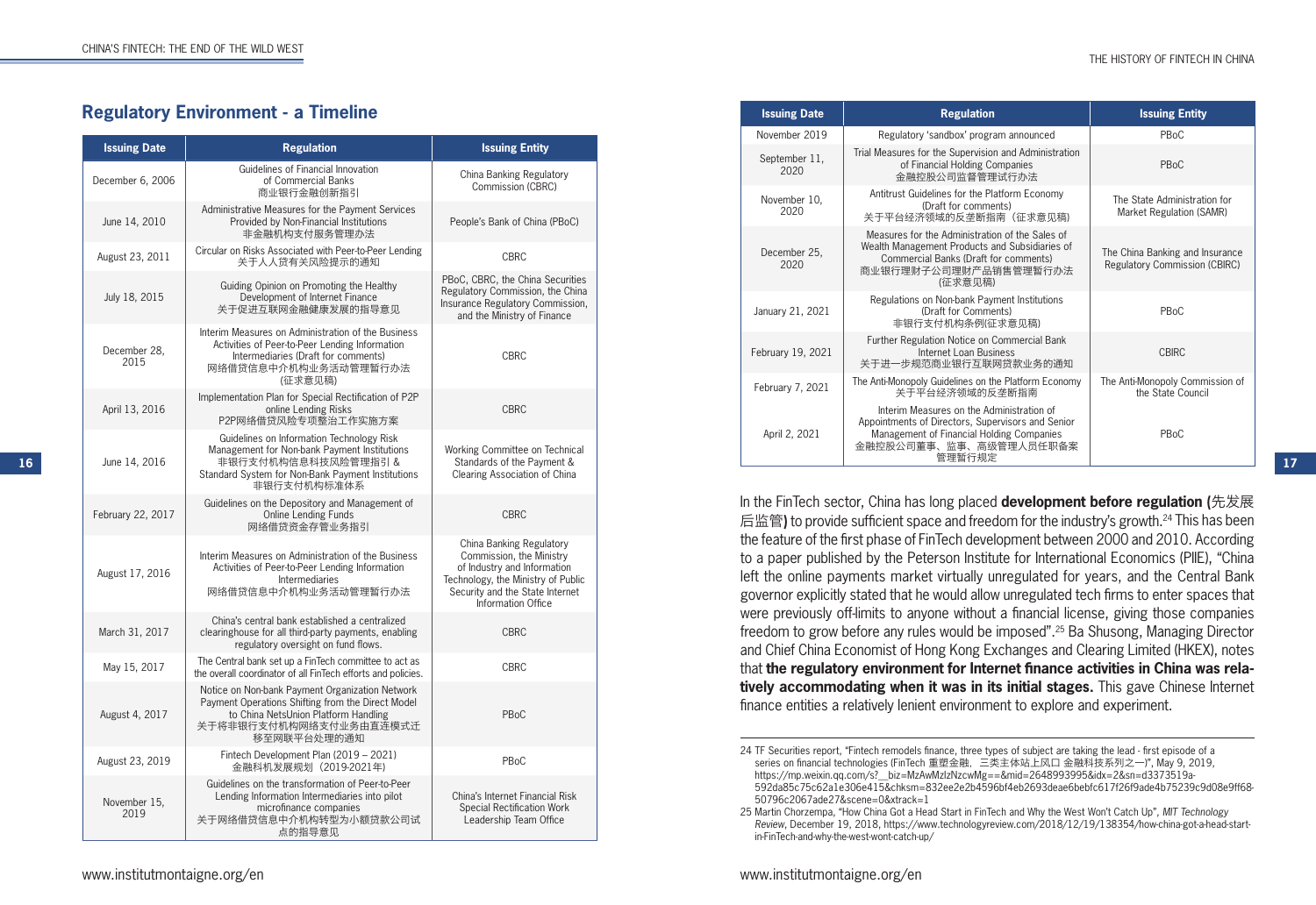Chinese authorities have also voiced their support for the contributions made by Fin-Tech to both society and the economy, in particular to inclusive finance.26 **Providing banking and financing solutions to low-income segments of the population that are often excluded from the traditional banking system,** including China's many rural poor, has been a key objective of the CCP's policies since 2005. Thanks to the increasing pervasiveness of mobile technology, FinTech players have been able to extend financial services to a large portion of China's population that does not have traditional credit history and still lives in rural areas. Last year, the Governor of the People's Bank of China (PBOC) highlighted how the FinTech industry's contribution to financial inclusion helped reduce the economic impact of Covid-19 in China and suggested that traditional banks learn from FinTech players in terms of service offering, customer knowledge and control of non-performing loans.27 **As the pandemic has led to even better usage of financial technology tools, and forced people to go online, the digital adoption/penetration has been further accelerated.** But with emerging risks, the FinTech industry has entered an adjustment period.<sup>28</sup>

18 **19 19 199 199 199 199 199 199 199 199 199 199 199 199 199 199 199 199 199 199 199 199 199 199 199 199 199 199 199 199 199 199 199 199 199 199 199** The second phase, which covers 2010-2015, sees the beginning of some regulatory efforts. Separate texts were issued for specific areas, such as the 2010 "Rules on the Administration of Payment Services Provided by Non-Financial Institutions" which ded by non-financial institutions" or the 2011 "Circular on Risks Associated with Peerto-Peer Lending".29 Overall, between 2010 and 2015, the sector remained extremely unregulated. In particular, **this period was also marked by the flourishing of the peer-to-peer (P2P) lending industry, without a solid regulatory framework,** which resulted in severe problems. The P2P lending industry is often referred to as an example of China's FinTech failure due to lack of regulations. Investors were attracted to P2P lending because of the quick return these platforms promised, while customers sought quicker and easier access to credit. By the end of 2015, almost one-third of P2P companies (approximately 1,000 out of 3,612) were experiencing problems such as repayment ceasing and had ceased to reply to investors.30

- 28 "Current Status and Trend of Chinese Fintech Development (中国金融科技发展的现状与趋势)", *GlobalTimes*, January 20, 2021, https://finance.huanqiu.com/article/9CaKrnJZTUe
- 29 Weihuan Zhou, Douglas W. Arner, Ross P. Buckley, "Regulation of Digital Financial Services in China: Last Mover or First Mover", *Tsinghua China Law Review*, September 1, 2015, https://papers.ssrn.com/sol3/papers.cfm?abstract\_id=2660050
- 30 "China tightens regulation over P2P lending", *Xinhua*, December 28, 2015, https://www.globaltimes.cn/content/960956.shtml

The most headline-grabbing case was **Ezubao (E**租宝**), once China's biggest peerto-peer lending platform. In 2016, the platform was proved to be a USD 9.14 billion (CNY 59.8 billion) Ponzi Scheme cheating more than 900,000 investors.**<sup>31</sup> It promised unrealistically high guaranteed returns on its investment products (9% to 14.6% annualized yields), fabricated projects to raise money and used the money of new investors to pay back older investors. After these incidents, the government became wary of the importance of these platforms, especially because of the risk of fraud or Ponzi schemes, and issued draft measures to regulate the (P2P) lending market. The final version was published in August 2016.

This background, combined with other factors such as China's 2015 stock market crash, helped catalyze the change of mind of China's financial regulators and top leaders. The 2015 stock market crash was perceived as politically embarrassing, showing the weakness of China's financial system and the failure of the government to prevent it. It also raised the alarm on the risk of capital outflow. Since then, Chinese authorities have clearly expressed their will to regulate the FinTech sector. The year also marked **a shift from tackling individual aspects of FinTech to trying to come up with a comprehensive set of standards for the industry.** In 2015, ten high-level Chinese state regulatory agencies jointly issued the "Guiding Opinions on Promoting the Healthy Development of Internet Finance 2015 (关于促进互联网金 融健康发展的指导意见)", setting legal parameters for Internet finance. In order to keep the balance between innovation and regulation, the document offered general guidance. In its own words: **"as Internet finance is a new thing and an emerging industry, it is necessary to formulate moderately loose regulatory policies to leave room and space for Internet finance innovation."32** However, with the deep application of new technologies in the financial sector, there have been some risky incidents that seriously harm the rights and interests of consumers and affect financial stability.33

In August 2017, China's Central Bank issued a notice requiring any **third-party online payment operation invoking bank accounts to be centralized and processed by NetsUnion Clearing Corporation (NUCC),** starting from June 2018.34

- 31 "Leader of China's \$9 billion Ezubao online scam gets life; 26 jailed", *Reuters*, September 12, 2017, https://www.reuters.com/article/us-china-fraud-idUSKCN1BN0J6
- 32 "Guiding Opinions on Promoting the Healthy Development of Internet Finance 2015"
- (关于促进互联网金融健康发展的指导意见)", People's Bank of China, July 18, 2015, http://www.gov.cn/xinwen/2015-07/18/content\_2899360.htm

33 Shen Yan, "The FinTech regulatory sandbox: a new approach to balance risk prevention and encourage innovation (金融科技监管沙盒:平衡防范风险与鼓励创新的新举措)", *China Think Tanks*, February 8, 2020, https://www.chinathinktanks.org.cn/content/detail/id/c3upa582

<sup>26</sup> Weihuan Zhou, Douglas W. Arner, Ross P. Buckley, "Regulation of Digital Financial Services in China: Last Mover or First Mover", *Tsinghua China Law Review*, September 1, 2015,

https://papers.ssrn.com/sol3/papers.cfm?abstract\_id=2660050

<sup>27</sup> Timmy Shen, "China's Recovery From Coronavirus Epidemic Better Than Expected, PBOC Chief Says", *Caixin*, May 2, 2020, https://www.caixinglobal.com/2020-05-02/chinas-recovery-from-coronavirus-epidemic-betterthan-expected-pboc-chief-says-101549408.html

<sup>34 &</sup>quot;Central Bank: Online Payment Services Will All Go Through the Network in the Future (央行, 网络支付业务未来将全 部通过网联)", *Xinhua*, August 7, 2017, http://www.xinhuanet.com//money/2017-08/07/c\_1121440263.htm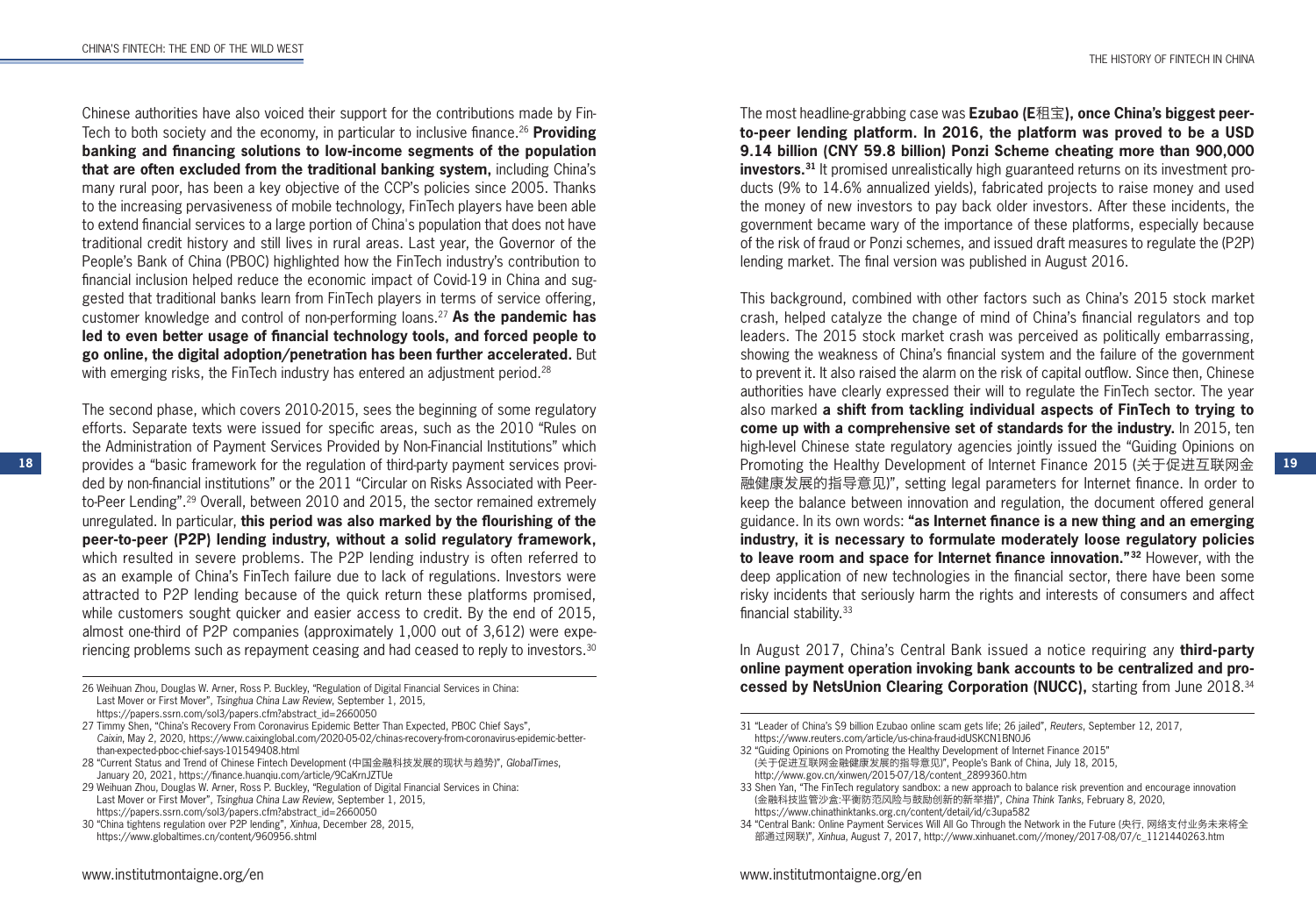**20 21** approach, called **the "regulatory sandbox", allows entities to test their products,**  NUCC is a platform established in March 2017 by the Payment & Clearing Association of China, an affiliate to the PBOC. Prior to that, third-party payment institutions were directly connected with banks for the clearing, bypassing the central bank's clearing system and making it impossible for the central bank to grasp specific transaction information and the exact flow of funds. In December 2017, China's Central Bank and banking regulatory commission jointly ordered that all organizations and individuals must obtain a license and operate in accordance with strict requirements. Fan Yifei, deputy governor of the People's Bank of China (PBOC), said at the working conference of the National Financial Standardization Technical Committee in 2019 that "high-quality financial development requires high-quality financial standards." 35 The PBOC has also recognized in recent years that the "FinTech industry either lacks standards or needs to update existing standards",36 the aim being to protect consumers and their personal data, avoid illegal activities, etc, and to ensure that the development of the FinTech industry is sustainable. However, **the government's efforts had yet to translate into a definitive set of industry rules and standards. This echoes the government effort on protecting personal data from commercial entities.** The 2017 cybersecurity law and the 2018 Personal Information Security Specification reflect such intention of protecting consumers against predatory commercial interests, but the regulation also reflects a compromise between regulatory experts and company representatives.37

Chinese FinTech companies adjusted to this changing environment. **Both Ant Group and JD Technology changed their name to distance themself from "Fin" and to stress their "Tech" nature.** In 2018, JD.com renamed its financial services subsidiary JD Finance into JD Digits. The finance arm was further restructured in January 2021, when JD.com established JDTechnology, combining JD Digits with its cloud and artificial intelligence business. In late June 2020, Ant Financial changed its name, from "Zhejiang Ant Small Financial Service Group Ltd" to "Ant Technology Group Ltd". Jack Ma, in an attempt to reshape the company's figure towards "tech", used the term "TechFin" in 2016 while defining the mission of Alipay.38 According to him, "FinTech takes the original financial system and improves its technology, TechFin is to rebuild the system with technology. What we want to do is to solve the problem of a lack of inclusiveness". Later in June 2018, Chen Liang, former PR and currently Vice President of Ant Group, said that the original registered trademark "Zhejiang Ant Small Financial Service Group Ltd", was meant to place a focus on "service" rather than "finance", but the market has clearly paid more attention to "finance". His regret of having used "finance" in the name is often interpreted as a consequence of regulatory constraints the company has been facing as a financial institution.<sup>39</sup> As later cases show, despite the change of name and the attempt to project themselves as benevolent technology providers, these companies have remained under the purview of financial regulators: especially Ant Group, financial regulators have not turned down the heat towards it.

China faces vast challenges in its attempts to regulate the FinTech industry, with the need to achieve a delicate balancing between setting out rules for FinTech and encouraging innovation. The goal is to break the dilemma of "if you regulate it, it dies. If you let it go, it causes disorder (破解"一管就死、一放就乱"困局)".40

The PBOC's three-year "Fintech Development Plan (2019 – 2021)" issued in August 2019 is an attempt to address this key challenge. One of the six key missions of the plan is to "strengthen FinTech regulation, establish and improve a basic rules system for regulation (...) and explore FinTech innovation regulatory mechanisms".41 This **services or solutions within a well-defined space and duration agreed with the regulators".42** The first regulatory sandbox was created in the UK in 2015, and since then, many other countries have followed suit.43 China's sandbox was launched in Beijing in 2019, and extended to six other cities (Shanghai, Chongqing, Shenzhen, Hangzhou, Suzhou and the Xiong'an New Area) in 2020.<sup>44</sup> From the 6 projects originally included in December 2019, the Beijing sandbox had grown to include 11 new projects in June 2020.45 At the same time, China also created 17 standards for FinTech categories,

<sup>35 &</sup>quot;China to Step Up FinTech Regulation", *Finews Asia*, November 21, 2019,

https://www.finews.asia/finance/30283-pboc-china-to-regulate-17-FinTech-areas-blockchain 36 "Status check: China's Regulatory Landscape", *Finextra*, January 24, 2020,

https://www.finextra.com/blogposting/18368/status-check-chinas-regulatory-landscape

<sup>37</sup> François Godement, "Digital Privacy: How Can We Win the Battle ?", Institut Montaigne, November 2019, https://www.institutmontaigne.org/en/publications/digital-privacy-how-can-we-win-battle

<sup>38</sup> Zen Soo, "TechFin: Jack Ma coins term to set Alipay's goal to give emerging markets access to capital", *South China Morning Post*, December 2, 2016, https://www.scmp.com/tech/article/2051249/techfin-jack-ma-coinsterm-set-alipays-goal-give-emerging-markets-access

<sup>39</sup> Huang Min, "Ant Financial Services change name to 'finance' specialist: positioning finance does not favour high valuation, (蚂蚁金服更名剥离"金融" 专家:定位金融不利于高估值)", *eastmoney.com* (东方财富网), June 24, 2020, http://finance.eastmoney.com/a/202006241532024996.html

<sup>40 &</sup>quot;Fan Yifei talks about financial technology supervision: development cannot follow the old path of Internet finance, (范一飞谈金融科技监管:发展不能走互联网金融的老路)", *Sina*, April 14, 2019, https://finance.sina.cn/bank/yhpl/2020-04-14/detail-iirczymi6276288.d.html

<sup>41 &</sup>quot;Chinese Central Bank Releases FinTech Development Plan for 2019-2021", *China Banking News*, August 23, 2019, http://www.chinabankingnews.com/2019/08/23/chinese-central-bank-releases-FinTech-development-planfor-2019-2021/

<sup>42 &</sup>quot;International Guide to Regulatory FinTech Sandboxes", *Baker McKenzie*, 2018 https://www.bakermckenzie.com/ en/-/media/files/insight/publications/2018/12/guide\_intlguideregulatorysandboxes\_dec2018.pdf

<sup>43</sup> Chen Jia, "Regulators Act to Avoid Risk from Digitalized Products", *China Daily*, August 1, 2020, https://www.chinadaily.com.cn/a/202001/08/WS5e150bc7a310cf3e35583112.html

<sup>44 &</sup>quot;China Expands 'Regulatory Sandbox' to Shanghai, Shenzhen", *Caixin*, April 28, 2020, https://www.caixinglobal. com/2020-04-28/china-expands-fintech-regulatory-sandbox-to-shanghai-shenzhen-101548194.html

<sup>45 &</sup>quot;China to Trial 11 New Projects in 'Regulatory Sandbox'", Caixin, June 3, 2020, https://www.caixinglobal.com/2020- 06-03/china-to-trial-11-new-fintech-projects-in-regulatory-sandbox-101562708.html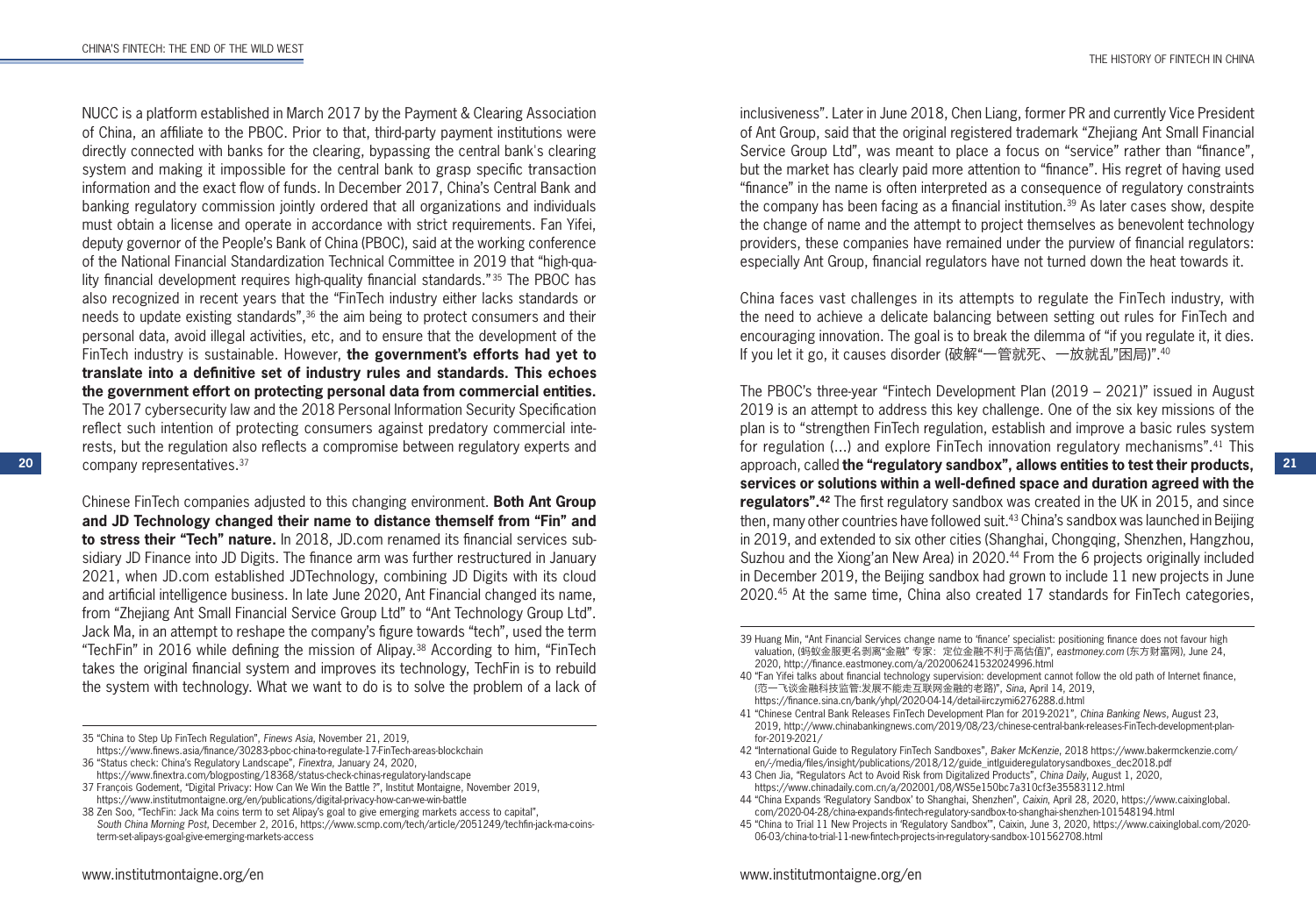including blockchain, artificial intelligence and cloud services.46 The standards, which aim to "better regulate new technologies" apply across the financial industry, will focus in particular on data security.47 Soon after, in October 2020, a national FinTech certification center was established in Chongqing municipality, marking a significant step in the implementation of the FinTech Development Plan (2019-2021).

The regulatory authorities are set to bring all financial activities under regulatory coverage, requiring licenses for all financial businesses following the so-called **"zero-tolerance (**零容忍**)"** policy in the future for all types of illegal or irregular conduct.48 The case of P2P provides a reference for the development direction of financial regulation. At its peak in 2017, there were 5,970 P2P lenders.<sup>49</sup> By mid-November 2020, **P2P lenders had completely vanished from China's financial space.** The case confirms that FinTech, which tends to thrive in a more open environment like all other technologies, has entered an adjustment period.

22 as regulatory institutions have inspection plans lined up. The IPO of JD Digits (now Regulatory Commission, "you need capital to do business, even more so to 23 This shift of focus from laissez-faire to regulatory efforts can be seen in the light of the recent developments with Ant Group. Ant Group has appeared as a target, but the China Banking and Insurance Regulatory Commission (CBIRC) has **invited all other internet platform companies to study the regulations and adjust accordingly,** rebranded as JD Technology) on Shanghai's Nasdaq-style STAR Market was withdrawn by the company on March 30, 2021, after its September 2020 application. Even though it has received less attention compared to Ant Group, JD.com restructured the entity into JD Technology in January 2021, combining JD Digits with its cloud and artificial intelligence business. **The move is seen as a way to dilute the share of the financial business in the company in order to bypass tougher rules.50**

Among the recent regulations, three should be particularly highlighted.

• The "Trial Measures for the Supervision and Administration of Financial Holding Companies" that entered into force on November 1, 2020, **require qualifying nonfinancial companies that control two or more different types of financial** 

46 "China is on a Mission to Regulate FinTech", *International FinTech*, November 22, 2019, https://internationalFinTech.com/china-is-on-a-mission-to-regulate-FinTech/

47 "China to Step Up FinTech Regulation", *Finews Asia*, November 21, 2019, https://www.finews.asia/finance/30283-pboc-china-to-regulate-17-FinTech-areas-blockchain

48 "PBC Deputy Governor Pan Gongsheng Answers Press Questions on Regulatory Talks with Ant Group", *People's Bank of China*, December 26, 2020, http://www.pbc.gov.cn/en/3688110/3688172/4048269/4156979/index.html

49 Nadeem Xu, "China shut down all P2P platforms mid Nov", *Asia Times*, November 30, 2020, https://asiatimes.com/2020/11/china-shut-down-all-p2p-platforms-by-mid-nov/

**institutions to create a financial holding company.<sup>51</sup> The measures place** non-financial companies that previously enjoyed a free ride outside the scope of the supervision of financial regulations under the same roof of commercial banks.

- The second is the Anti-Monopoly Guidelines on the Platform Economy issued on February 7, 2021, (关于平台经济领域的反垄断指南).52 The unprecedented speed of formalization shows the urgency of the change in the mind of policy-makers, who **could no longer tolerate the industry being concentrated in the hands of a few giants.** It aims to curb monopolistic practices across its internet landscape, targeting behavior such as exclusive dealing, big data discrimination, use of subsidies to crowd out competition, and hub and spoke agreements.
- The third is the rule over online lending platforms also issued in February, which is set to be effective next year. Under the rule, **FinTech companies would be forced to have a much greater stake in the outcome of the lending.** It requires online lending platforms to contribute to 30% of the loans they offer in partnership with banks. The rule also sets a limit on how the capital commercial banks commit to online lending while cooperating with tech platforms. This is to avoid having FinTech companies enjoying exorbitant profit by putting traditional financial institutions at risk. FinTech companies have to commit more of their own funds. In the words of Guo Shuqing, Chairman of China Banking and Insurance Regulatory Commission, **"you need capital to do business, even more so to do finance".53**

Guo Shuqing, chairman of the China Banking Regulatory Commission, explains that **"FinTech is a winner-take-all industry,"** and **"with advantage of data monopoly, big tech firms tend to hinder fair competition and seek excessive profits."** <sup>54</sup> He argues that China's new approach towards the rapid growth of the sector is "positive and prudent." Following the same line, Pan Gongsheng, deputy governor of the People's Bank of China, writes in an article for the *Financial Times* that **"we are refocusing non-bank payment institutions on payments** by separating out the clearing function into a newly established financial infrastructure." and

<sup>50</sup> Tang Ziyi, "What You Need to Know About Ant Group's Suspended IPO and the Future of chinese Fintech", *Caixin*, January 12, 2021, https://www.caixinglobal.com/2021-01-15/what-you-need-to-know-about-ant-groups-suspendedipo-and-the-future-of-chinese-fintech-101651386.html

<sup>51 &</sup>quot;People's Bank of China Order (2020), n°4, (中国人民银行令(2020)第4号)", *People's Bank of China*, September 11, 2020, http://www.gov.cn/zhengce/zhengceku/2020-09/13/content\_5543147.htm

<sup>52 &</sup>quot;State Council's Anti-monopoly Committee Guidelines for the Platform Economy Sector (国务院反垄断委员会关于平 台经济领域的反垄断指南)", *State Council's Anti-monopoly Committee*, February 7, 2021, http://gkml.samr.gov.cn/nsjg/fldj/202102/t20210207\_325967.html

<sup>53 &</sup>quot;Guo Shuqing spoke before the two sessions to warn real estate speculators and responded to the pressure on banks' bad disposal, loan interest rates, financial technology supervision, the aging population… (郭树清两会前发声, 警示炒房者, 回应银行不良处置压力、贷款利率、金融科技监管、老龄化应对…)", *China Finance 40 Forum*, March 2, 2021, https://mp.weixin.qq.com/s/Q-9o2kynhs-FSJp6fxY7FA

<sup>54 &</sup>quot;China to adopt 'positive and prudent' approach towards FinTech sector, regulator says", *Reuters*, December 8, 2020, https://www.reuters.com/article/china-tech-regulation/update-1-china-to-adopt-positive-and-prudent-approachtowards-FinTech-sector-regulator-says-idUSL1N2IO08I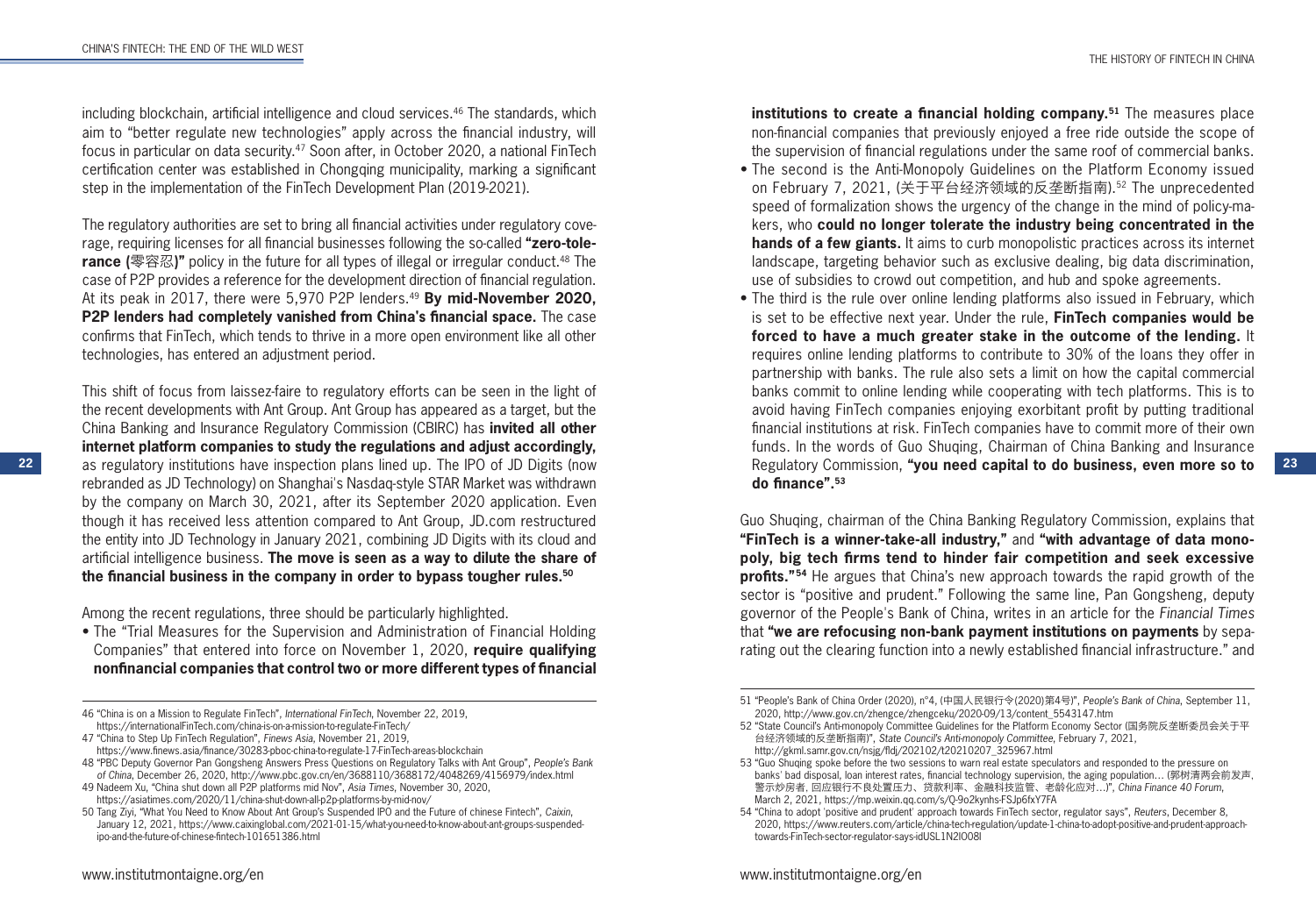also **"striving to provide a level playing field for all companies,** foreign-owned and private alike, by opening up the sector".55

The Chinese FinTech companies appear to have disappointed the policy-makers and regulators.56 Summering up the dilemma, the State voiced some concerns in the past few years that resulted in the end of China's hands-off approach in the FinTech sector. These concerns are:

- Big FinTech companies have **outgrown state-owned banks.**
- Big FinTech companies have **accumulated too much strength,** including political power.
- **Jack Ma provoked policy-makers and regulators** by criticizing China's financial regulation at the Bund Summit in October 2020.
- FinTech companies have contributed to **the promotion of irrational spending** through overlending.

24 Interestingly, while Chinese regulators make reference to tougher FinTech regulations **25** efficiency, but also amplified financial risks. The sequence suggested a confronin major economies to justify the increasingly regulated domestic market,<sup>57</sup> its counterparts use the Chinese model to require a looser regulatory environment. **Mark Zuckerberg,** chief executive of Facebook, **defended the company's Libra project during his Congressional hearing in October 2020 by citing the "risk of not innovating" and the need to compete with China.58**

- 57 Pan Gongsheng, "How China is tackling fintech risk and regulation", *Financial Times*, January 27, 2021, https://www.ft.com/content/5209685c-aa8e-4f33-92d0-81f9c7a29b3c
- 58 "Mark Zuckeberg's Opening Statement to the House Financial Services Committee on Project Libra", *American Rhetoric*, October 23, 2019, https://www.americanrhetoric.com/speeches/markzuckberglibraprojectcongress.htm

# **Ant Group: Landing in Hot Water**

**Ant Group "should return to its origins in payment services, improve trading transparency, and refrain from unfair competition"**, commented Pan Gongsheng, deputy governor of the People's Bank of China, when asked about regulatory talks with Ant Group in December 2020.59 The statement came after a series of events that has put in question the future of Ant Group and the future direction of China's financial regulatory policy.

On October 24, Jack Ma gave a provocative speech criticizing China's financial regulation at the Bund Summit in Shanghai.60 He argued that **good innovation is being held back by too many outdated regulations,** adding that reducing risk to zero is the biggest risk of all since it kills innovation. Going further, he **criticized traditional banks' "pawn shop" mentality** and urged the pursuit of a financial ecosystem that accommodates development. His speech came right after the video message of Wang Qishan, China's Vice President, warning that the widespread application of new financial technologies and the emergence of new business models in recent years had brought convenience and increased efficiency, but also amplified financial risks. The sequence suggested a confrontation between Jack Ma and Wang Qishan.61 **The confrontation allegedly cost Jack Ma the Ant Group dual listing in Shanghai and Hong Kong, which was meant to be the biggest IPO ever with its USD 37 billion listing.** It was suddenly canceled just two days before the listing. Jack Ma had been out of public view since early November, leading to speculation over his whereabouts. He only resurfaced on January 20 during an online conference with rural educators, stating that his colleagues and himself "have been learning and thinking," and "have become more determined to devote ourselves to education and public welfare". The latest addition to the twist, is that Jack Ma, China's bestknown businessman, has not been included in the list of Chinese entrepreneurial leaders published on February 2 by Shanghai Securities News, a State media.<sup>62</sup> …/…

59 "PBC Deputy Governor Pan Gongsheng Answers Press Questions on Regulatory Talks with Ant Group", *People's Bank of China*, December 26, 2020, http://www.pbc.gov.cn/en/3688110/3688172/4048269/4156979/index.html

60 "Jack Ma's Bund Financial Summit full speech: China's financial industry is still premature (马云外 滩金融峰会演讲全文:中国金融业还是青少年)", Sina Finance, October 242,020, https://finance.sina.com.cn/money/bank/bank\_hydt/2020-10-24/doc-iiznezxr7822563.shtml

<sup>55</sup> Pan Gongsheng, "How China is tackling fintech risk and regulation", *Financial Times*, January 27, 2021, https://www.ft.com/content/5209685c-aa8e-4f33-92d0-81f9c7a29b3c

<sup>56</sup> Philippe Aguignier, "Le panda et la fourmi, ou la fourmi qui voulait se faire aussi grosse que le panda", *Asia Centre*, January 6, 2021, https://centreasia.eu/le-panda-et-la-fourmi-ou-la-fourmi-qui-voulait-se-faire-aussi-grosseque-le-panda/

<sup>61</sup> Xiao Shan,"Did China's 4 Finance Regulators suddenly interviewed Jack Ma and others because of Big Brother Ant Financial's Market Shock or Because of the hard-line attack on Wang Qishan? (中国 金融4管突然约谈马云等蚂蚁大 佬引发市场震惊或因硬杠王岐山?)", *Radio France International*, November 2, 2020, http://rfi.my/6m4F

<sup>62 &</sup>quot;Chinese state newspapers omits Jack Ma from list of entrepreneurial leaders", *Reuters*, February 2, 2021, https://www.reuters.com/article/us-china-alibaba-jack-ma-idUSKBN2A20E1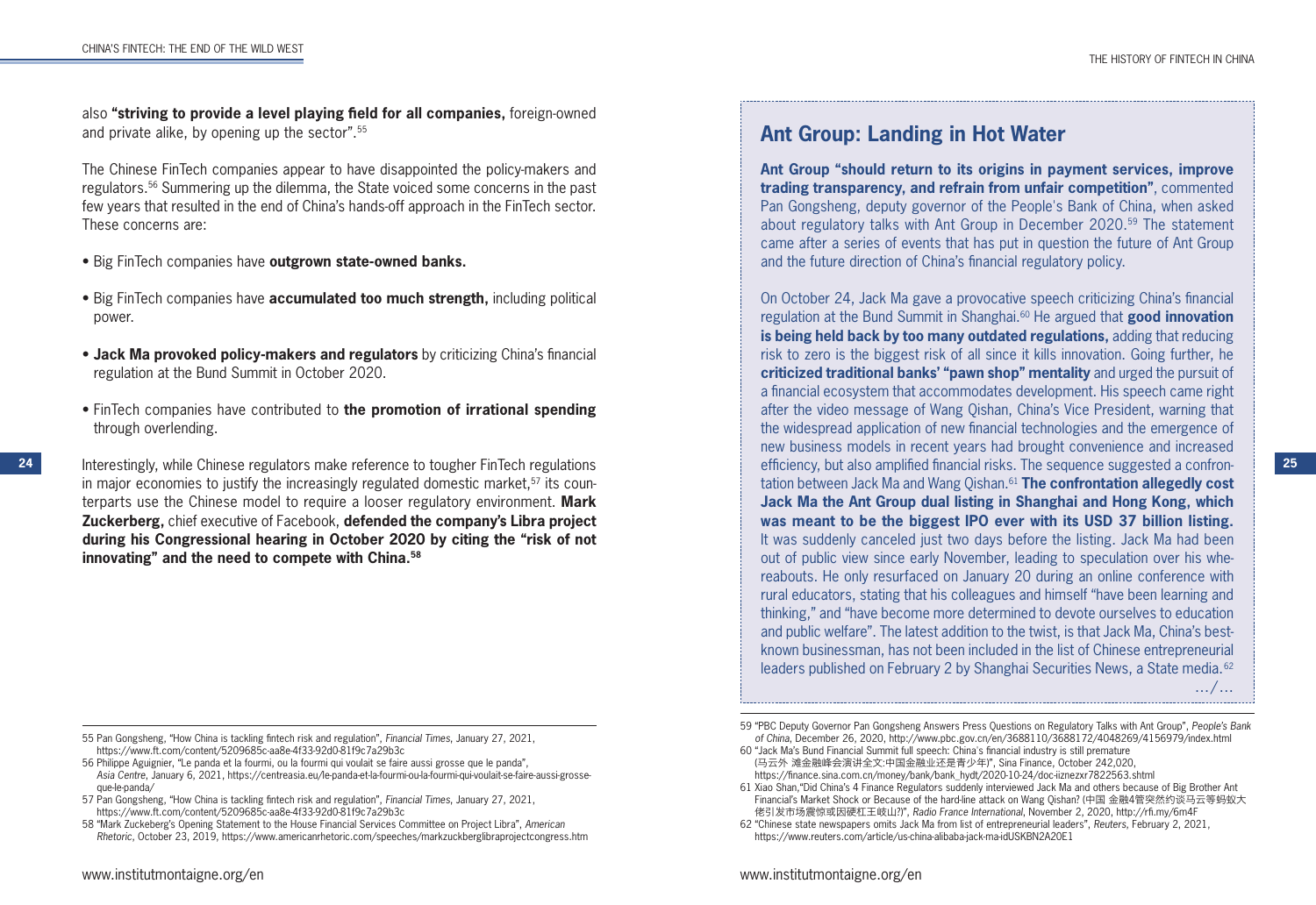**26 27** tance of innovation brought by disruptive actors outside the traditional financial Jack Ma's October speech triggered a series of reactions from the Chinese officials that call for stricter regulation of the FinTech sector. The Wall Street Journal reported that Xi Jinping was furious about the speech and ordered the investigation of Ant's IPO.63 Although many details remain unknown, this suggests a strong political impetus behind the moves of China's financial regulators. During the Financial Stability and Development Committee meeting on October 31, China's Vice Premier Liu stressed the need for FinTech activities to be regulated.64 Sun Haibo, Dean of the Financial Regulation Research Institute, the Financial Stability and Development Committee wanted to "wake Jack Ma up (给马云醒醒脑)".65 Soon after, several articles were published on China's state-affiliated media highlighting the need for FinTech regulation. According to an article published by Financial News, a financial newspaper under the People's Bank of China, **"If large Internet companies carry out a large number of financial services, but claim to be technology companies, they are not only avoiding regulation, but are also more likely to expand out of control, creating risks that are against fair competition and consumer protection."<sup>66</sup>** Another article warns the risk of being misled by Big Tech companies, which want to expand their footprint in the financial services industry but do not want to be regulated.<sup>67</sup>

…/… On November 2, China's Central Bank and financial regulators summoned Ma, Ant Group chairman Jing Xiandong and its president Hu Xiaoming for regulatory talks, and on the same day, it released draft rules for the online personal loan sector limiting lending amounts and restricting operation location, unless approved.<sup>68</sup> One day later, due to inconsistencies with new draft regulations, Ant Group announced the suspension of its IPO in both Shanghai and Hongkong.

63 Jing Yang, Lingling Wei, "China's President Xi Jinping Personally Scuttled Jack Ma's Ant IPO", *The Wall Street Journal*, November 12, 2020, https://www.wsj.com/articles/china-president-xi-jinping-halted-jack-ma-ant-ipo-11605203556

- 64 "Liu He chaired a special meeting of the State Council's Financial Stability Development Committee, (刘鹤主持召开国务院金融稳定发展委员会专题会议)", Government of China, October 31, 2020, http://www.gov.cn/guowuyuan/2020-10/31/content\_5556394.htm
- 65 "The Financial Committee's statement on Jack Ma's speech: Complete regulation of finance ! (金融 委对马云演讲的表态:全面金融监管!)", *weixin.qq.com* (金融監管研究院), November 2, 2020, https://mp.weixin.qq.com/s?\_\_biz=MzA3MjkyODI1Nw==&mid=2654098347&idx=1&sn=985401f0f683 1929d72ab107f1f47f46&chksm=84d02ec5b3a7a7d36b51ff4f0457181e42427bdaee2052b801f991aad 27f467b98351f6d9d99&scene=21#wechat\_redirect
- 66 "Potential risks and regulations for large Internet companies entering the financial sector, (大型互联 网企业进入金融领域的潜在风险与监管)", Finance Sina, November 2, 2020, https://finance.sina.com.cn/tech/2020-11-02/doc-iiznezxr9529120.shtml
- 67 "A few points about financial innovations and regulations, (关于金融创新与监管的几点认识)", *China Daily*, November 2, 2020, http://cn.chinadaily.com.cn/a/202011/02/WS5f9f7e43a3101e7ce972ca3d.html

**As regulators investigate the details of Ant Group's prospectus, the complex ownership structure of Ant Group also set off alarm bells.** Not only the decision making process and operations of Ant and Alibaba are highly intertwined, but *The Wall Street Journal* also reported that the investigation revealed a few Chinese power players with political connections, which were obscured by methods of investment.69 For instance, among them, regulators found Jiang Zhicheng, the grandson of former President Jiang Zemin, and Jia Qinglin, a former member of the Politburo Standing Committee. Adding to the list of problems, there are: Ant's inadequate corporate governance mechanism; lack of legal awareness, flouting regulatory compliance requirements, and illegal regulatory arbitrage; using the dominant market position to exclude fellow operators; damaging the legitimate rights and interests of consumers and triggering consumer complaints, etc.70

…/… This was not the first time Jack Ma challenged the traditional financial sector and asked for a more relaxed regulatory environment. In 2008, criticizing the bank's lending system for SMEs, he concluded: **"If the banks don't change, we will change the banks".**<sup>71</sup> In 2013, Jack Ma again stressed the imporcircles and criticized the Chinese financial industry for being over-regulated. For years, Jack Ma brought the kind of innovation into the Chinese economy that was in line with the State's goal of establishing China as a tech powerhouse. But as Ant Group grew into a financial-services giant and appeared to focus on its own profits, pulling the alarm bell, the State's green light turned to red. It made profit by putting little of its own capital at risk, as state-owned banks were supplying the majority of the funding. This time, Ma had to face strong backlash. **Ant Group, the disruptor of the financial industry, finally "disrupted" excessively and crossed the red line.**

68 "Announcemnt of the China Banking and Insurance Regulatory Commission and People's Republic of China Public on the 'Interim measures for the Administration of Online Small Loan Business' (Draft for Comment) (中国银保监会 中 国人民银行关于《网络小额贷款业务管理暂行办法(征求意稿见)》公开征求意见的公告)", Government of China, November 3, 2020, http://www.gov.cn/xinwen/2020-11/03/content\_5556884.htm

- 69 Lingling Wei, "China Blocked Jack Ma's Ant IPO After Investigation Revealed Likely Beneficiaries", *The Wall Street Journal*, February 16, 2021, https://www.wsj.com/articles/china-blocked-jack-mas-ant-ipo-after-an-investigationrevealed-who-stood-to-gain-11613491292
- 70 "Pan Gongshi, Deputy Governor of the People's Bank of China, answeres journalists' questions about Financial management Department's discussion with Ant Group (中国人民银行副行长潘功胜就 金融管理部门约 谈蚂蚁集团有关情况答记者问)", *People's Bank of China*, December27, 2020, http://www.pbc.gov.cn/ goutongjiaoliu/113456/113469/4153479/index.html
- 71 "Jack Ma: If the bank does not change, We will change the bank, (马云:如果银行不改变 我们就改变银行)", *Finance Sina*, December 7, 2008, http://finance.sina.com.cn/hy/20081207/18215601586.shtml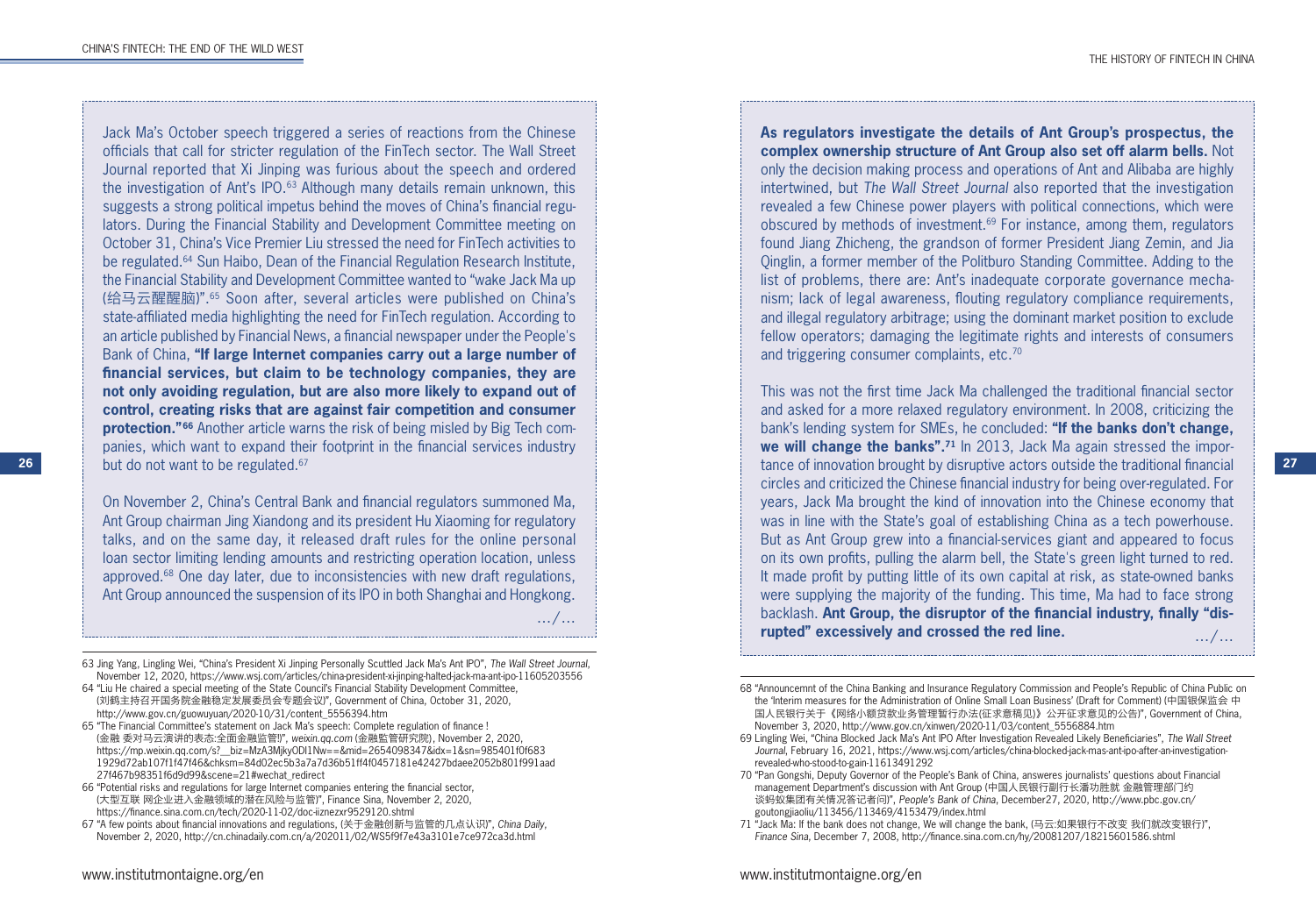**On March 12, 2021, Ant Group published a self-discipline rule,** requiring among others its financial platforms to combat induced marketing; its small and micro loan platform to guide its users to rational spending; and consumer credit platforms to not lend to minors, and to not issue credit to young or people with low repayment ability beyond their basic need.72 The Chief Legal Officer of Ant Group explained that the company aimed to take up more ethical and social responsibility. On the same day, its CEO Hu Xiaoming resigned. One month after, on April 12, Pan Gonsheng confirmed during a press meeting that Ant Group will be restructured into a financial holding company overseen by China's central bank, and it is required to break the "inappropriate links" between Alipay and it other financial products.73

# CHINA'S FINTECH CONGLOMERATES: THE "BIG FIVE"

China has one of the most dynamic FinTech markets in the world. According to EY's 2019 Fintech Adoption Index, **87% of China's digitally active population uses**  two or more categories of Fintech services.<sup>74</sup> In 2018, China's FinTech investments reached USD 25.5 billion, ranking first in the world and amounting to about half of the global total of FinTech investments that year.<sup>75</sup> Notably, two companies contributed to the high number: Ant Financial (renamed Ant Group in June 2020)'s record fundraising of more than USD 14 billion and followed by Du Xiaoman Financial, Baidu's financial arm, which raised USD 4.3 billion in two different transactions.<sup>76</sup> However, the sector experienced a dramatic 83% YoY drop in 2019, with a recorded investment of only USD 1.9 billion.

**28** The market is still very dynamic thanks to the fierce competition between established players as well as smaller start-ups. Partnerships with institutional players (State-Owned Banks, financial institutions) have also been a key feature of China's FinTech industry. KPMG's annual reports, *China Leading Fintech 50*, give an idea of the diversity of China's FinTech market, as well as the sector shift of leading FinTech companies.

> To provide an overall analysis of the Chinese FinTech market, **the study has chosen the five most prominent and financially potent companies in the sector,** which we refer to as the "Big Five": Ant Group, Tencent, JD Technology, Ping An and Du Xiaoman Financial (see "Appendix: Case studies" on Page 40 for more details of each company). These five companies can be classified as **"integrated financial services",** or **FinTech conglomerates,** as they offer a full range of services from mobile payment system to wealth management and credit scoring services. What

<sup>72 &</sup>quot;Ant announces self-disciplines guidelines for digital platforms, (蚂蚁公布数字金融平台自律准则)", *Zaobao*, March 12, 2021, https://ww w.zaobao.com.sg/realtime/china/story20210312-1130792

<sup>73 &</sup>quot;Pan Gongsheng, Vice-Governor of the People's Bank of China, answers reporters' questions on the financial authorities' talk to Ant Group (中国人民银行副行长潘功胜就金融管理部门再次约谈蚂蚁集团情况答记者问)", *The People's Bank of China*, April 12, 2021. http://www.pbc.gov.cn/goutongjiaoliu/113456/113469/4229432/index.html

<sup>74 &</sup>quot;Global FinTech Adoption Index 2019", *EY*, June 2019, https://assets.ey.com/content/dam/ey-sites/ey-com/en\_gl/ topics/banking-and-capital-markets/ey-global-fintech-adoption-index.pdf

<sup>75</sup> Chad Bray, "Global fintech deals declined 4 per cent in 2019 as China investments fell sharply, report says", S*CMP*, February 20, 2020, https://www.scmp.com/business/china-business/article/3051519/global-fintech-deals-declined-4-cent-2019-china-investments

<sup>76 &</sup>quot;FinTech in China: What Lies Ahead", Knowledge@Wharton, *Wharton University of Pennsylvania*, July 12, 2019, https://knowledge.wharton.upenn.edu/article/FinTech-china-lies-ahead/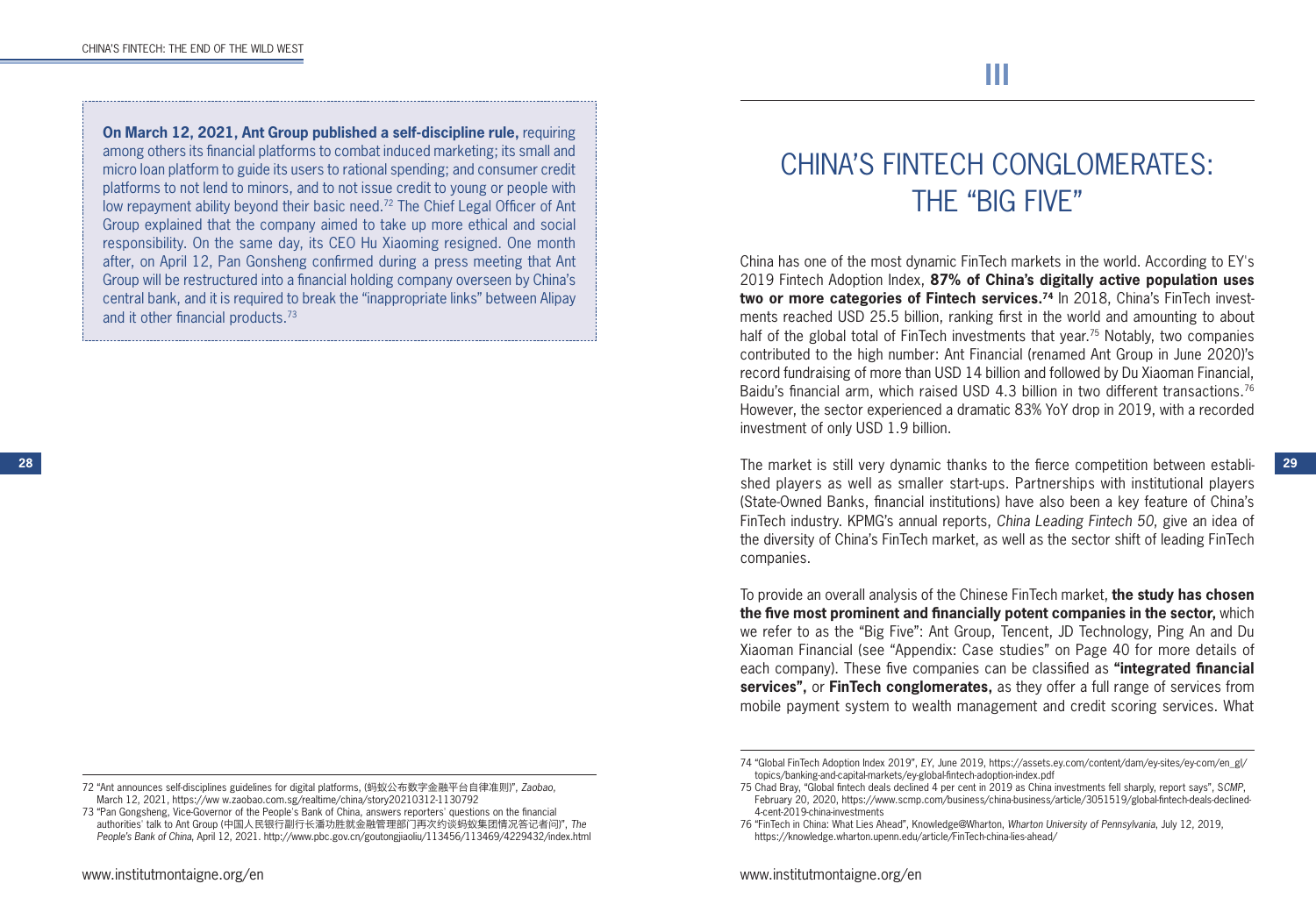differentiates them is the detail of their offers and the sector which they prioritize among their services, which reflects their background. They also have the most important international reach with a global portfolio of investment. The following table outlines the range of services provided by each company.

# **1. The** "**Big Five**" **in the Domestic Market**

**30 31 increase its market share through partnering with Alibaba's e-commerce competitors <b>31 Operating System.**<sup>82</sup> **31** Ant Group (蚂蚁集团) and Tencent (腾讯) are the two leaders of the domestic FinTech market. Their strengths come from their background, and their early entry into the market. Tencent's WeChat Pay is tightly integrated into WeChat, China's most popular messaging app and a platform for over a million "mini-programs" that is also owned by Tencent. Ant Group's Alipay, its rival in the market, is integrated into all Alibaba's e-commerce marketplaces. Alipay and WeChat Pay maintain a duopoly over China's mobile payment system. According to Caixin, **Alipay occupied 54.2% of the mobile payment market** in the second quarter of 2019, while **WeChat Pay held 39.5%.**<sup>77</sup> It can be argued that the two giants developed China's third-party payment market.<sup>78</sup> They are also competing fiercely with each other. Tencent has been trying to (including JD.com), which ties WeChat Pay to these e-commerce companies. In 2014, JD.com and Tencent formed a strategic partnership. Tencent acquired a 15% stake in JD.com and handled over its e-commerce businesses. Among the BATJ (Baidu, Alibaba, Tencent and JD.com), Tencent is the only giant that has not yet spun off its FinTech business.

**"Latecomer" companies,** such as Ping An (平安), Du Xiaoman Financial (度小满 金融) and JD Technology (京东科技), **have a strong emphasis on providing tech solutions rather than competing for financial services with other FinTech companies and financial institutions head-on, even if they do offer such services to consumers.**

Ping An Group (平安) is the only "major" FinTech that does not come from the Internet and /or e-commerce sector. Ping An **started as an insurance company,** but heavily invested into in-house tech innovation. Indeed, Ping An's internally developed

technologies are used across the company, but also sold to its competitors, forming a significant part of the banking infrastructure in China. **The cloud-computing tech of Ping An serves 630 banks and 100 insurers across China** as of late 2020.79 Ping An offers a complete technological solution ranging from retail banking, car insurance to risk management.

Du Xiaoman Financial (度小满金融) offers similar solutions, albeit without insurance and asset management, and focuses more on fraud detection and prevention. As financial fraud is a persistent problem in China, technological solutions range from automated data surveillance (that is, a client or suspect transactions, its digital footprint, etc). 80

JD Technology (京东科技) has also positioned itself as a technology provider. The company's products and services involve data mining and management, machine learning, blockchain technology, robotics, and a series of other cutting-edge technologies. It has three core businesses: providing digital solutions for financial institutions, for merchants and enterprises, and for government and other customers.<sup>81</sup> As of the end of June 2020, **the company has provided digital solutions for over 600 financial institutions, and has served over 40 cities with its Smart City Operating System.82**

As a broader trend, FinTech companies seem to be moving away from the "fin" aspect and emphasizing the "tech" aspect of their services in an attempt to adjust to the increasingly harsh regulatory environment. Indeed, many actors, including Tencent and Ant Group, are ramping up their effort to become technology providers. JD Technology was rebranded twice, from the initial JD Finance to JD Digits in 2018, and again to JD Technology in January 2021. According to a Bloomberg analysis, there has been a visible increase in new-generation technology investment for FinTech applications in 2018.83 Before that, most of the investment transactions were related to retail financial products. From 2018 onwards, more than 50% of the transactions are related to technologies themselves.

<sup>77</sup> Anniek Bao et al, "Four Things to Know About Ant Group, Caixin Global", *Caixin*, July 21, 2020 https://www.caixinglobal.com/2020-07-21/four-things-to-know-about-ant-group-101582756.html

<sup>78</sup> Tingyi Chen, "The cross-border payment war of WeChat Pay and Alipay", *WalkTheChat*, February 25, 2019, https://walkthechat.com/the-cross-border-payment-war-of-wechat-pay-and-alipay/

<sup>79 &</sup>quot;How Ping An, an insurer, became a fintech super-app", *The Economist*, December 3, 2020, https://www.economist.com/finance-and-economics/2020/12/03/how-ping-an-an-insurer-became-a-fintech-super-app 80 The Official Website of Du Xiaoman: https://fintech.duxiaoman.com/fintech/product/multiple

<sup>81</sup> Presentation page of JD Technology on its official website: https://www.jddglobal.com/aboutUs

<sup>82 &</sup>quot;Prospectus for Initial Public Offering of Shares And Listing on STAR Market

<sup>(</sup>首次公并发行股票开在科创板上市招股说明书)", *Jingdong Digits Technology Holding Co.*,October 2020, http://www.chuangze.cn/third\_down.asp?txtid=2606

<sup>83 &</sup>quot;Alibaba, Tencent, to set pace as emerging IT powers hitech shift", *Bloomberg*, August 14, 2019, https://www.bloomberg.com/professional/blog/alibaba-tencent-set-pace-emerging-powers-fintech-shift/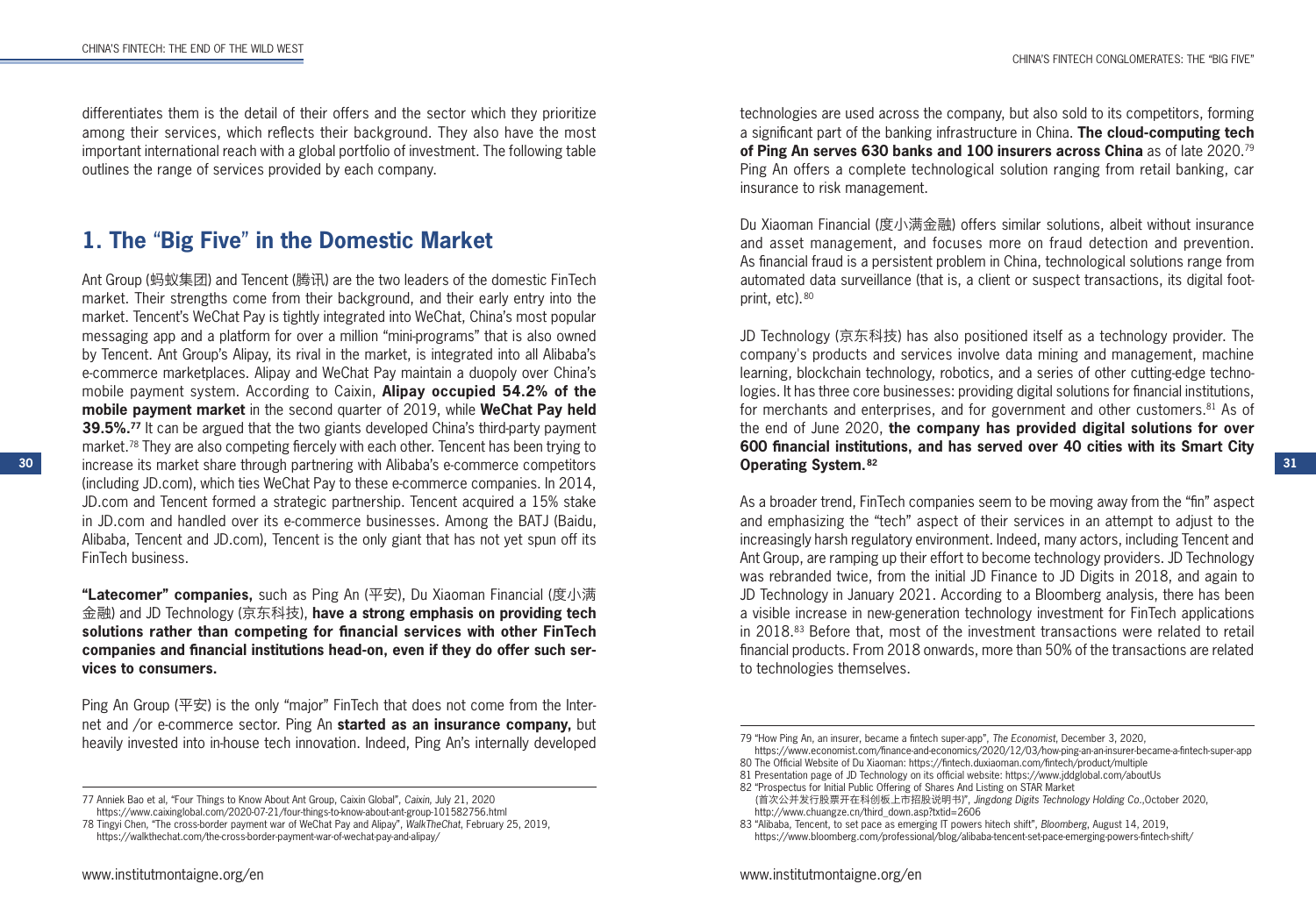# **2. International Expansion of Chinese FinTechs**

**On the international market, the most prominent players are Ant Group, Tencent, and Ping An.** It should be noted that Ant Group's parent company Alibaba, Tencent and JD.com, have a foundation in e-commerce (albeit indirectly for Tencent). E-commerce is often a way to go for international development, but since this report is focused on FinTech, we shall not cover these operations.

**Ant Group** and **Tencent** have the most developed presence in the international FinTech market. Their direct international expansion focuses on developing the international compatibility of their respective e-wallets. However, direct expansion has its limits, especially in developed countries that already have a well-established FinTech industry. Therefore, **Ant Group and Tencent's direct international expansion mainly aims to enable the use of their payment system by Chinese tourists whilst abroad,** as consumers in these countries are unlikely to replace their usual e-wallet with Alipay or WeChat Pay.

**32 33** model allows the two Chinese FinTech giants **to take advantage of the reputation**  What constitutes the indirect international expansion, is the **expansion through acquisitions and investments to nurture and develop affiliated e-wallets.** This **and customer footprints of the local brand.** This is particularly visible in **South East Asia,** which is in the early stage of e-wallet development and more open to foreign investments in the sector. According to Nikkei Asia, Ant's parent company Alibaba and Tencent back at least 11 digital payment brands or e-wallet in Southeast Asia, and these backed e-wallets are often leading brands in their respective markets. <sup>84</sup> However, this model is not exclusively adopted for Southeast Asian countries, and has been replicated in the other parts of the world, including Europe. The difference lies in the type of companies they invest in. **In Southeast Asia, investments are offered to start-ups in their early stage, while in Europe, the focus is more on companies at a more developed stage.**

84 Valerie Law, Quynh Nguyen, "Alibaba and Tencent cash in on Southeast Asia epayments boom", *Nikkei Asia*, June 26, 2020, https://asia.nikkei.com/Spotlight/DealStreetAsia/Alibaba-and-Tencent-cash-in-on-Southeast-Asia-e-payments-

Overall, international expansion is not a current priority of these Chinese FinTech companies. Ant Group is the most ambitious one among them, as it proceeds by integrating all the companies it invests in into its own ecosystem. In 2016, then chief executive Eric Jing of Ant Financial, as the group was then called, made going global a core mission.85 Hoping to replicate its success in the domestic market, he set the goal of building a worldwide customer base of 2 billion users within ten years, of which 60% is supposed to be from outside of China. As of June 30, 2020, **Ant Group has a presence in more than 200 countries and regions in the online transactions sector through Alipay.** However, overseas operations remain as a small portion of Ant Group's revenues. According to Ant's listing prospectus, **in the first half of 2020, revenues generated outside of mainland China only account for 4.4% of its total revenue and were primarily from cross-border payment services.** In addition, in the twelve months ended June 30, 2020, total payments volume (TPV) transacted on Ant Group's platform in mainland China reached USD 18 trillion (CNY 118 trillion), while international TPV transacted accounted for USD 95 billion (CNY 622 billion).<sup>86</sup> Although the Covid-19 crisis and the travel restrictions have contributed to the slowing of overseas increase which heavily relies on the use of payment services of Chinese tourists, data of previous years shows that the growth was also not visible at that time. From 2017 to 2019, revenues generated outside of mainland China accounted only for 5.2%, 5% and 5.5% respectively of its total revenue.

Reuters reports that the strategic shift to pivot away from global expansion happened in late 2019.<sup>87</sup> As the domestic regulatory environment became increasingly challenging, Ant decided to refocus on the domestic market and to reinforce its position in the domestic market, which is the main source of its revenue. **The ambition to create a global QR code payment system by connecting all the e-wallet it has invested in have been quietly halted in 2020,** a plan that began with its investment in India's Paytm in 2015. The IPO suspension is also a contributing factor, but not a deciding one. Even with a successful IPO, Ant Group would have only allocated 10% of the net proceeds for its international expansion, giving a sense of its actual importance in the overall strategy of the company.

boom

<sup>85</sup> Meng Jing, "Ant Financial targets global customers", *China Daily*, September 4, 2016, https://www.chinadaily.com.cn/china/2016-09/04/content\_26691707.htm

<sup>86 &</sup>quot;IPO prospectus", *Ant Group Ltd.*, October 27, 2020,

https://www1.hkexnews.hk/listedco/listconews/sehk/2020/1026/2020102600165.pdf

<sup>87</sup> Fanny Potkin, "Ant Group curbs support for overseas partners in strategy rethink ahead of listing", *Reuters*, October 29, 2020, https://www.reuters.com/article/ant-group-ipo-strategy-insight-idUSKBN27E07E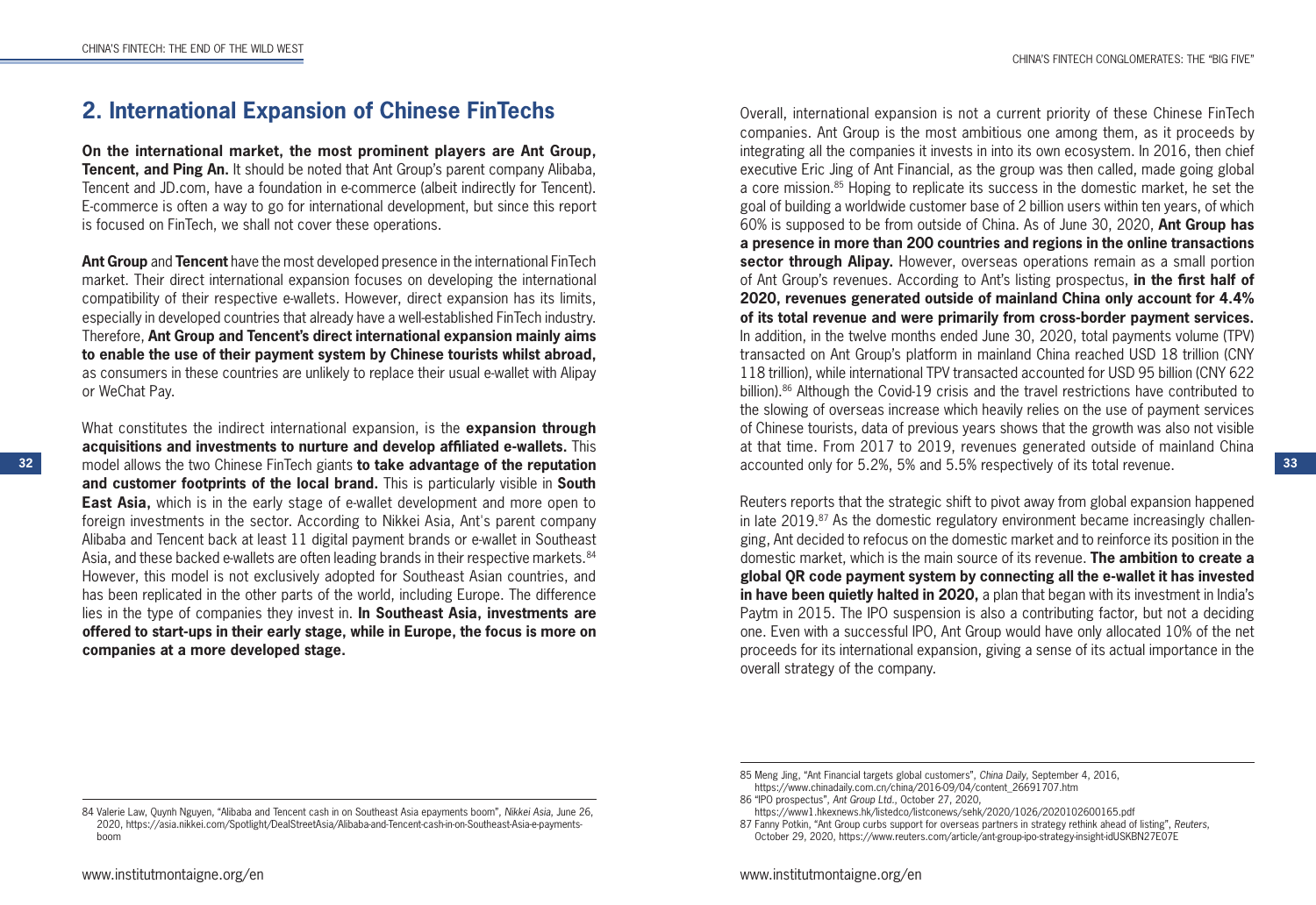**CONCLUSION**

**Tencent,** on the other hand, acts less aggressively and strategically.<sup>88</sup> Its internatio**nal investments are more "conservative" and act more like a pure investor.** It carefully examines business opportunities and demand, and relies more on local partners. It adopts a hands-off attitude towards the foreign companies it invested in and prioritizes returns over other aspects. Therefore, its international journey is more of a source of revenue and a way to learn for its development at home.

Overall, Ant's parent company Alibaba and Tencent, have built a domestic empire through organic growth. As the two established players entered the market at an early stage, and under the specific Chinese domestic environment, they were able to successfully expand in the domestic market. In addition, given their size and market status, they have absorbed start-ups through mergers and acquisitions (M&A), and kept their monopolistic position. However, this model of success cannot be replicated for their international expansion. **Alipay and WeChat Pay do not enjoy a duopoly outside of China, and face other well-established players in foreign markets.** Their global reach and influence remain constrained, especially in developed economies.

**Ping An,** by the means of its investment fund (Global Voyager Fund) and its subsidiary way compared to Alipay & Tencent. Its strategy abroad mirrors its domestic model, **focusing on helping the transformation and upgrading foreign banking sectors, starting from Southeast Asia and moving towards Europe.89** For instance, OneConnect partnered with the FinTech subsidiary of Union Bank of the Philippines to build the country's first blockchain-enabled platform to offer financial services to micro, small and medium enterprises (MSMEs) in 2019. Like Ant Group and Tencent, the targets of Ping An's expansion, are the economies not well served by the existing banking system. It plays a complementary role with its offers in the invested companies.

The hands-off approach, in contrast to a statist banking sector, that helped nurture FinTech giants in China seems to have reached its end. Policy-makers initially turned a blind eye to the development of the FinTech industry, enabling its unregulated and high growth. Xi Jinping himself, due to his experience in Zhejiang, seemed to favor market dynamics and lower barriers for entrepreneurs in wealth creation.<sup>90</sup> For a long time, China's state bank actors complained of what they saw as unfair competition. The incident around Jack Ma may have been a spark, but the issues were already there. With internet giants becoming bigger and more influential, regulation became necessary in order to avoid a "too big to fail (大到不能倒)" situation, and to prevent systemic risks.<sup>91</sup> The coming giant Ant IPO may have been the last opportunity to avoid the internationalization of these risks. Regulation of the sector has made rapid progress and the efforts to close the loopholes are now tangible. During the 2017 National Financial Work Conference (NFWC), **Xi Jinping had urged financial regulators to "dare to" master their supervisory role (**敢于监管**),** and highlighted the need to build "a serious regulatory atmosphere where failure to discover risks in a timely manner is a negligence, and failure to promptly address risks is a dereliction of duty (有风险没 有及时发现就是失职、发现风险没有及时提示和处置就是渎职的严肃监管氛围)".92

34 OneConnect, is also active on the international market, albeit in a less prominent The general policy direction for the FinTech industry has therefore been set. In the 35 The general policy direction for the FinTech industry has therefore been set. In the eyes of regulators, **this new direction is also about providing a fair chance to other players in the market, and protecting traditional financial institutions that struggle to compete with the "Big Five" or with new start-ups,** due to the differential regulatory treatment. "We do not think there are any restrictions, or any financial business that they (FinTech companies) are not allowed to develop. However, any financial business must be subject to the same rules of the industry," said Guo Shuqing, Chairman of China Banking and Insurance Regulatory Commission.93 But in reality, placing them under the same umbrella as other traditional players in the industry is a large constraint on the business model of these FinTech companies. As a result, Chinese FinTech companies are losing the comparative advantages that they had enjoyed for almost two decades.

<sup>88</sup> Rita Liao, "Tencent investment stays on game in 2020", *TechCrunch*, January 8, 2021, https://techcrunch.com/2021/01/07/tencent-investment-2020/?guccounter=1 Yusuf Yu, "Tencent's global investment empire", The Low Down - Momentum Works Asia, July 10, 2020, https://thelowdown.momentum.asia/tencents-global-investment-empire/ 89 Zhou Mo, Pei Pei, "Pin An fintech arm to expand in BRI nations", *China Daily*, February 12, 2020,

https://www.chinadaily.com.cn/a/202002/12/WS5e43622ba310128217276eb9.html

<sup>90</sup> Lingling Wei, "China's Xi Approaches a New Term With a Souring Taste for Markets", *The Wall Street Journal*, October 16, 2017, https://www.wsj.com/articles/chinas-xi-approaches-a-new-term-with-a-souring-taste-for-markets-1508173889?mod=article\_inline

<sup>91 &</sup>quot;China to adopt 'positive and prudent' approach towards FinTech sector, regulator says", *Reuters*, December 8, 2020, https://www.reuters.com/article/china-tech-regulation/update-1-china-to-adopt-positive-and-prudent-approachtowards-FinTech-sector-regulator-says-idUSL1N2IO08I

<sup>92 &</sup>quot;National Financial Work Conference held in Beijing (全国金融工作会议在京召开)", *Government of China*, July 15, 2017, http://www.gov.cn/xinwen/2017-07/15/content\_5210774.htm

<sup>93 &</sup>quot;Guo Shuqing issued a warning to real estate speculators, and responded to banks' poor handling of pressure (郭 树清发声警示炒房者, 回应银行不良处置压力)", *The Paper*, March 3, 2021. https://www.thepaper.cn/newsDetail\_ forward\_11526172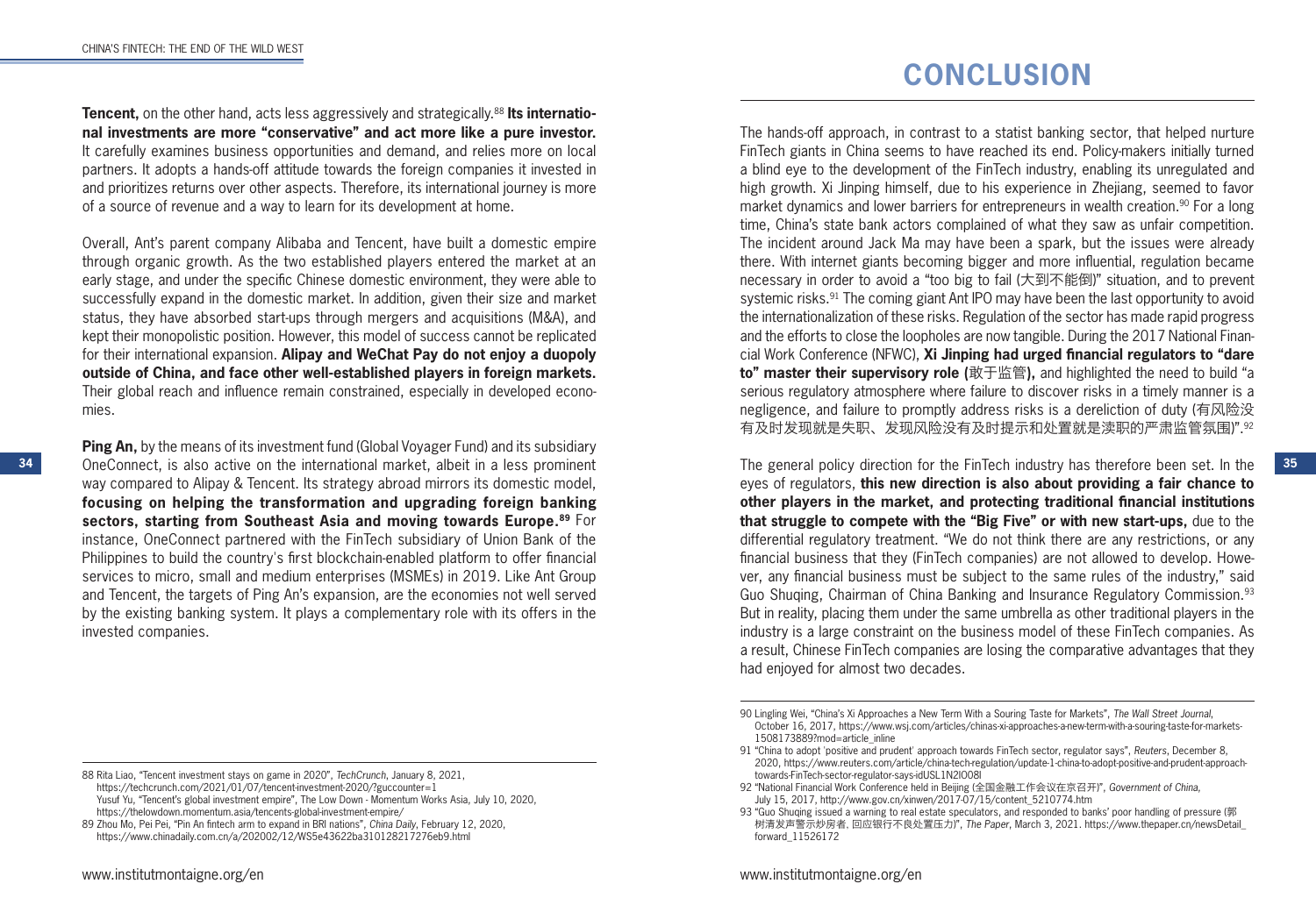Chinese FinTech companies have ambitions to "go global", despite being at the early stages of the international expansion of their business activities. **This inevitably creates some worries in Europe regarding China's growing appetite for the global financial world.** However, currently, international expansion does not seem to be in Chinese FinTech companies' priorities and their global footprint remains very limited. A few years ago, having gained confidence through their domestic success, they drew an international blueprint that aimed to replicate their domestic success abroad, counting on their breadth to challenge existing overseas FinTech competitors and to occupy space where there is no competition yet. There have been some results: Ant Group and Tencent have provided convenience abroad to their Chinese e-wallet users rather than serve locals directly. Ping An sells its financial services as "products" to foreign micro, small and medium enterprises (MSMEs). **At home, they could grow with only limited outside competition, but this is not the case in the global market.** Their actual presence in Europe remains minimal, especially compared to the relatively well-established American tech giants.

36 **36 processing, and sharing of data of European data subjects, i.e., European citizens to better sell their products and services, collecting further data that ramp up the 37 The most important policy question for Europeans to anticipate relates to the possible implications of the expansion of Chinese FinTech giants for cross-border data transfers.** The question pertains to the collection, use, storage, processing, and sharing of data of European data subjects, i.e., European citizens and residents.

Europe's regulatory efforts to safeguard personal data are distinctive. The **General Data Protection Regulation (GDPR)** entered into force in May 2018, protecting the personal data of EU citizens and residents from processing by businesses (which target them to market goods and services) regardless of the place of registration for the companies conducting these data processing activities. There are also a number of mechanisms governing – and facilitating – cross-border transfer of personal data. For instance, the EU recognizes non-EU countries' with a suitable level of data protection through adequacy agreements, which enable data flows from the EU to that third country. So far, the EU has signed such agreements with 12 countries.<sup>94</sup> Where an adequacy agreement is not achievable, there are other mechanisms, as listed in Article 46 of the GDPR. This article subjects the data to "adequate safeguards", including legal agreements, binding corporate rules, and standard contractual clauses. Notably, the EU and the US have had such an agreement, the "EU-US Privacy Shield," in place since August 2016, enabling free transfer of EU data to companies in the United States that

are certified under the framework. However, the Court of Justice of the European Union (CJEU) invalidated the framework in June 2020, "on account of invasive US surveillance programs".95 Currently, talks for an "enhanced" Privacy Shield are ongoing.

As for online platform regulations, on 15 December 2020, the European Commission published two proposals as part of its European digital strategy. The two proposals, **the Digital Services Act (DSA) and Digital Markets Act (DMA),** "set a high global benchmark for regulating digital services with clear obligations tailored to the importance of the online platforms".96 The DSA proposes rules that create greater transparency obligations for online platforms (regardless of where they are established), including granting data access to researchers in order to scrutinize how these platforms work, and revealing the algorithms used for recommendation to users. The DMA outlines a set of "do's" and "don'ts" for the daily operations of large online platforms, known as "gatekeepers", to ensure a fairer business environment.<sup>97</sup>

Looking into the operations of the main Chinese FinTech companies, as well as their parent Tech companies, it is apparent that their business models are even more data-driven than those of their global competitors. This almost leads to a self-reinforcing cycle: using customer insights gained through their extensive range of services accuracy of their analysis, and providing even more targeted products and services. **They penetrate into their customers' life, which covers almost all aspects, gathering real-time data. This is an advantage that non-Chinese companies find hard to compete with.**<sup>98</sup> It has to be noted that in the area of data protection. Chinese policy-makers and regulators are also issuing new regulations to safeguard customer data against misusage. Some of the most recent developments on this front, include the release of a draft of Personal Information Protection Law (PIPL) for public comment on October 21, 2020, and a draft of Data Security Law (DSL) for public comment on July 3, 2020.

- For more in depth analysis of the two proposals, see "Dossier : Digital Services Act", *Institut Montaigne*, September 2020, https://www.institutmontaigne.org/en/series/digital-services-act
- "Dossier : Digital Markets Act", *Institut Montaigne,* Ferbuary-March, 2021, https://www.institutmontaigne.org/dossiers/digital-markets-act

<sup>94 &</sup>quot;Adequacy decisions: How the EU determines if a non-EU country has an adequate level of data protection.", *European Commission*, https://ec.europa.eu/info/law/law-topic/data-protection/international-dimension-dataprotection/adequacy-decisions\_en

<sup>95 &</sup>quot;The CJEU judgment in the Schrems II case", *European Parliament*, July 2020, https://www.europarl.europa.eu/RegData/etudes/ATAG/2020/652073/EPRS\_ATA(2020)652073\_EN.pdf 96 "Europe fit for the Digital Age: new online rules for platforms", *European Commission*,

https://ec.europa.eu/info/strategy/priorities-2019-2024/europe-fit-digital-age/digital-services-act-ensuring-safe-andaccountable-online-environment/europe-fit-digital-age-new-online-rules-platforms\_en

<sup>97 &</sup>quot;The Digital Markets Act: ensuring fair and open digital markets", *European Commission*, https://ec.europa.eu/ info/strategy/priorities-2019-2024/europe-fit-digital-age/digital-markets-act-ensuring-fair-and-open-digital-markets\_ en#what-are-the-benefits-of-the-digital-markets-act

<sup>98</sup> For a clear account of this: François Godement, "Digital Privacy: How Can We Win the Battle?", *Institut Montaigne*, November 2019, https://www.institutmontaigne.org/en/publications/digital-privacy-how-can-we-win-battle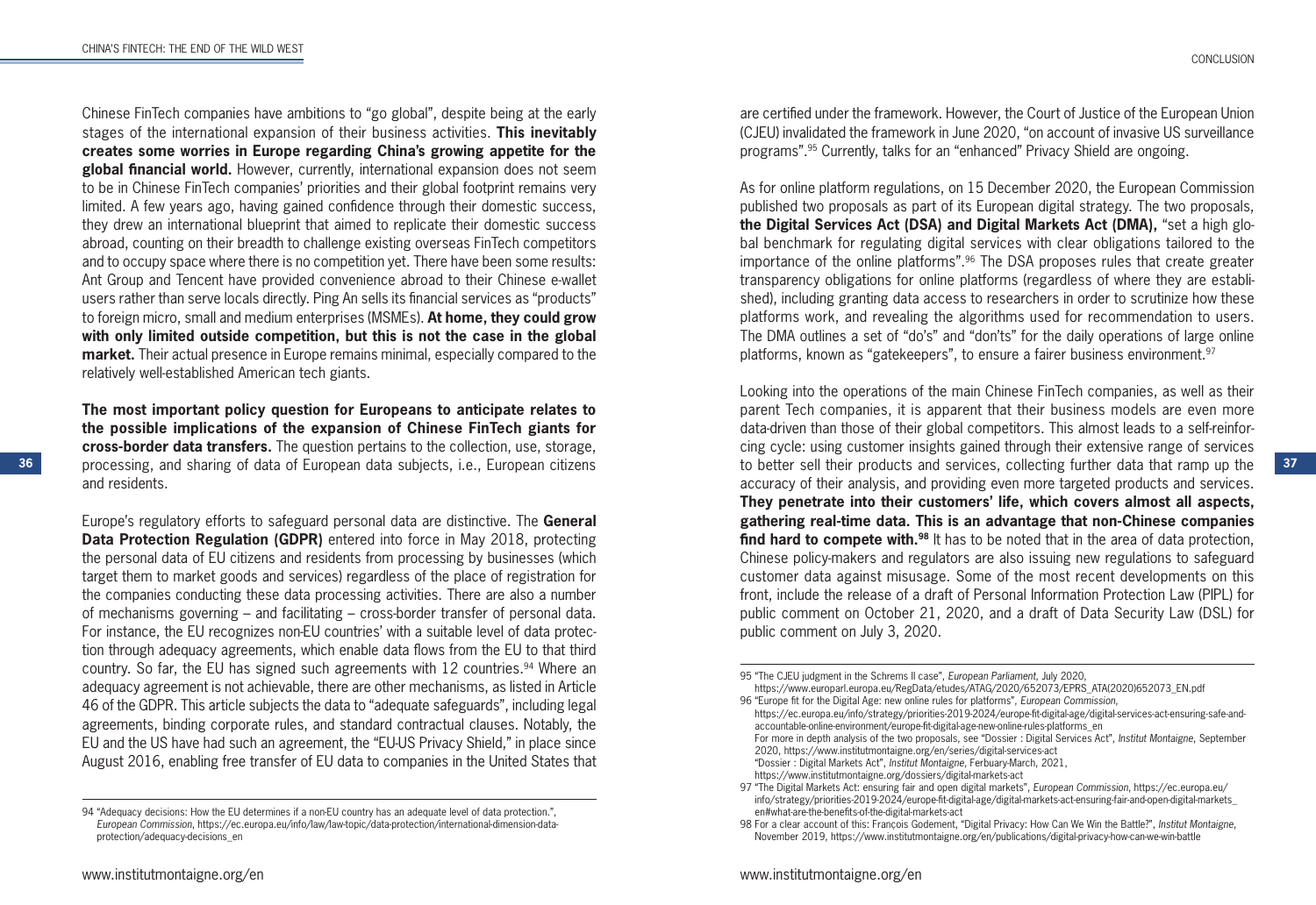Could this business model, which ensured its success in the Chinese domestic market, also provide a foundation for Chinese FinTech expansion in Europe? The arrival of Chinese FinTech companies, which built their empires based on an incomparable size and scale of data usage, raises various concerns. **These concern data privacy of users as well as the asymmetries of economic models being leveraged by Chinese companies to gain market shares.** The EU does not have an adequacy agreement with China. Chinese companies that collect and process data of EU citizens and residents are therefore subject to GDPR due to its extraterritorial effect. **The EU's own legal protection against data misuse creates a barrier for data-driven Chinese FinTech companies with an ambition to enter the European market.** The new AI regulation proposed by the European Commission on April 21 specifically lists "credit scoring denying opportunity to obtain a loan" as a form of "high-risk" AI, that is subject to strict obligations. Given that credit scoring is a key feature of Chinese FinTech platforms, the EU regulation de facto creates another layer of protection of the European markets from their expansion<sup>99</sup>. These Chinese companies are also likely going to be subject to the proposed EU Digital Services Act (DSA) and the Digital Markets Act (DMA).

**38 39** this study are likely to fall under these two new proposals should they wish to ramp Bearing in mind DMA's definition of "gatekeeper", the five FinTech giants examined in up their European expansion. Once adopted, they would be required to meet tailored asymmetric obligations if they want to offer their services in the EU, including algorithmic transparency pertaining to the recommendations provided and allowing users to access data generated during their use of the platform. They would be also restricted from engaging in a set of anti-competitive behaviors, such as self-preferencing. **In short, these regulatory proposals might prevent Chinese FinTech companies from becoming dominant players in the EU internal market.** However, the two proposals still have to be adopted. An investigation will then have to take place in order to determine whether a company qualifies as a "gatekeeper". These two hurdles – adoption and implementation –, still leave companies with time and room for maneuver.

It has to be noted that China's PIPL and DSL also have an extraterritorial reach. The PIPL covers activities outside China that harm the rights and interests of Chinese data subjects, while the DSL addresses China's national security and public interest outside its borders. **Both the EU and China develop their own regulatory toolboxes around data protection, albeit with vastly different views and practices** 

**(particularly of what constitutes national security).** Where will they draw the line between a lucrative market and the protection of values, between business and security? Should we anticipate a decoupling of digital ecosystems as a result of different data protection regimes?

Despite these limitations, the Chinese platforms still possess important assets for an international expansion in the FinTech sector. These include their **long experience in the field and the quality of the technologies built on access to limitless amounts of domestic data.** Although international expansion is not Chinese FinTech giants' top priority at the moment - as it is being hindered by both external and internal factors –, **European banking and finance would do well to prepare for this competition in the near future.**

<sup>99 &</sup>quot;Europe fit for the Digital Age: Commission proposes new rules and actions for excellence and trust in Artificial Intelligence", *European Commission*, https://ec.europa.eu/commission/presscorner/detail/en/ip\_21\_1682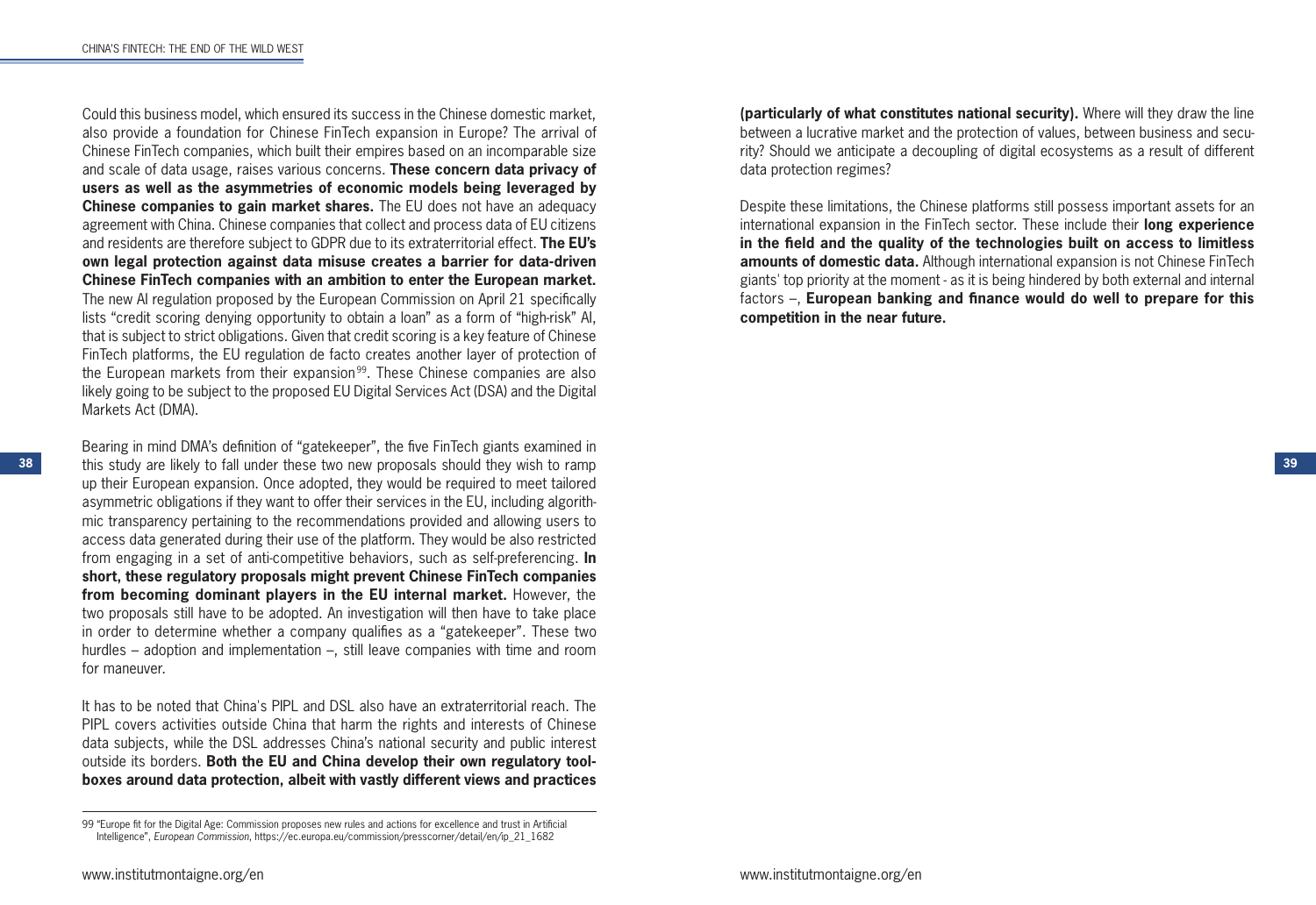# CASE STUDIES

# **Ant Group (**蚂蚁集团**)**

### **Overview**

**40**

Ant Group (蚂蚁集团) is the financial services arm of Alibaba Group (阿里巴巴集 团), the company founded by Jack Ma. It is considered as the most valuable Chinese FinTech and the leader of China's domestic FinTech market with Tencent, especially in the subfield of third-party payment platforms. **In 2019, its total revenue reached USD 18.5 billion (CNY 120.6 billion), and USD 11.1 billion (CNY 72.5 billion)** in the first half of 2020. Ant Group's digital wallet served 1.2 billion customers in 2019, a 20% increase from the previous year.<sup>100</sup> Its advantage comes from its early development into third-party payment systems, and the e-commerce dominance of its parent company Alibaba Group, which served as an incentive for users to use Alipay e-wallet. It is also the most "advanced" and ambitious in terms of international expansion although Tencent is closing the gap.

Ant Group grew out of **Alipay**, China's most successful third-party payment system, which was launched as a third-party escrow service for Taobao (淘宝) under Alibaba Group in 2004. Jack Ma spun off Alipay from Alibaba in 2011. The affiliate, Alipay financial services affiliate, was transformed into a domestic company in order to obtain the payment business license in China, causing controversies due to the ownership transfer.

The company changed its name twice since then. In 2014, Alipay was rebranded **Ant Financial Services Group** (referred as Ant Financial) to reflect its push into the financial services industry. In late June 2020, Ant Financial became **Ant Group**, known in Chinese as "Ant Technology Group (蚂蚁科技集团)", to stress its "tech" identity as domestic regulatory environment had become more hostile towards FinTech companies due to their involvement in financial industry. However, the name change is rather cosmetic. The company's claim to its tech nature based on the fact that more than half of its revenues came from technology (56.2% in 2019 and 63.4 % in the first half of 2021) does not stand. Not only because these technologies are digital finance technologies, but also because revenues from the digital payment segment occupy more than one-third of the total.

On July 20, 2020, Ant announced it was aiming for an IPO in both Hong Kong Stock exchange and China's NASDAQ-equivalent "STAR" Market in Shanghai. However, the **USD 37 billion dual listing**, which was meant to be the biggest IPO ever, was suddenly cancelled just two days before the listing in November 2020. (See Page 25 for more details about the IPO story).

# **Main Services**

### **Mobile Payments**

Ant Group has its root in **Alipay** (支付宝), the third-party mobile and online payment platform that started the company. Over time, it became a **one-stop-shop for all personal financial needs** and an app through which the users can access a range of services, not only from Alibaba Group and Ant Group, but also from third-party services.

**41**

The Alipay app also provides features such as credit card bills payment, bank account management, P2P transfer, prepaid mobile phone top-up, bus and train ticket purchase, food order, ride hailing, insurance selection and digital identification document storage.<sup>101</sup> During the Covid-19, Alipay also hosted Ant Group's health code.<sup>102</sup> In the second quarter of 2019, Alipay occupied 54.2% of the domestic market, followed by WeChat Pay (39.5%).

#### **Wealth Management**

In 2015, Ant Group launched it wealth management platform, **Ant Jubao** (蚂蚁聚 宝), selling selected financial products. Two years later, in 2017, the platform was upgraded to **Ant Fortune** (蚂蚁财富) and launched a **Fortune Account** (财富号) service platform that enables sellings of financial products of third-party financial institutions.

<sup>100 &</sup>quot;Alipay mobile wallet growth up 20% in first-half of 2019", *Payments Dive*, September 24, 2019 https://www.mobilepaymentstoday.com/news/alipay-mobile-wallet-growth-up-20-in-first-half-of-2019/

<sup>101</sup> Zen Soo, "Alipay adds digital storage feature for identification documents", *South China Morning Post*, March 7, 2017, https://www.scmp.com/tech/china-tech/article/2076792/alipay-adds-digital-storage-feature-identificationdocuments

<sup>102 &</sup>quot;People in China need a green light from Alipay app to move around", *JapanTimes*, March 24, 2020, https://www.japantimes.co.jp/news/2020/03/24/asia-pacific/china-green-light-alipay-app/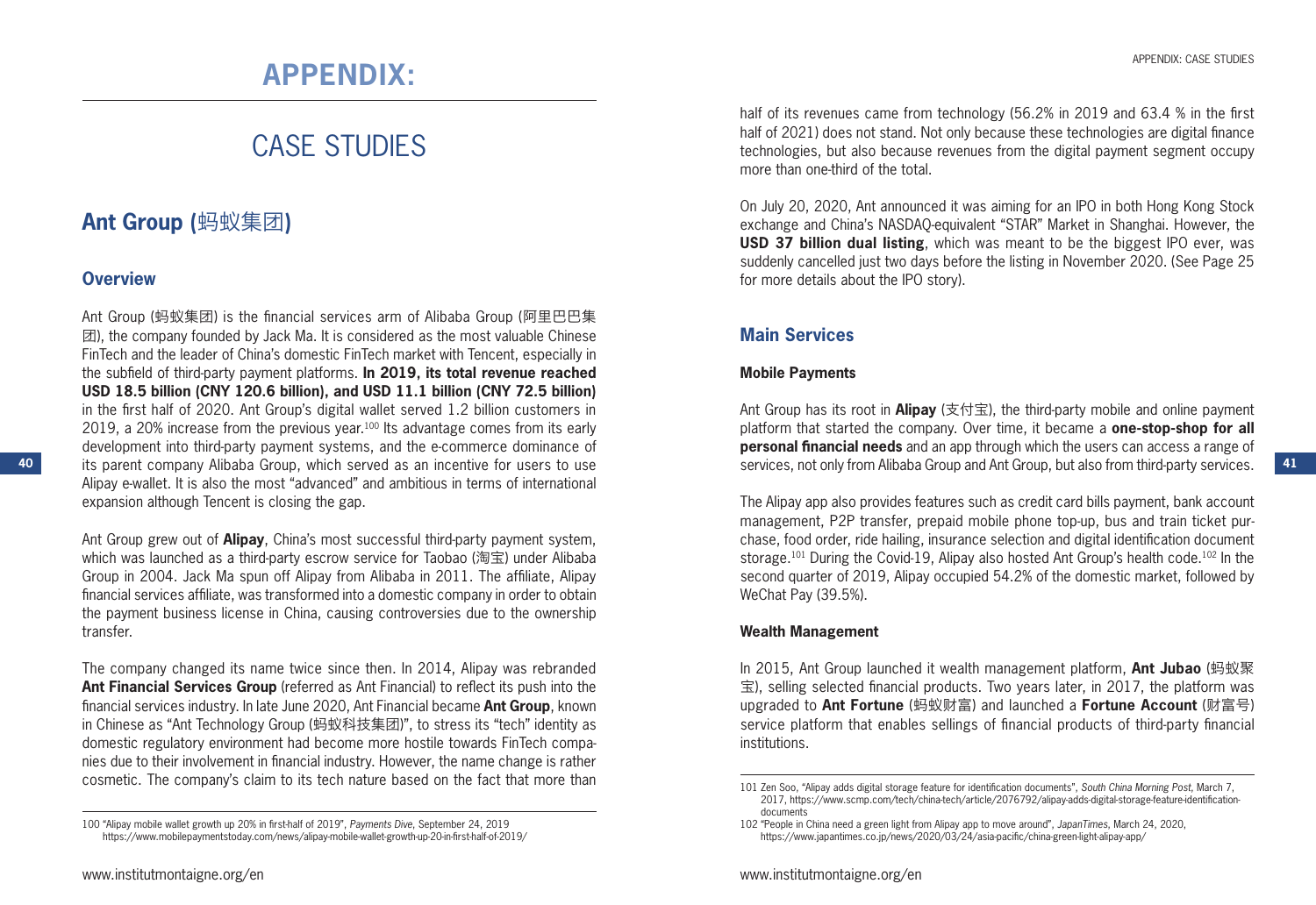Featured products on Ant Fortune includes Ant Group's own financial products, the most well-known are:

- **Yu'e Bao (**余额宝**, "leftover balance"):** a customized fund product that mainly invests in the interbank market and gives access to the stock market. It offers low interest but it has a low investment threshold - USD 0.15 (CNY 1) -, and offers an instant redemption feature, meaning that the money is available for withdrawal at any time.
- **Yuli Bao (**余利宝**):** a product similar to Yu'e Bao, which targets business customers.
- **Zhaocai Bao (**招财宝**, "attracting fortune"):** initially a P2P lending platform when launched in 2014, but later turned into a B2C platform that sells fixed-term financial products.
- **Cunjin Bao (**存金宝**, "saving gold"):** a low-threshold gold investment product with a minimum buy-in amount of USD 0.15 (CNY 1). The product value is consistent with the fluctuation of gold price, making it easy for users to understand and accept.
- **42 43** Also in 2015, the first licensed equity crowdfunding platform in China, **Antsdaq** (蚂 蚁达客) was established. The platform uses an internal system to assess potential investors based on their financial assets and income, and allows individual users to invest in selected start up companies.

### **Lending**

Ant Group's **consumer lending business** is probably the most problematic one in the eyes of regulators. It has made the process extremely simple and the funds easily accessible, which *in fine* helps to boost sales across its platforms but also leads to increased irrational spending. It is made up of two products, each of them operated by a subsidiary of Ant Group, both located in Chongqing's Liangjiang New Area, a Pilot Free Trade Zone.

• **Ant Huabei (**蚂蚁花呗**, "just spend") or Ant Credit Pay:** a consumer credit scheme that functions as a virtual credit card, offering an interest-free period of up to 41 days. Users of Alipay can set Huabei as their payment option, and make online and offline purchases via Alipay. The credit limit increases with the time based on the repayment record of users.

• **Ant Jiebei (**蚂蚁借呗**, "just borrow") or Ant Cash Now:** a consumer loan service with a loan duration of up to 12 months. The loan applications are made on Alipay, and once approved, the funds are transferred to the borrower's Alipay account. The interest rates' offers depend on the Sesame Credit score of the applicant.

The banking arm of Ant Group, **MYBank** (网商银行), focuses on serving small and micro-enterprises and farmers. It is an online bank that operates completely on the cloud and uses Big Data to determine loan amounts and terms for borrowers who often do not have much credit history. As of June 2020, MYBank has served a total of 29 million small and micro enterprises, among which 80% have never received a bank business loan before.<sup>103</sup> One of the distinctive features of MYBank is its ability to assess and provide loans to farmers in the rural areas. To do so, MYBank uses satellites to assess farmer's crops in remote rural regions to issue loans and monitor crop growth in real time to control risk.104

#### **Insurance**

Ant Group offers two main insurance products, as part of its goal to help the adoption of health insurance and life insurance products at large scale:

- **Haoyi Bao (**好医保**, "good health insurance"):** a health insurance product, which provides a range of services such as long-term healthcare, lifetime cancer medical care, etc.
- **Quanmin Bao (**全民保**, "universal insurance"):** a life insurance (pension) product with premiums as low as USD 0.15 (CNY 1). It allows a flexible investment schedule and presents the expected cash payout in real-time.

What also falls under this category is Ant Group's healthcare product called **Xianghu Bao (**相互宝**, "mutual protection")**. However, Ant Group presents it as a mutual aid program rather than an insurance product. The product allows people to pay a small monthly fee that is pooled to help cover treatment costs for members against over 100 types of critical illnesses.

Ant's insurance platform also sells insurance premiums from third-party companies.

<sup>103 &</sup>quot;The new five-year goals start to be implemented at Hu Xiaoming: Internet Commercial Banks should turn more into Tech Companies (新五年目标首次亮相胡晓明:网商银行更应是科技公司)", China Banking Association, July 1, 2020, https://www.china-cba.net/Index/showw/catid/201/id/35693

<sup>104</sup> Duan Siyu, "Ant's MYBank Uses Satellites to Assess Rural Assets to Help Farmers Get Loans", Yicai, September 25, 2020, https://www.yicaiglobal.com/news/ant-mybank-uses-satellites-to-assess-rural-assets-to-help-farmers-get-loans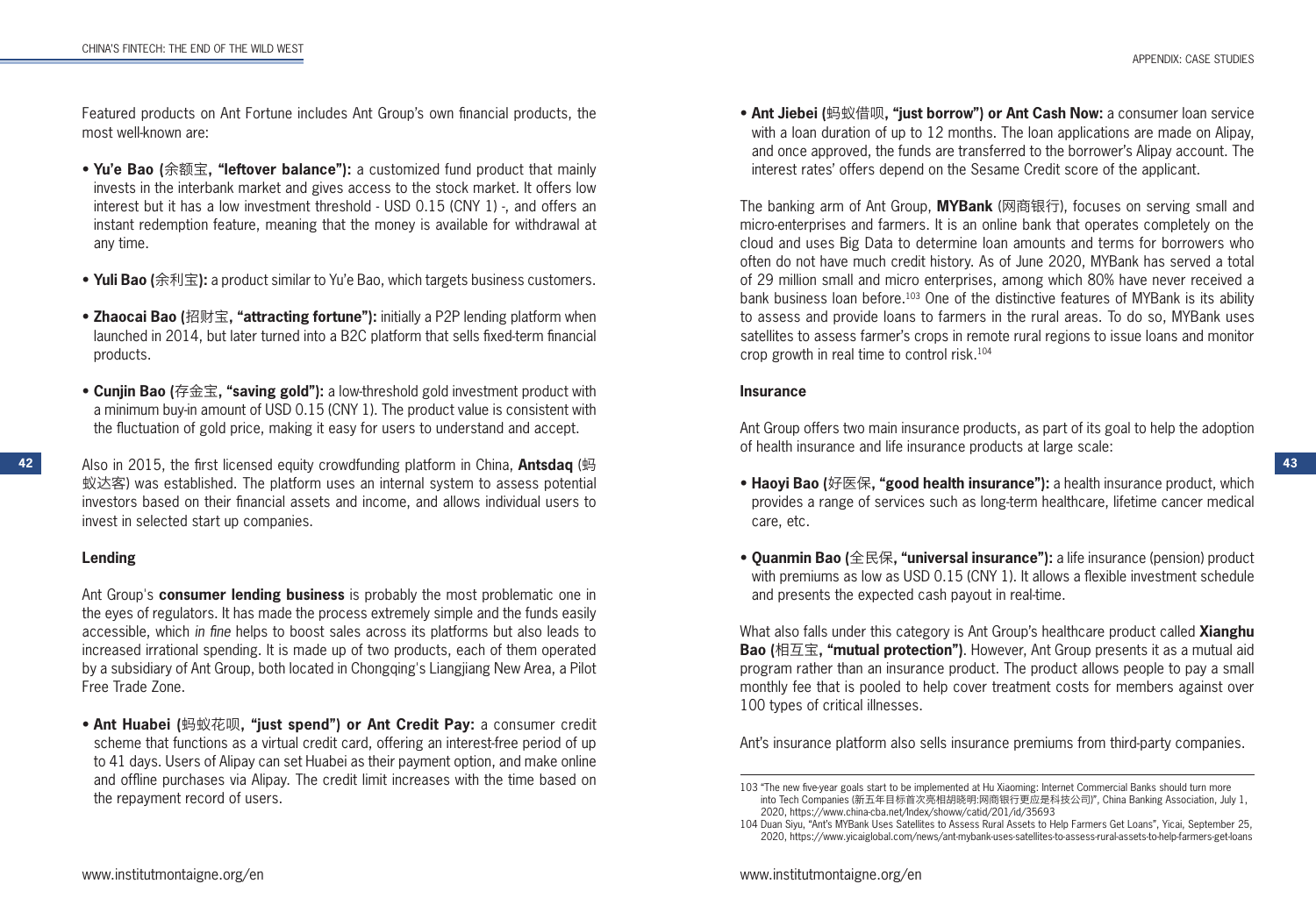#### **Credit Scoring**

**Sesame Credit (**芝麻信用**)** is a personal credit scoring application which can assess both personal and corporate creditworthiness. Embedded in Alipay, it scores user behavior on a scale going up to 950. The average user starts at 550. It supports services provided by Ant Group, based on the data collected horizontally and vertically from its other services, including social interactions and purchases on Alibaba Group websites, and payment histories using Alipay.

The more a user performs on their obligations (the timely reimbursement of Huabei or Jiebei, taking care of floating bikes services or portable charging batteries that can be rented in malls), the more their score increases. The higher the score, the higher the rewards. Hence, Sesame Credit functions similarly to a loyalty scheme. Rewards include higher loan limits, preferential treatments for credits, and, through cooperations with various entities (hospitals, companies), users can also get benefits outside the scope of Alipay's services.

### **International Expansion**

Ant Group, along with Tencent, have the most developed presence in the international FinTech market. Its international expansion focuses on developing international compatibility of its e-wallet Alipay, enabling the usage of Alipay Chinese tourists whilst abroad. In 2016, then chief executive Eric Jing of Ant Financial – as the group was then called – made 'going global' a core mission.<sup>105</sup> Hoping to replicate its success in the domestic market, he set the goal to build a **worldwide customer base of 2 billion users within ten years**, of which 60% is supposed to be from outside of China. As of June 30, 2020, Ant Group has presence in more than **200 countries and regions** in the online transactions sector through Alipay.

Ant Group's international expansion started with its investment in **India's Paytm in 2015,** when Ant Group and Alibaba acquired a stake in Paytm parent company One97 Communications. From 2015 onwards, the firm strategically invested or partnered with e-wallets and/or payment systems companies in South East Asia to develop its activities there. South East Asia has remained at the core of Ant Group's "going abroad" strategy. In December 2019, the company announced the plan to raise a USD 1 billion fund (Ant Unicorn Fund) to expand its strategic investment in emerging markets.106 On another front, in 2018, Ant Group's proposition of USD 1.2 billion for the acquisition of MoneyGram International was rejected by the U.S. government's Committee on Foreign Investment over data security concerns. The two companies then decided to cooperate through commercial agreements to work together in remittance and digital payments in China, India, the Philippines and other Asian markets, as well as in the United States.107 Ant Group has presence in mobile payment sectors through investment and partnership in **Philippines, Indonesia, Singapore, Vietnam, Malaysia, Thailand, etc.**

In Europe, Ant Group opened offices in London and Milan in 2015, partnered with Wirecard, which enabled retailers to accept Alipay's payment system.<sup>108</sup> In 2016 it signed partnership deals with Barclays in the UK, BNP Paribas in France, UniCredit in Italy and SIX Group in Switzerland.109 These partnerships enable Alipay's users to use their wallets in stores using the banks' terminals. In August 2018, it established a payment clearing center for Alipay in Luxembourg.110 In March 2019, Barclays Cards announced that its merchants would be able to receive Alipay payments.<sup>111</sup>

**44 45** while Alipay users can pay merchants using these systems. The e-wallet are ePassi & In June 2019, Ant Group entered into a partnership with six digital wallets allowing users to pay with merchants using one of the five wallets by using a QR code provided by Alipay, Pivo (Finland); Vipps (Norway); MOMO (Spain); Pagaqui (Portugal); Bluecode (Austria).112

> However, **the ambition to create a global QR code payment system by connecting all the e-wallet it has invested in, has been quietly halted in 2020**, a plan which began with its investment in India's Paytm in 2015. The IPO suspension is also a contributing factor, but not a deciding one. Even with a successful IPO, Ant Group would have **only allocated 10% of the net proceeds for its international expansion,** giving a sense of its importance in the overall strategy of the company.

https://www.finextra.com/newsarticle/33534/barclaycard-opens-up-to-alipay

<sup>105</sup> M Meng Jing, "Ant Financial targets global customers", *China Daily*, September 4, 2016, https://www.chinadaily.com.cn/china/2016-09/04/content\_26691707.htm

<sup>106</sup> Eudora Wang, "Ant Financial plans \$1bn unicorn fund for India and Southeast Asia", *Nikkei Asia*, November 28,

<sup>2019,</sup> https://asia.nikkei.com/Business/Startups/Ant-Financial-plans-1bn-unicorn-fund-for-India-and-Southeast-Asia 107 Greg Roumeliotis, "U.S. blocks MoneyGram sale to China's Ant Financial on national security concerns", *Reuters*,

January 2, 2018, https://www.reuters.com/article/us-moneygram-intl-m-a-ant-financial-idUSKBN1ER1R7 108 "Wirecard to process Alipay payments for Chinese tourists in Europe", *Fashion Network*, December 11, 2015,

https://uk.fashionnetwork.com/news/Wirecard-to-process-alipay-payments-for-chinese-tourists-in-europe,606662.html

<sup>109</sup> Angus McNeice, "Ant Financial acquires UK payments firm", China Daily, February 15, 2015, http://www.chinadaily. com.cn/a/201902/15/WS5c65bd62a3106c65c34e9695.html – note that it mayshare its office with Alibaba Group. Alipay Europe is registered in Luxembourg. https://intl.alipay.com/docs/ac/platform/qd977g

<sup>110</sup> Alipay and China UMS to set up EU hub in Luxembourg", Luxembourg for Finance, September 17, 2018, https://www.luxembourgforfinance.com/news/alipay-and-china-ums-to-set-up-eu-hub-in-luxembourg/ 111 "Barclaycard opens up to Alipay" , *Finextra*, March 14, 2019,

<sup>112</sup> Nicole Jao, "Alipay grows Europe partnership to 6 digital wallet apps with 5 million users", *Technode*, June 10, 2019, https://technode.com/2019/06/10/alipay-grows-europe-partnership-to-6-digital-wallet-apps-with-5-millionusers/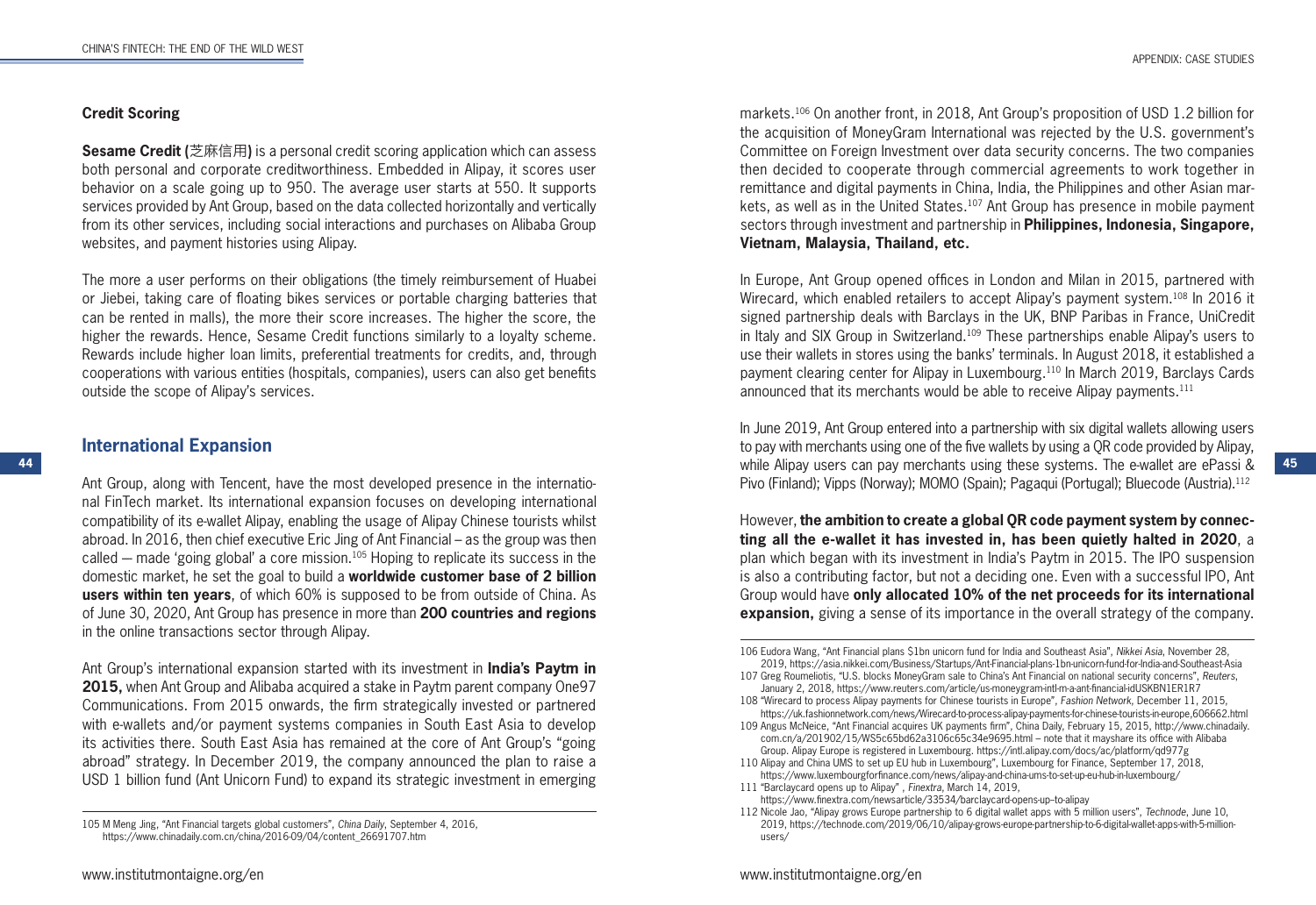Overseas operations remain as a small portion of Ant Group's revenues. According to Ant's listing prospectus, in the first half of 2020, revenues generated outside of mainland China only accounts **for 4.4% of its total revenue** and were primarily from cross-border payment services. In addition, in the twelve months ended June 30, 2020, total payments volume (TPV) transacted on Ant Group's platform in mainland China reached USD 18 trillion (CNY 118 trillion), while international TPV transacted accounted for USD 95 billion (CNY 622 billion).113 Although the Covid-19 crisis and the travel restrictions have contributed to the slow overseas increase which heavily relies on the use of payment services of Chinese tourists, data of previous years show that the growth in the previous years were also not visible. From 2017 to 2019, revenues generated outside of mainland China accounts only for 5.2%, 5% and 5.5% respectively of its total revenue.

# **Tencent (**腾讯**)**

# **Overview**

Tencent is arguably on par with Ant Group in the domestic FinTech market. While Ant Group has an advantage thanks to Alibaba's well-structured e-commerce ecosystem, Tencent compensates with the predominance of WeChat, its messaging and social media app. Tencent has not established a separate company for its financial services business like other FinTech giants. According to the company's 2020 interim report, **in the first half of 2020, its revenue reached USD 34.2 billion (CNY 223 billion), its FinTech and business services line accounted for 25% of the total with USD 8.6 billion (CNY 56.3 billion).114** Among the BATJ (Baidu, Alibaba, Tencent and JD.com), Tencent is the only giant that has not yet spun off its FinTech business.

**46 47 WeChat** was launched. It quickly became China's main messaging app, the combined Tencent was established in 1998. Its first product was an online messaging board, now known as **QQ.** During the 2000s, Tencent's main revenues came from advertising and premium QQ users. Tencent launched QQ Coins (Q币) in 2002, a virtual currency for its users to purchase virtual products on its platform.115 In 2011, Tencent's now-iconic monthly active users (MAU) of Weixin and WeChat accounted for 1.2 billion as of 30 June 2020. Tencent has a prolific investment policy and the company owns shares in a myriad of sectors ranging from video games and entertainment to the automotive industry. It is the world's largest games company in terms of revenue. In the past few years, Tencent has been trying to increase its market share through partnering with Alibaba's e-commerce competitors (including JD.com). In 2014, JD.com and Tencent formed a strategic partnership. Tencent acquired a 15% stake in JD.com, and handled over its e-commerce businesses. It should therefore be noted that the company profile below of Tencent focuses on Tencent's FinTech business activities, not on the full range of the company's business activities.

https://www.hulianmaibo.com/posts/info/17221

113 "IPO prospectus", *Ant Group Ltd.*, October 27, 2020, https://www1.hkexnews.hk/listedco/listconews/sehk/2020/1026/2020102600165.pdf

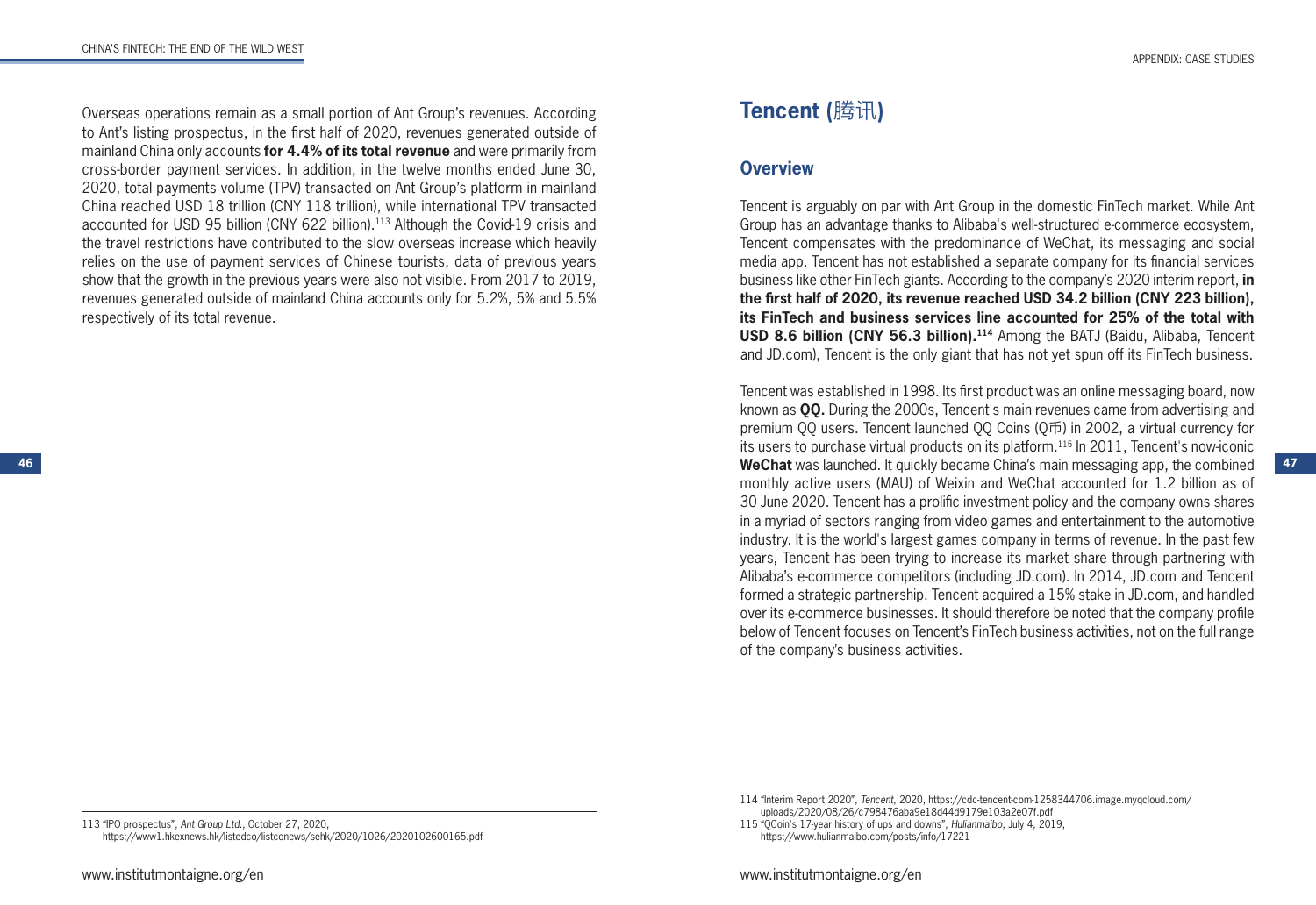# **Main Services**

#### **Mobile Payments**

Tencent owns two mobile payment platforms, both powered by **Tenpay (**财付通**):**

- **WeChat Pay (**微信支付**):** the main competitor of Ant Group's Alipay in the domestic mobile payment market. It is incorporated into WeChat, China's most popular messaging app and a platform for over a million "mini-programs" that is also owned by Tencent. In the second quarter of 2019, WeChat Pay occupied 39.5% of the market, compared to 54.2% of Alipay.116 However, WeChat Pay has more active users than Alipay.
- **QQ Wallet (QQ**钱包**):** a mobile payment service integrated into the other messaging platform of Tencent, Tencent QQ (腾讯QQ). It was established one year after WeChat Pay and targets users in tier-3 and tier-4 cities. In 2020, a mini-program enabling money transfer from WeChat to QQ account was launched to facilitate the use of QQ Wallet.

#### **Wealth Management**

**Licai Tong (**理财通**)** is Tencent's wealth management platform which is accessible via Tencent's mobile payment system (WeChat Pay and QQ Wallet) . It sells mutual-fund and fixed-term wealth management products. Among the featured products, there are:

- **Lingqian Tong (**零钱通**, "balances made smart"):** a flexible money-market mutual fund similar to Ant Group's Yu'e Bao. It allows users to earn interest from their WeChat balances. According to Licaitong's website, the platform has accumulated over 200 million registered users.
- **"Salary Wealth Management Plan" (**工资理财计划**):** a monthly saving product. It automatically transfers money into the account on a preset date and applies the compound interest formula (interest on interest).

#### APPENDIX: CASE STUDIES

### **Lending**

In the lending sector, Tencent serves both individuals and SMEs through its banking arm **WeBank (**微众银行**).** It is China's first privately-owned bank, approved in December 2014, which has no physical branches or outlets.

- **Weili Dai (**微粒贷 **"a tiny bit of loan"):** an online consumer microloan product accessible through WeChat and QQ's wallets. The product is currently "by-invitation" only, applicants do not have to provide any guarantee and documents. The application result can be obtained in under 5 seconds, and funds are unlocked in under a minute.
- **Weiye Dai (**微业贷 **"small-business loan'"):** an online micro-loan product serving SMEs.
- **Xiao'e Huaqian (**小鹅花钱**):** a virtual credit card for WeChat Pay users co-developed with a few consumer finance companies. It is currently "by-invitation" only and available to a limited number of Tencent Video users, providing a credit limit of up to USD 7663 (CNY 50,000).
- **48 49 Weiche Dai (**微车贷**),** an auto loan product, was launched in 2015 on used car sales platforms.

#### **Insurance**

Like Ant Group, Tencent offered a range of life and health insurance through its online insurance subsidiary **WeSure (**微保**).** Its products not only cover **health (**微医保**) and travel (**微出行**),** but in 2020, amid Covid-19, Tencent also introduced specific insurance products for micro-enterprises.

### **Credit Scoring**

In June 2020, **Tencent credit (**腾讯信用分**)** became available after a complicated gestation period. The principle is the same as in Alipay: develop a history of user credibility, materialized by a score up to 850 (or maybe higher, but Tencent hasn't communicated on it). For now, the best way to earn points is to borrow portable batteries and put them back in their place (a sign that you respect the equipment you borrowed – a service also available for air purifiers, for example). Currently, the system is in beta testing.<sup>117</sup>

<sup>116</sup> Anniek Bao et al, "Four Things to Know About Ant Group, Caixin Global", *Caixin*, July 21, 2020

https://www.caixinglobal.com/2020-07-21/four-things-to-know-about-ant-group-101582756.html 117 "Passe Muraille n°66", *EastIsRe*d, June 14, 2020, https://eastisred.fr/passe-muraille-n66-semaine-du-8-juin/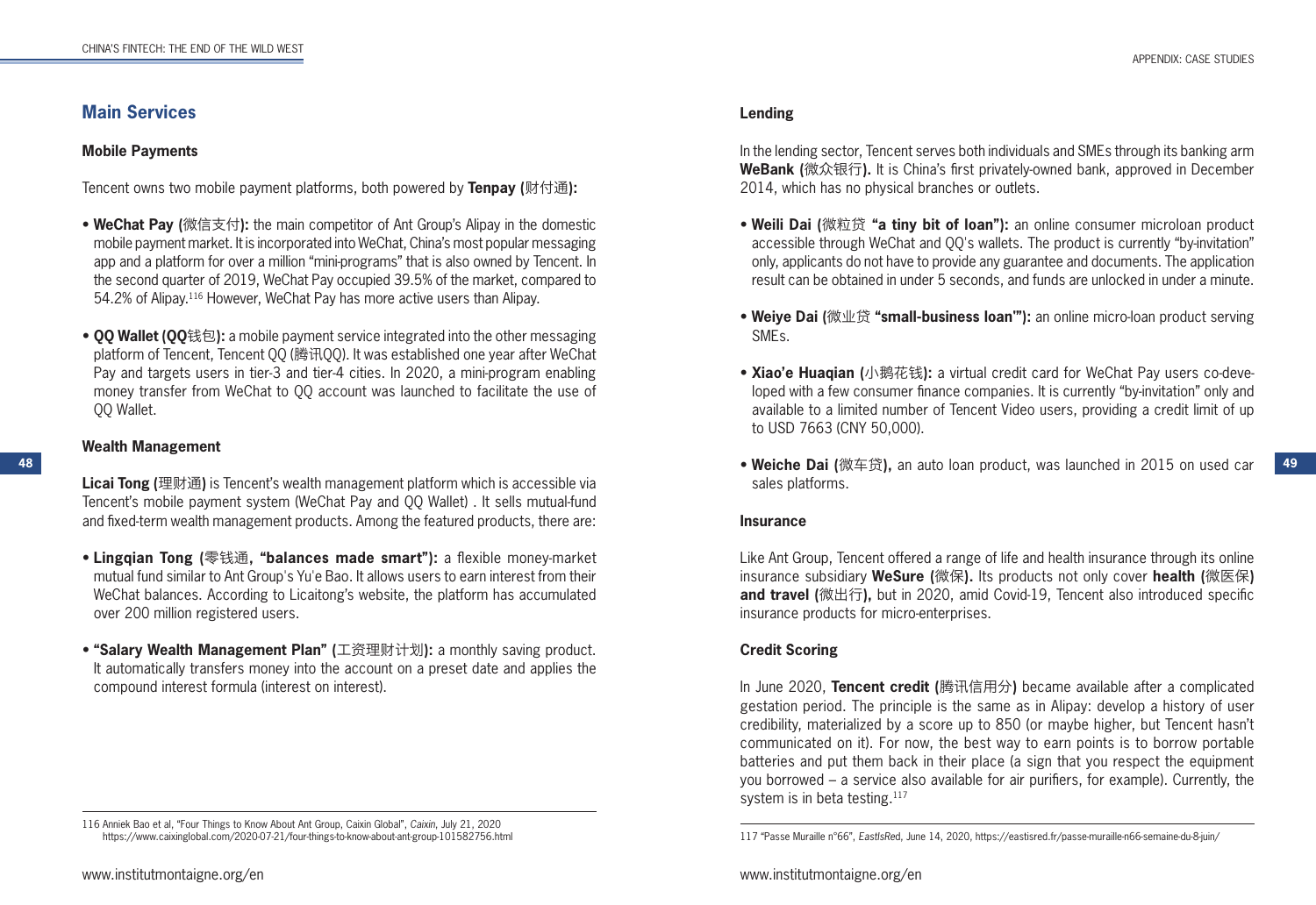# **International Expansion**

On the international scene, Tencent acts less aggressively and strategically compared to Ant Group.118 Like Ant Group, it is proactive in terms of investments and participation in foreign companies or start-ups. However, in most of the cases, its international investments are more "conservative" and reflect more the considerations of **a pure investor** than a strategy of business expansion. It carefully examines business opportunities and demand, and relies more on local partners. It adopts a hands-off attitude towards the foreign companies it invested in and prioritizes returns over other aspects. Therefore, **its international journey is more about increasing revenues and earning more experience for its further development at home.**

In January 2020, Tencent planned to invest more than USD 10 billion in Europe, with a special focus on Germany.<sup>119</sup> The investment plan is not centered on FinTech, and the current status remains unclear. Tencent has partnered with SafeCharge and Wirecard in 2017 to facilitate the use of WeChat Pay by European retailers. It also has a partnership with BNP Paribas and Natixis. In 2020, it invested in French FinTech Oonto<sup>120</sup> and Lydia.<sup>121</sup>

**50 51** which goes beyond FinTech and leverages its technology in other industries (such as For the same reason as Ant Group, Tencent's presence in South East Asia is much more significant than in Europe. It has entered the mobile payment sectors of the **Philippines, Indonesia, Singapore, Thailand, Malaysia, Vietnam, etc. through investment and partnerships.**

# **JD Technology (**京东科技**)**

### **Overview**

**JD Technology** is the financial technology arm of **JD.com,** the second most used e-commerce in China (after Taobao). As of the end of June 2020, JD Digits (as the company was known before January 2021) has provided digital solutions for over 600 financial institutions, and has served over 40 cities with its Smart City Operating System.122 **In the first half of 2020, its total revenue reached USD 1.6 billion (CNY 10.3 billion).**

Although it is the financial arm of JD.com, the company has been distancing itself from the term "finance". JD Technology was firstly established by JD.com as **JD Finance** (京东金融) in 2013. In 2018, JD Finance decided to reflect a new focus as a broader "tech" platform, altering its name to **JD Digits** (京东数字科技), which regroups both its financial services and technology solutions (smart city, AI solutions, JD animal husbandry, marketing and media, etc).<sup>123</sup> According to its own statement and interview with its personnel, the move aims at making JD Digits a "true" technology provider, the smart citybusiness).124 Such choice is rooted in Jingdong's e-commerce strategy, which relies on "heavy assets" (logistics, warehousing, etc). Such heavy investment in infrastructure allows Jingdong to gain real expertise when it comes to selling its technologies and processes to others.

**In the financial market, the company provides support to financial institutions in the design of various types of asset management products,** including exchange-traded funds (ETFs) and fund of funds (FOFs), and provides data query and credit rating services to over 1,000 institutional users. It has also helped to improve the customer acquisition ability of financial institutions. By the end of June 2020, the company had recommended to financial institutions over 2 million deposit customers and over 22 million loan customers. In addition, it has recommended more than 67 million wealth management products customers to fund companies and securities companies, and more than 45 million insurance customers to insurance companies.

<sup>118</sup> Rita Liao, "Tencent investment stays in game in 2020", *TechCrunch*, January 8, 2021, https://techcrunch.com/2021/01/07/tencent-investment-2020/?guccounter=1 Yusuf Yu, "Tencent's global investment empire", The Low Down - Momentum Works Asia, July 10, 2020, https://thelowdown.momentum.asia/tencents-global-investment-empire/

<sup>119 &</sup>quot;Tencent Plans to Invest USD\$10 Billion in Europe in 2020", *ChinaBankingNews*, December 24, 2020, http://www.chinabankingnews.com/2019/12/24/tencent-plans-to-invest-usd10-billion-in-europe-in-2020/

<sup>120</sup> Charlie Perreau, "Qonto lève 104 millions d'euros pour devenir une banque", *Journaldunet*, January 21, 2020, https://www.journaldunet.com/economie/finance/1488219-qonto-leve-104-millions-d-euros-pour-devenir-unebanque/

<sup>121</sup> Romain Dillet, "Mobile payment app Lydia raises \$45 million round led by Tencent", *TechCrunch*, January 15, 2020, https://techcrunch.com/2020/01/15/mobile-payment-app-lydia-raises-45-million-round-led-by-tencent/

<sup>122 &</sup>quot;Prospectus for Initial Public Offering of Shares and Listing on STAR Market (首次公开发行股票并在科创板上 市招股说明书)", *Jindong Technology Digits Holding Co.,* October 2020, http://www.chuangze.cn/third\_down. asp?txtid=2606

<sup>123</sup> Baidu Qiye Fact Sheet (京东数字科技控股股份有限公司):

https://xin.baidu.com/company\_detail\_99492051961156?tab=companyDevelop

<sup>124</sup> JD Digits' Shen: "It's an expensive model because it better assures quality", *Radio Financ*e, April 15, 2020, http://www.radio.finance/episodes/jd-digits-shen:-its-an-expensive-model-because-it-better-assures-quality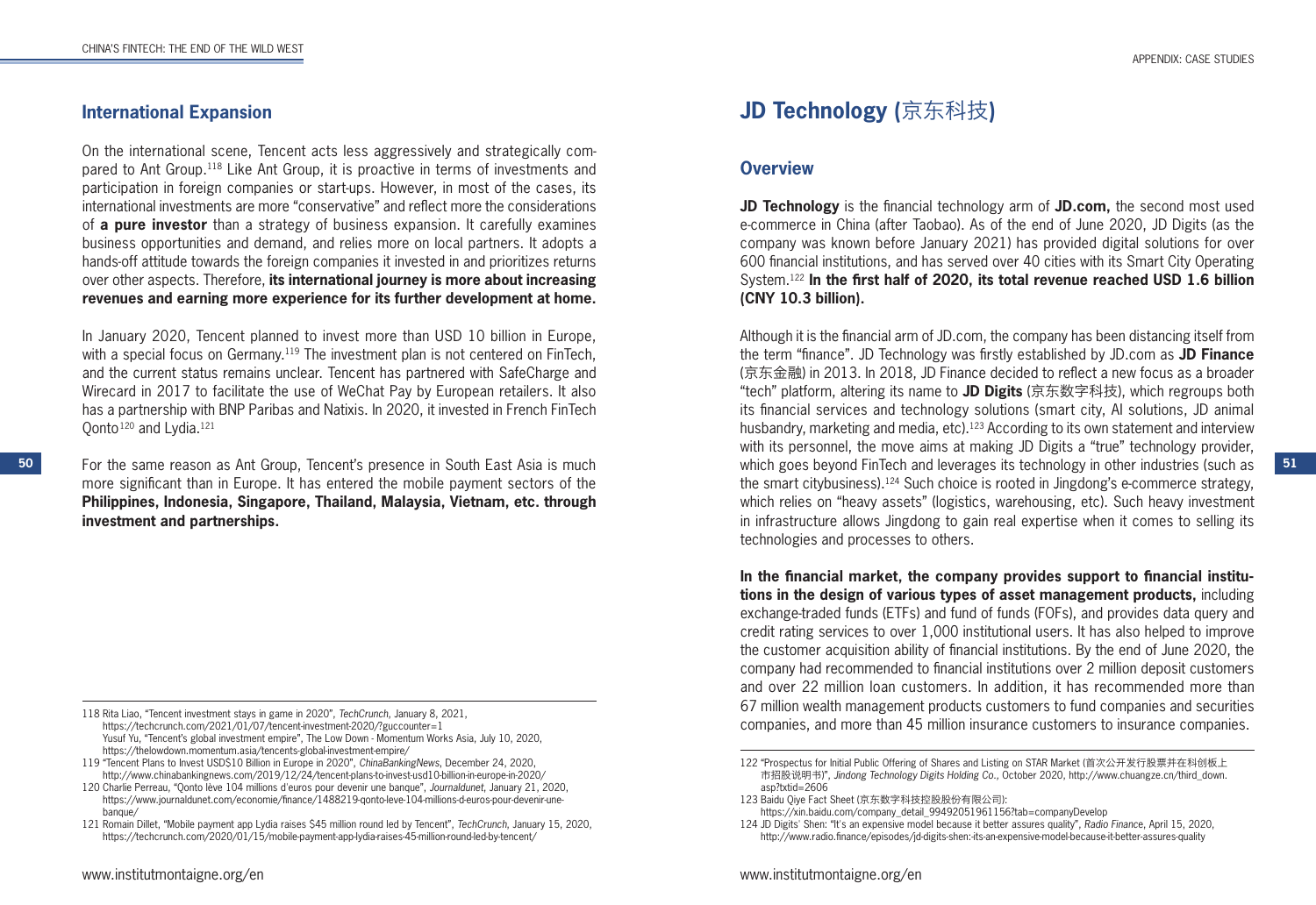Further restructuring took place in January 2021. The entity was restructured into JD Technology (京东科技), combining JD Digits with its cloud and artificial intelligence business. The move is seen as a way to dilute the share of the financial business in the company in order to bypass tougher rules.<sup>125</sup>

In July 2020, JD Digits, as it was called back then, announced it was planning for an IPO at the Shanghai Star Market and submitted the application in September 2020. However, the IPO was withdrawn by the company on March 30, 2020. **The IPO would have valued JD Digits at USD 28.3 billion (CNY 200 billion).126**

# **Main Services**

#### **Mobile Payments**

**JD Pay (**京东支付**)** was established in 2014 and serves as Jingdong's third-party payment service as well as an e-wallet. Its market share is really limited despite ranking fourth in the domestic market, accounting for only 1% in the first quarter of 2020.<sup>127</sup>

#### **Wealth Management**

- **Jingdong Xiao Jinku (**京东小金库**, "little coffers"):** JD's version of Yu'e bao, offering low interest rate and instant redemption feature.
- **Xiaobai Wealth Management (**小白理财**, "newbie wealth management"):** a platform offering fix-term wealth management products.
- **Dongjia Caifu (**东家财富**):** a wealth management platform targeting high-end customers in China.

### **Lending**

• **Jindong Baitiao (**京东白条**):** China's first internet consumer credit product, launched in February 2014.

- **Jing Baobei (**京保贝**):** a financing service for JD.com's suppliers. It uses Jingdong's own funds, and examines applications based on financial data such as purchases and sales of the suppliers.
- **Jing Xiaodai (**京小贷**):** a loan service for JD.com's suppliers. The maximum "loans" amount is around USD 770 thousand (CNY 5 million), and the funds will be transferred to Jingdong Wallet and cash will be withdrawn to the business-to-business account.

### **Credit Scoring**

**Xiaobai Credit (**小白信用**):** a credit system akin to Ant Group's "Sesame Credit" or Tencent Credit.

### **International Expansion**

**52 53** insurance, digital wealth management and Digital Marketing."129 JD Technology's international footprint is limited. In 2017, it established a joint venture, Central JD Fintech, with Thai retail giant Central Group. Two years later, the joint venture launched a financial services app, Dolfin, to promote e-wallet services in Thailand.128 The wallet offers five services: "smart transaction, digital lending, digital

<sup>125</sup> Tang Ziyi, "What You Need to Know About Ant Group's Suspended IPO and the Future of Chinese Fintech", *Caixin*, January 12, 2021, https://www.caixinglobal.com/2021-01-15/what-you-need-to-know-about-ant-groups-suspendedipo-and-the-future-of-chinese-fintech-101651386.html

<sup>126</sup> Isabelle Li, Yuan Ruiyang, "JD.com FinTech Affiliate Plans STAR Market IPO", *Caixin*, July 3, 2020, https://www.caixinglobal.com/2020-07-03/jdcom-fintech-affiliate-plans-star-market-ipo-101575413.html

<sup>127 &</sup>quot;China's Third Party Payment Market Data Release Report", *The Paper*, July 8, 2020, https://www.thepaper.cn/newsDetail\_forward\_8172917

<sup>128 &</sup>quot;JD Digits sets up overseas presence with e-wallet app in Thailand", *China Daily*, September 15, 2019, https://www.chinadaily.com.cn/a/201909/15/WS5d7dce7aa310cf3e3556b78a.html

<sup>129 &</sup>quot;Railsbank news round-up: modernising financial services in Europe", *Railsbank*, September, 2019, https://www. railsbank.com/single-post/2019/09/24/Railsbank-news-round-up-modernising-financial-services-in-Europe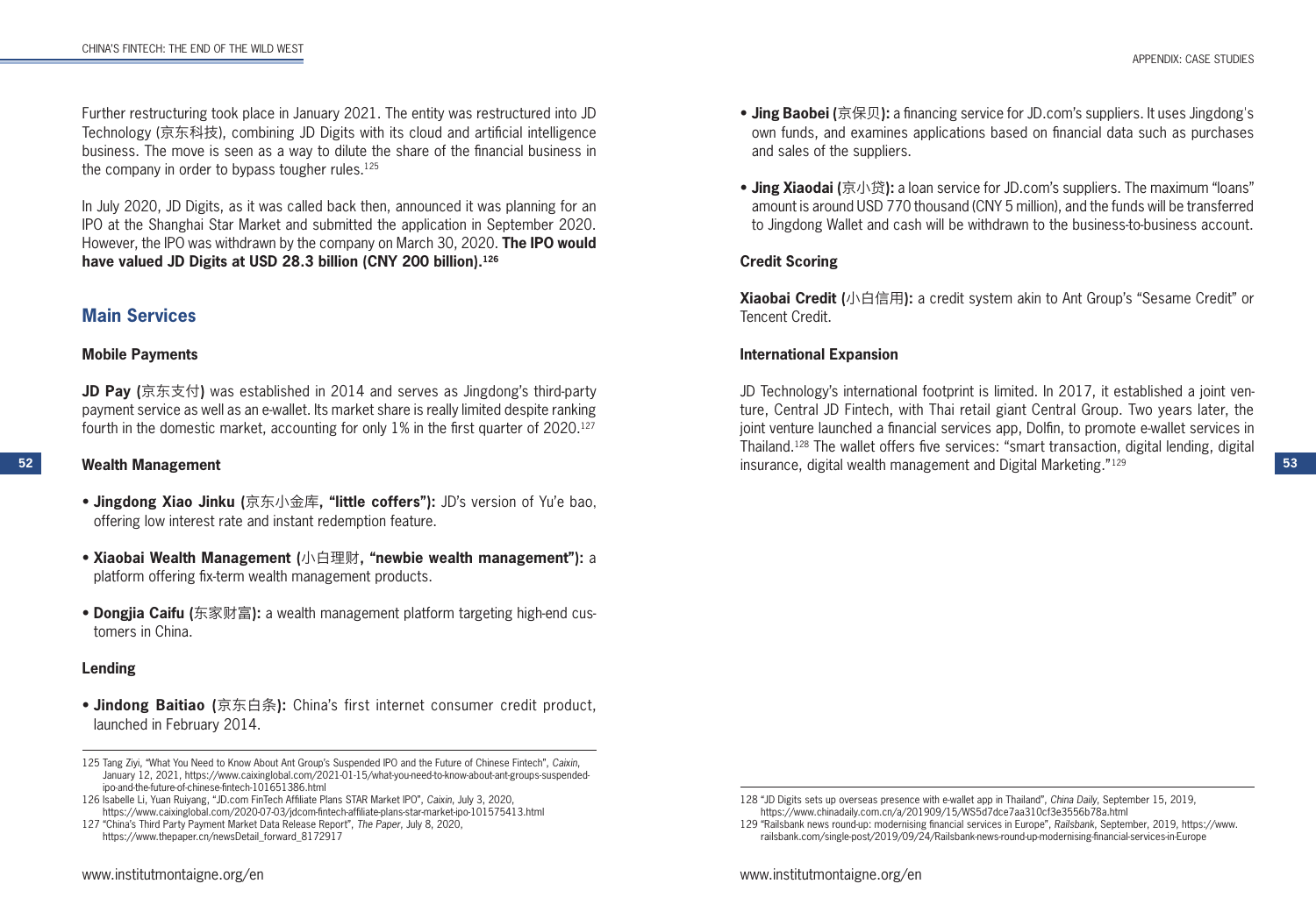# **Du Xiaoman Financial (**度小满金融**)**

# **Overview**

**Du Xiaoman Financial** is the FinTech arm of **Baidu,** the leading Chinese language Internet search provider. It was previously known as Baidu **Financial Services Group** (Baidu FSG), founded in 2015. In 2018, it was separated from Baidu and became Du Xiaoman Financial. Baidu only owns a minority stake (42%) in the company after a 2018 sale of its majority stake to American investment funds. The move, which raised USD 1.9 billion, helped Du Xiaoman raise funds to take on its rival.<sup>130</sup> However, it is important to note that since the split is relatively recent compared to Ant Group and JD Technology, some of the FinTech related services, such as the crowdfunding platform Baidu Baizhong (百度百众) and the insurance platform Baidu Bai An Insurance (百度百安), remained as part of Baidu.

Du Xiaoman Financial is one of the lesser known players in the FinTech market. Its strength is not in its wallet or payment systems, where it clearly lags behind its competitors, It could not rely on an active e-commerce platform and user base, and it has a weaker financial service foundation compared to others.

As a latecomer to the FinTech industry, it positioned itself as a **technology provider,** relying on Baidu's leading AI technology and talent advantages. The company mainly offers third-party payment, big data analytics and other technologies to established financial institutions. It focuses on establishing partnerships with institutional financial institutions and acts as a technology provider, selling its data analysis capacities and computing power and expertise. The company claims to be "consumer finance" oriented and aims to provide the aforementioned clients and partners technological expertise for their financial activities.<sup>131</sup> These corporations help offset the low user base and promote services like loans. The Baidu user base comes through search engines, which attracts regional banks without a national network.

# **Main Services**

According to Du Xiaoman Financial's website, it mainly has five services under its portfolio:

- **Du Xiaoman Umoney (**度小满有钱花**),** formerly known as **Baidu Umoney (**百度 有钱花**),** is Baidu's internet credit service brand. It provides **personal consumer credit services** using Baidu's artificial intelligence and big data. It provides a range of products, covering daily consumption, education, rental, housing credit, etc.
- **Du Xiaoman Wallet (**度小满钱包**),** formerly known as Baidu Wallet (百度钱包), is Du Xiaoman's e-wallet and third-party payment platform. Compared to Alipay or Tenpay, its e-wallet market share is quasi nonexistent. In 2018, it only had 0.27% market share.<sup>132</sup>
- **Du Xiaoman Wealth Management (**度小满理财**),** formerly known as **Baidu Wealth Management,** is the Du Xiaoman's wealth management platform which provides a diversified range of financial products.
- **54 55 Xiaoman Help Plan (**小满助力计划**),** is a poverty alleviation project announced in 2019 aiming to explore a new model of financial poverty alleviation. It offers interest-free loans to poor rural areas.
	- **Du Xiaoman Panshi (**度小满磐石**)** is an open financial technology platform built on the basis of artificial intelligence, big data, and cloud computing. It aims to provide multi-level risk control services for banks, Internet financial institutions, etc. As part of the Panshi family, there is also Du Xiaoman's personal credit rating product **Panshi Xiaomanfen (**磐石小满分**).**

# **International Expansion**

Du Xiaoman Financial almost completely focuses on the domestic market. The company's main international collaboration seems to be with Western Union, in a bid for the American company to expand on the Chinese market.<sup>133</sup>

<sup>130</sup> Rushil Dutta, "China's Baidu to sell majority of financial services unit for \$1.9 billion", *Reuters*, April 30, 2018, https://www.reuters.com/article/us-baidu-fundraising-tpg/chinas-baidu-to-sell-majority-of-financial-services-unit-for-19 billion-idUSKBN1I1048

<sup>131</sup> Adrian Ip, "Exclusive FinTech in China – Interview with Du Xiaoman (Baidu Finance)", *WCCFtech*, December 23, 2019, https://wccftech.com/exclusive-FinTech-in-china-interview-with-du-xiaoman-baidu-finance/

<sup>132</sup> Op, Cit, n°119 - Equal Ocean.

<sup>133 &</sup>quot;Western Union expands bank account payout in China via Du Xiaoman Financial", *Finextra*, January 10, 2020, https://www.finextra.com/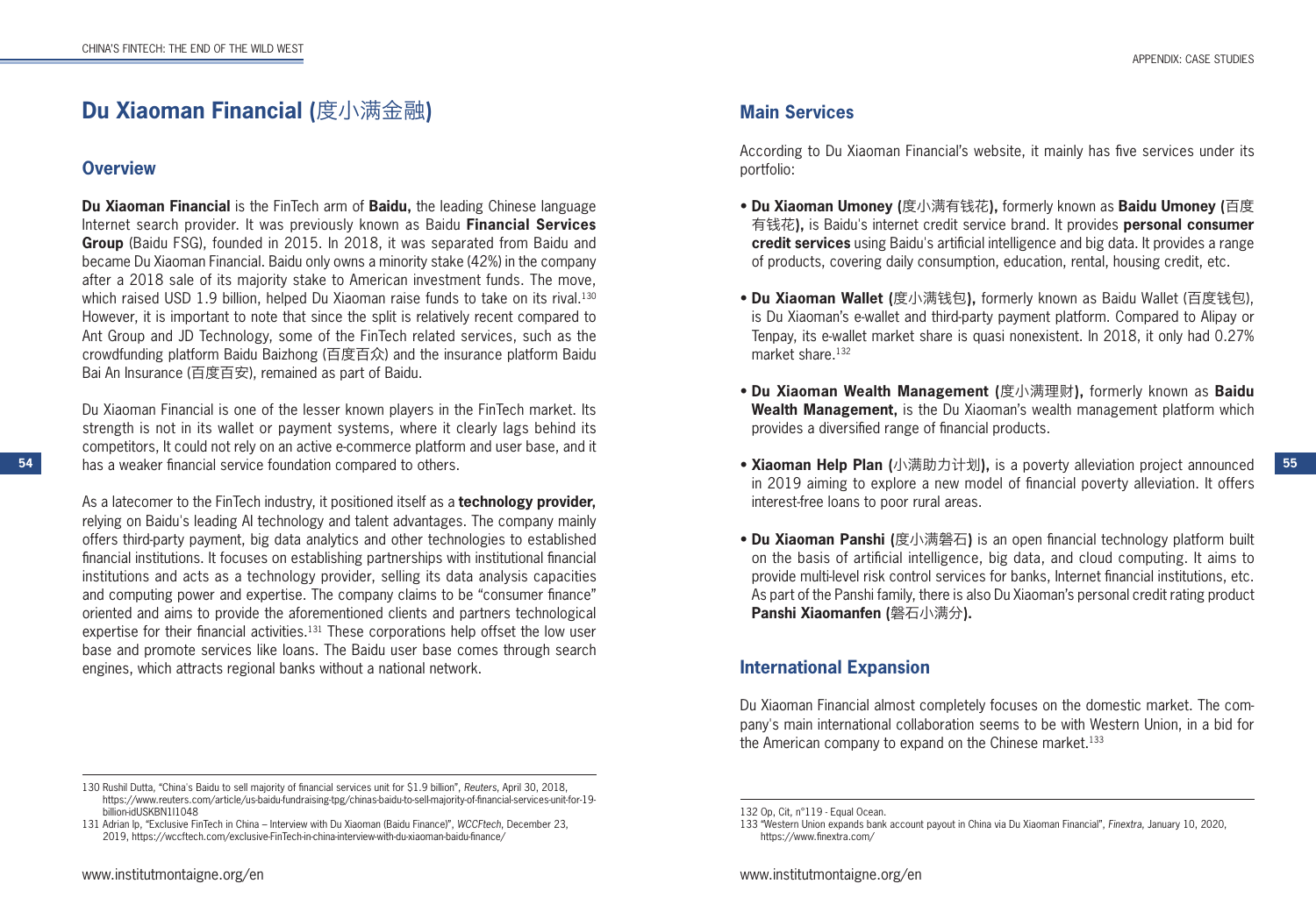# **Ping An Group (**平安集团**)**

# **Overview**

Contrary to Ant Group, Tencent, JD Financial and Du Xiaoman Financial, Ping An started as an insurance company, later expanding in other financial services.134 Ping An Group is not entirely a FinTech company nor a tech company. Ping An offers a complete technological solution ranging from retail banking, car insurance to risk management. **In 2019, the Ping An Group's revenue amounted to USD 179 billion (CNY 1169 billion), a 19.7% YoY increase.135**

**56 57** (CNY 47.4 billion) in loans at its rival banks in the first half of 2020. Ping An invests a The group, founded in 1988 and headquartered in Shenzhen, is amongst China's biggest insurers. The group's success is partly due to its investments in financial technologies and a successful diversification in banking, brokering and private equity investing. Ping An's internally developed technologies are used across the company, but also sold to its competitors, forming a significant part of the banking infrastructure in China. The cloud-computing tech of Ping An serves 630 banks and 100 insurers across China as of late 2020.136 Ping An's lending algorithms facilitated USD 7.3 billion significant amount on R&D and technology, in particular, through its subsidiaries **One-Connect (**金融壹账通**)** and **Ping An Global Voyager Fund (**平安全球领航基金**).**

- **Ping An Global Voyager Fund:** an investor in growth-stage FinTech and healthtech companies.
- **OneConnect (**金融壹账通**):** a technology-as-a-service (TaaS) platform. It is a cloudbased FinTech platform that provides specialized financial software solutions to financial institutions in China and abroad. One of its main products is a blockchain technology platform which aims to provide clients with a secure transaction system, reduce due diligence costs for SMEs and help them access trade and supply chain finance. OneConnect received a virtual banking license for its **Ping An OneConnect Bank** in Hong Kong in 2019, and is currently expanding its diversified business, including personal banking and SME banking.

Company in 2019", *PRNewswire*, February 20, 2020, https://www.prnewswire.com/news-releases/ping-an-reportssteady-yoy-growth-of-18-1-in-operating-profit-attributable-to-shareholders-of-the-parent-company-in-2019--301008431.html 136 "How Ping An, an insurer, became a fintech super-app", *The Economist*, December 3, 2020,

https://www.economist.com/finance-and-economics/2020/12/03/how-ping-an-an-insurer-became-a-fintech-super-app

In 2020, in the context of Covid-19, Ping An launched its **"Cross-border Merchant Guardian Program (**跨境商家守护计划**)"** under **"One Wallet International (**壹钱包国际**)".** One Wallet International provides cross-border merchants with one-stop services such as credit and loans, cash collection and withdrawal, VAT, and foreign exchange management.

The "cross-border merchant guardian program" is specially designed to meet the practical needs of cross-border merchants in the epidemic environment and to reduce their operational burden. Its services include covering merchant cash collection and withdrawal benefits, special financing loans, and security guards.

# **Main Services**

### **Mobile Payments**

**Ping An One Wallet (**平安壹钱包**)** ranks third in the Chinese domestic market, with a share of about 1.5%.137 It provides all-in-one wallet services to C-end users and digital solutions to B-end. By 30 June 2020, One Wallet had served a total of 280 million users and 2.1 million indwustry customers, including retail, business travel, entertainment, finance and other industries.

#### **Insurance**

Insurance business is Ping An group's historical activity. Life and health insurance accounted for 67% of the net profit of the first three quarters of 2020.<sup>138</sup>

#### **Wealth Management**

**Lufax** (陆金) is an Internet-based lending and wealth management platform and a subsidiary of Ping An. It was founded in September 2011 as a P2P lending service platform, but it has become a much broader platform over the time. After the crackdown on P2P lending, exited the P2P market in 2019 and issued no further P2P loan in 2020.

### **Lending**

**Ping An Consumer Finance (**平安消费金融公司**)** is a new unit of Ping An that

<sup>134</sup> Allen T. Cheng, "Inside Ping An's Massive Expansion", *Institutional Investor*, June 28, 2017,

https://www.institutionalinvestor.com/article/b1505qrd4nmvpx/inside-ping-ans-massive-expansion 135 "Ping An Reports Steady YoY Growth of 18.1% in Operating Profit Attributable to Shareholders of the Parent

<sup>137 &</sup>quot;China's Third Party Payment Market Data Release Report", *The Paper*, July 8, 2020,

https://www.thepaper.cn/newsDetail\_forward\_8172917

<sup>138</sup> How Ping An, an insurer, became a fintech super-app, *The Economist*, December 3, 2020, https://www.economist. com/finance-and-economics/2020/12/03/how-ping-an-an-insurer-became-a-fintech-super-app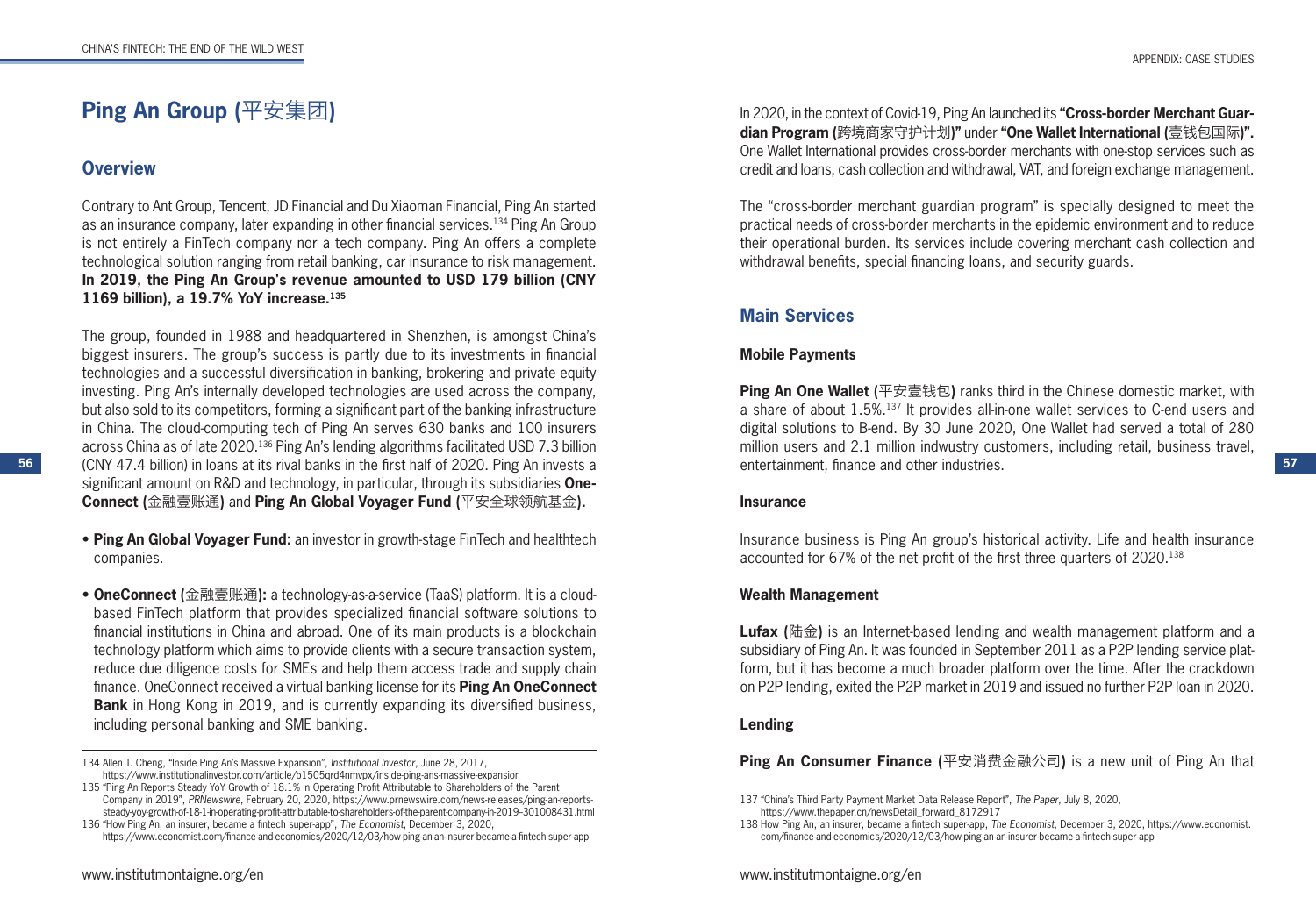received regulatory approval in April 2020. Ping An holds the largest stake (30%), and other three affiliates of Lufax hold 70% in total.139 Its goal is to provide a full range of consumer financial services to China's resident individuals/young consumers. It launched its first product **Ping An Xiao ChengHua (**平安小橙花**)** in June 2020, a personal credit loan product that offers a daily interest rate of 0.039%-0.066%

# **International Expansion**

Ping An, by the means of its FinTech and healthtech investment arm (Global Voyager Fund) and its subsidiary OneConnect, is also active on the international market, albeit in a less prominent way compared to Alipay & Tencent. Its strategy abroad mirrors its domestic model, focusing on **helping the transformation and upgrade of foreign banking sectors,** starting from Southeast Asia and moving towards Europe.<sup>140</sup> For instance, One-Connect partnered with the FinTech subsidiary of Union Bank of the Philippines to build the country's first blockchain-enabled platform to offer financial services to micro, small and medium enterprises (MSMEs) in 2019.141 In 2020, Swiss Reinsurance, the world's largest reinsurer, and OneConnect announced a partnership to bring a digital end-to-end solution (Swiss Re Smart Claims) designed to simplify and speed up motor accident claims.142

Ping An Global Voyager Fund was launched in May 2017 with an initial size of USD 1 billion, with a mission to invest in world-class FinTech and digital health capabilities. It made its debut in European market in 2018 by investing in Finleap, Europe's leading FinTech ecosystem, headquartered in Berlin. **In May 2020, Ping An announced that its Global Voyager Fund has invested approximately USD 300 million across Europe, Asia and North America.143**

Like Ant Group and Tencent, the targets of Ping An's expansion are economies not well served by their existing banking system.

- 139 "Ping An's Consumer Finance Arm Gets Nod to Open; Lufax Owns 70% Indirectly", *YiCai*, April 9, 2020, https://www.yicaiglobal.com/news/ping-an-consumer-finance-arm-gets-nod-to-open-lufax-owns-70-indirectly
- 140 Zhou Mo, Pei Pei, "Pin An fintech arm to expand in BRI nations", *China Daily*, February 12, 2020, https://www.chinadaily.com.cn/a/202002/12/WS5e43622ba310128217276eb9.html
- 141 "OneConnect partners with UnionBank's fintech subsidiary UBX to co-create Philippines' first blockchain-enabled platform for MSMEs", *PR Newswire*, July 22, 2019,https://www.prnewswire.com/news-releases/oneconnectpartners-with-unionbanks-fintech-subsidiary-ubx-to-co-create-philippines-first-blockchain-enabled-platform-formsmes-300888462.html
- 142 "Swiss Re and Ping An's OneConnect partner to offer AI and cloud-based solutions for European Motor Claims", *Swiss Re*, August 5, 2020, https://www.swissre.com/reinsurance/market-announcement-swiss-re-ping-anoneconnect-partner-offer-ai-cloud-solutions-european-motor-claims.html
- 143 "Ping An Voyager Fund Leads Investment in PlusDental to Enhance Modern Dentistry in Europe", *PR Newswire*, May 28, 2020, https://www.prnewswire.com/news-releases/ping-an-voyager-fund-leads-investment-in-plusdental-toenhance-modern-dentistry-in-europe-301067498.html

# **ACKNOWLEDGMENTS**

The study builds on insights acquired during the phase of research and interview between mid-2020 and April 2021. This exploration of China's FinTech sector would not have been possible without the help of **Pierre Sel,** who assisted in the initial research phase of the project. The author is grateful to **Mathieu Duchâtel** and **François Godement,** who have not only guided the project but also provided useful feedback.

At one stage or another, many knowledgeable experts and colleagues contributed time and ideas to this research study. The study has benefited from the exchanges and discussions with company representatives and government officials. The author wishes to express her gratitude in particular to **Philippe Aguignier, Éric Chaney, Théophile Lenoir** and **Meeta Tarani,** who have provided stimulating comments and information during this project.

Finally, the author owes much to the time and assistance provided by **Claire Lemoine,**  and a number of colleagues at Institut Montaigne: **Victor Poirier** for his advice at different stages, **Nowmay Opalinski,** for his assistance in finalizing the publication, and **the institute's Communications Team,** for presenting you this study.

> **The opinions expressed in this study are not necessarily those of the above-mentioned persons or of the institutions that they represent.**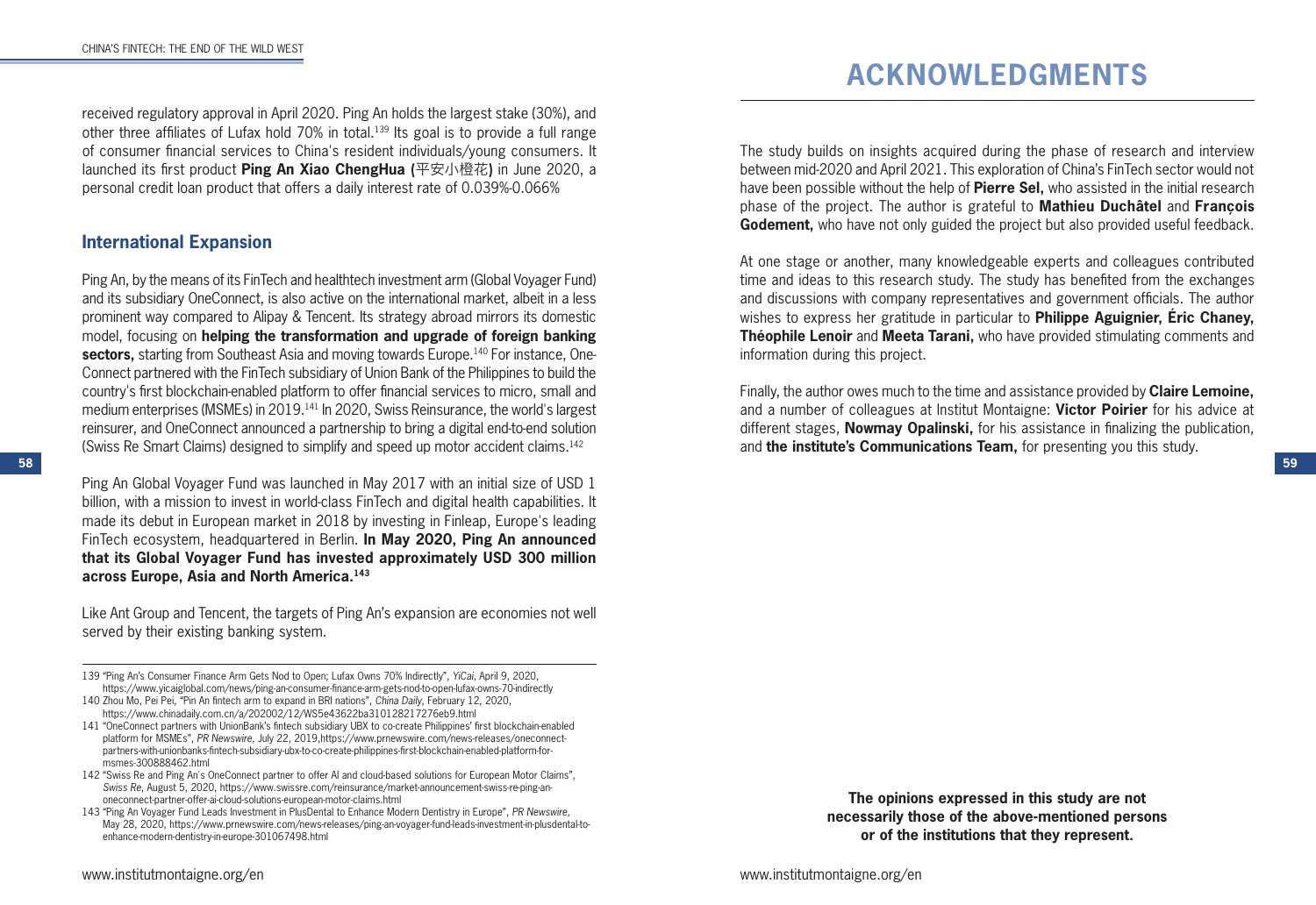**61**

# **OUR PREVIOUS PUBLICATIONS**

- State-backed Information Manipulation: The French Node (February 2021)
- Rethinking our Defense in the Face of 21<sup>st</sup> Century Crises (February 2021)
- China Trends #8 Military Options for Xi's Strategic Ambitions (January 2021)
- Wins and Losses in the EU-China Investment Agreement (CAI) (January 2021)
- The Weak Links in China's Drive for Semiconductors (January 2021)
- Promoting a European China Policy France and Germany Together (December 2020)
- China Trends #7 The shrinking margins for debate (October 2020)
- Trump or Biden: Rebuilding the Transatlantic Relationship (October 2020)
- Responsible Capitalism: An Opportunity For Europe (September 2020)
- Information Manipulations Around Covid-19: France Under Attack (July 2020)
- The Carbon Dividend: Europe's Winning Card (June 2020)
- Transatlantic Trends 2020 (June 2020)
- Covid-19 the Clarifier: The Impact of the Virus on France's Foreign Policy (June 2020)
- Europe's Pushback on China (June 2020)
- Seine-Saint-Denis: A French Suburb's Quest for Employment and Inclusion (May 2020)
- French Youth: Online and Exposed (April 2020)
- Fighting Covid-19: East Asian Responses to the Pandemic (April 2020)
- Algorithms: Please Mind the Bias! (March 2020)
- Space: Will Europe Awaken? (February 2020)
- Bright Perspectives for Solar Power in Africa? (January 2020)
- Digital Privacy: How Can We Win the Battle? (December 2019)
- Europe-Africa: A Special Partnership (July 2019)
- Europe and 5G: the Huawei Case part 2 (June 2019)
- 5G in Europe: Time to Change Gear! part 1 (May 2019)
- Media Polarization "à la française"? (May 2019)
- Faces of France The Barometer of Territories 2019 (February 2019)
- Saving the Right to Asylum (October 2018)
- The UK-France Defence and Security Relationship: How to Improve Cooperation (December 2018)
- The Islamist Factory (September 2018)
- The Demographic Challenge: Myths and Realities (July 2018)
- Space: Will Europe Strike Back? (December 2017)
- Justice: Get Digital (December 2017)
- Ready for Today's Africa? (September 2017)
- A New Strategy for France in a New Arab World (August 2017)
- Digital and Higher Education: Stay Connected! (June 2017)
- Syria: to End a Never-Ending War (June 2017)
- Energy: Putting Climate First (June 2017)
- What Role for Cars in Tomorrow's World? (June 2017)
- The Europe We Need (March 2017)
	- The Circular Economy: Reconciling Economic Growth with the Environment (December 2016)
	- A French Islam is Possible (September 2016)
	- Rebuilding France's National Security (September 2016)
	- Religious Discrimination in Access to Employment: a Reality (October 2015)

For previous publications, see our website: **www.institutmontaigne.org/en**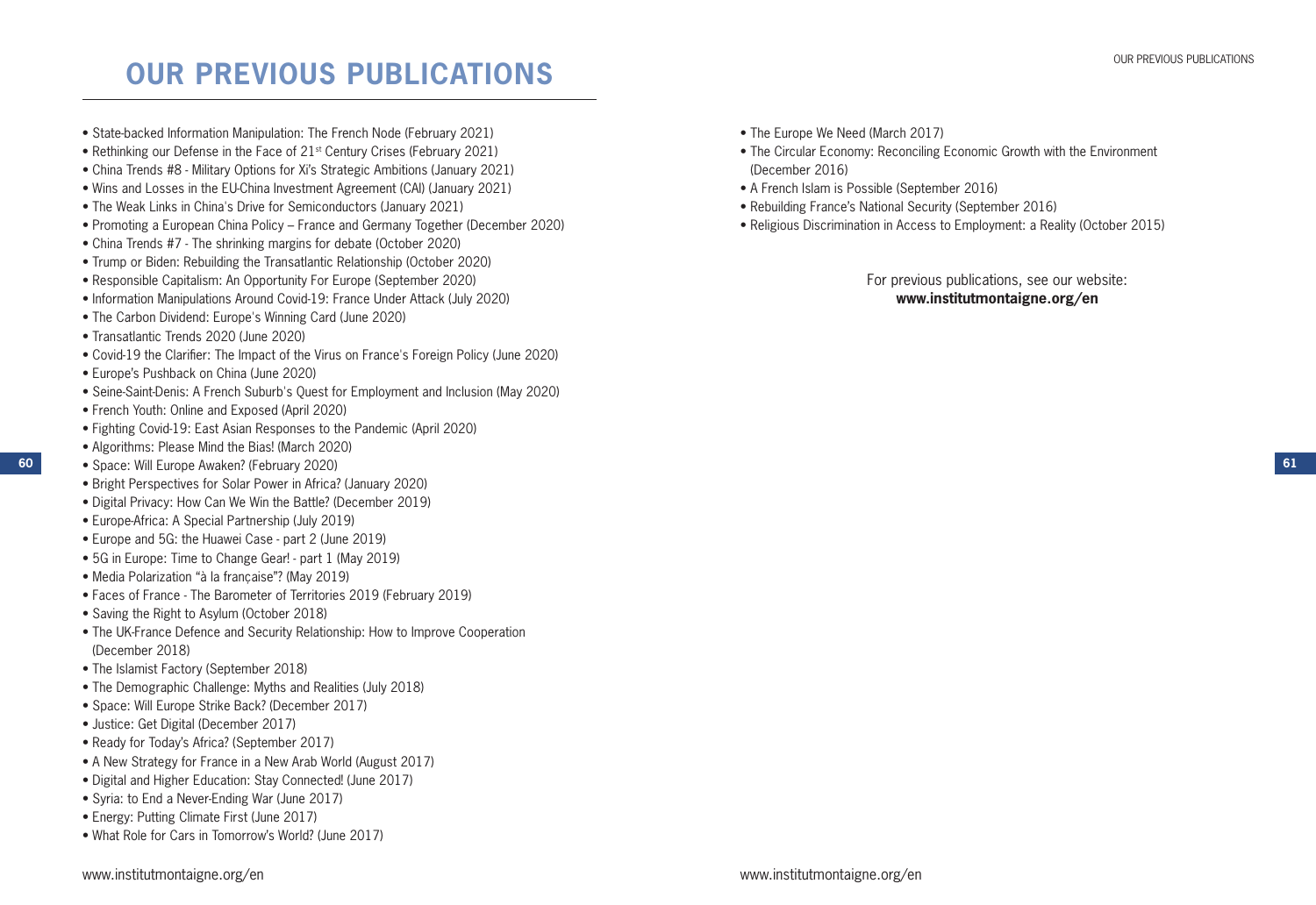# **INSTITUT MONTAIGNE**

M

**62 63** ABB FRANCE ABBVIE ACCENTURE ACCURACY ACTIVEO ADIT ADVANCY AIR FRANCE - KLM AIR LIQUIDE AIRBUS ALKEN ASSET MANAGEMENT ALLEN & OVERY ALLIANZ ALVAREZ & MARSAL FRANCE AMAZON AMBER CAPITAL AMUNDI ANTIN INFRASTRUCTURE PARTNERS ARCHERY STRATEGY CONSULTING ARCHIMED ARDIAN ASTORG ASTRAZENECA AUGUST DEBOUZY AVRIL AXA BAKER & MCKENZIE BEARINGPOINT BESSÉ BNP PARIBAS BOLLORÉ BOUYGUES BROUSSE VERGEZ BRUNSWICK CAISSE DES DÉPÔTS CANDRIAM CAPGEMINI CAPITAL GROUP CAREIT ASSET ET PROPERTY MANAGEMENT CARREFOUR CASINO CHUBB CIS CISCO SYSTEMS FRANCE CLUB TOP 20 CMA CGM CNP ASSURANCES COHEN AMIR-ASLANI

# **INSTITUT MONTAIGNE**

# M

COMPAGNIE PLASTIC OMNIUM CONSEIL SUPÉRIEUR DU NOTARIAT CORRÈZE & ZAMBÈZE CRÉDIT AGRICOLE D'ANGELIN &CO.LTD DASSAULT SYSTÈMES DE PARDIEU BROCAS MAFFEI DENTSU AEGIS NETWORK DOCTOLIB DRIVE INNOVATION INSIGHT - DII ECL GROUP EDENRED EDF EDHEC BUSINESS SCHOOL EDWARDS LIFESCIENCES ELSAN ENEDIS ENGIE EQUANCY EQT ESL & NETWORK ETHIQUE & DÉVELOPPEMENT EUROGROUP CONSULTING FIVES FONCIA GROUPE FONCIÈRE INEA GALILEO GLOBAL EDUCATION GETLINK GIDE LOYRETTE NOUEL GOOGLE GRAS SAVOYE GROUPAMA GROUPE EDMOND DE ROTHSCHILD GROUPE M6 GROUPE ORANGE HAMEUR ET CIE HENNER HSBC CONTINENTAL EUROPE IBM FRANCE IFPASS ING BANK FRANCE INKARN INSTITUT MÉRIEUX INTERNATIONAL SOS INTERPARFUMS IONIS EDUCATION GROUP ISRP IZIWORK JEANTET ASSOCIÉS

CORPORATE MEMBERS CORPORATE MEMBERS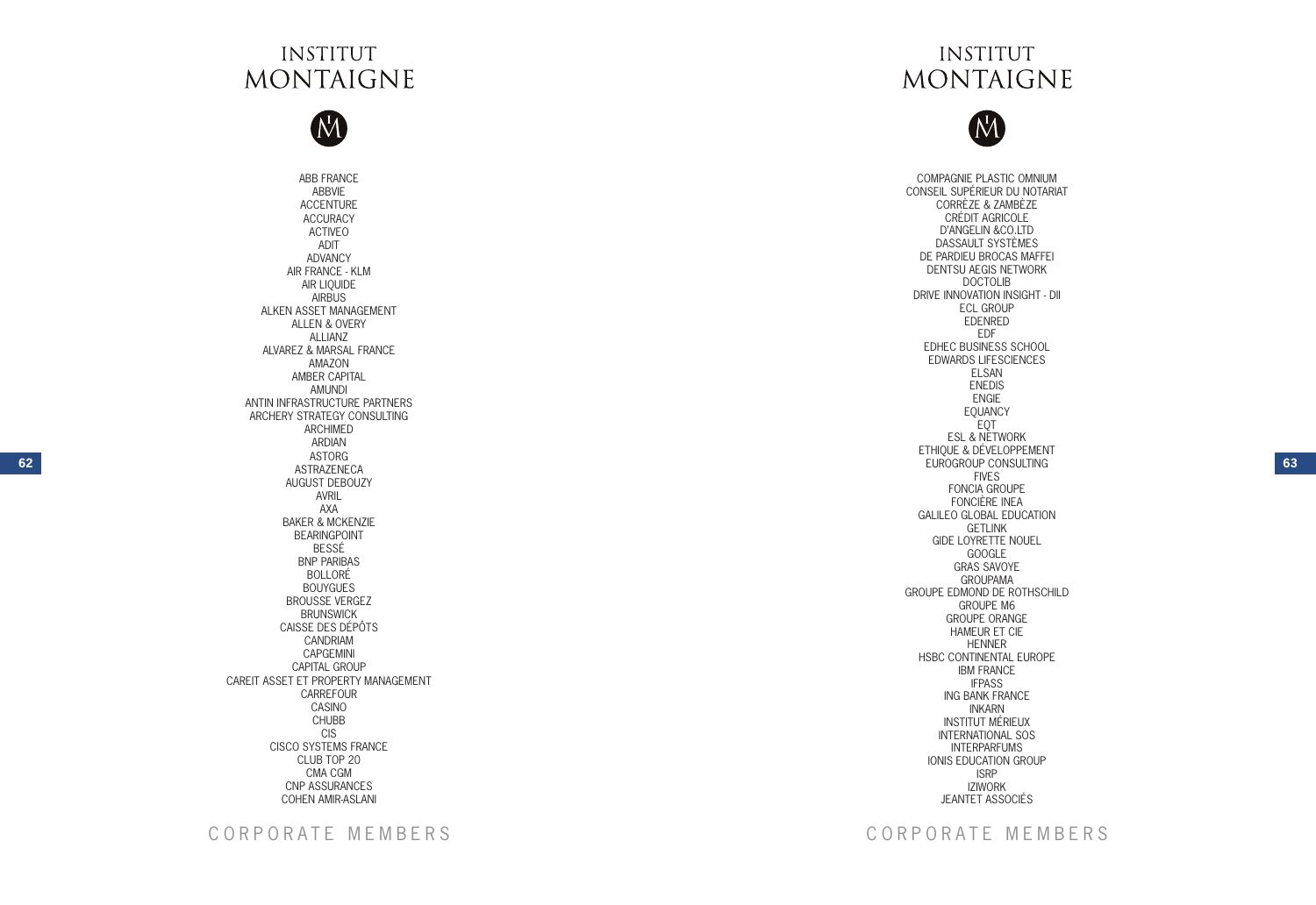# **INSTITUT MONTAIGNE**

M

JOLT CAPITAL KANTAR KATALYSE KEARNEY KEDGE BUSINESS SCHOOL KKR KPMG S.A. LA BANQUE POSTALE LA COMPAGNIE FRUITIÈRE LINEDATA SERVICES LINKEDIN LIVANOVA L'ORÉAL LOXAM LVMH - MOËT-HENNESSY - LOUIS VUITTON M.CHARRAIRE MACSF MALAKOFF HUMANIS MAREMMA MAZARS MCKINSEY & COMPANY FRANCE MÉDIA-PARTICIPATIONS MEDIOBANCA MERCER MERIDIAM MICHELIN MICROSOFT FRANCE MITSUBISHI FRANCE S.A.S MOELIS & COMPANY NATIXIS NEHS NESTLÉ NEXITY ODDO BHF ONDRA PARTNERS ONEPOINT ONET OPTIGESTION ORANO ORTEC GROUP OWKIN PAI PARTNERS PERGAMON POLYTANE PRODWARE PRUDENTIA CAPITAL PWC FRANCE & MAGHREB RAISE

# **INSTITUT MONTAIGNE**

# M

**64 EXECONSTRUCTEUR 65 CONSTRUCTEUR 65** RAMSAY GÉNÉRALE DE SANTÉ RANDSTAD RATP RELX GROUP RENAULT REXEL RICOL LASTEYRIE CORPORATE FINANCE RIVOLIER ROCHE ROLAND BERGER ROTHSCHILD MARTIN MAUREL SAFRAN SANOFI SAP FRANCE SCHNEIDER ELECTRIC SERVIER SGS SIA PARTNERS SIACI SAINT HONORÉ SIEMENS SIEMENS ENERGY SIER CONSTRUCTEUR SNCF SNCF RÉSEAU SODEXO SPVIE STAN SUEZ **SYSTEMIS** TALAN TECNET PARTICIPATIONS SARL TEREGA THE BOSTON CONSULTING GROUP TILDER TOTALENERGIES UBS FRANCE VEOLIA VERLINGUE VINCI VIVENDI WAKAM WAVESTONE WAZE WENDEL WILLIS TOWERS WATSON WORDAPPEAL ZURICH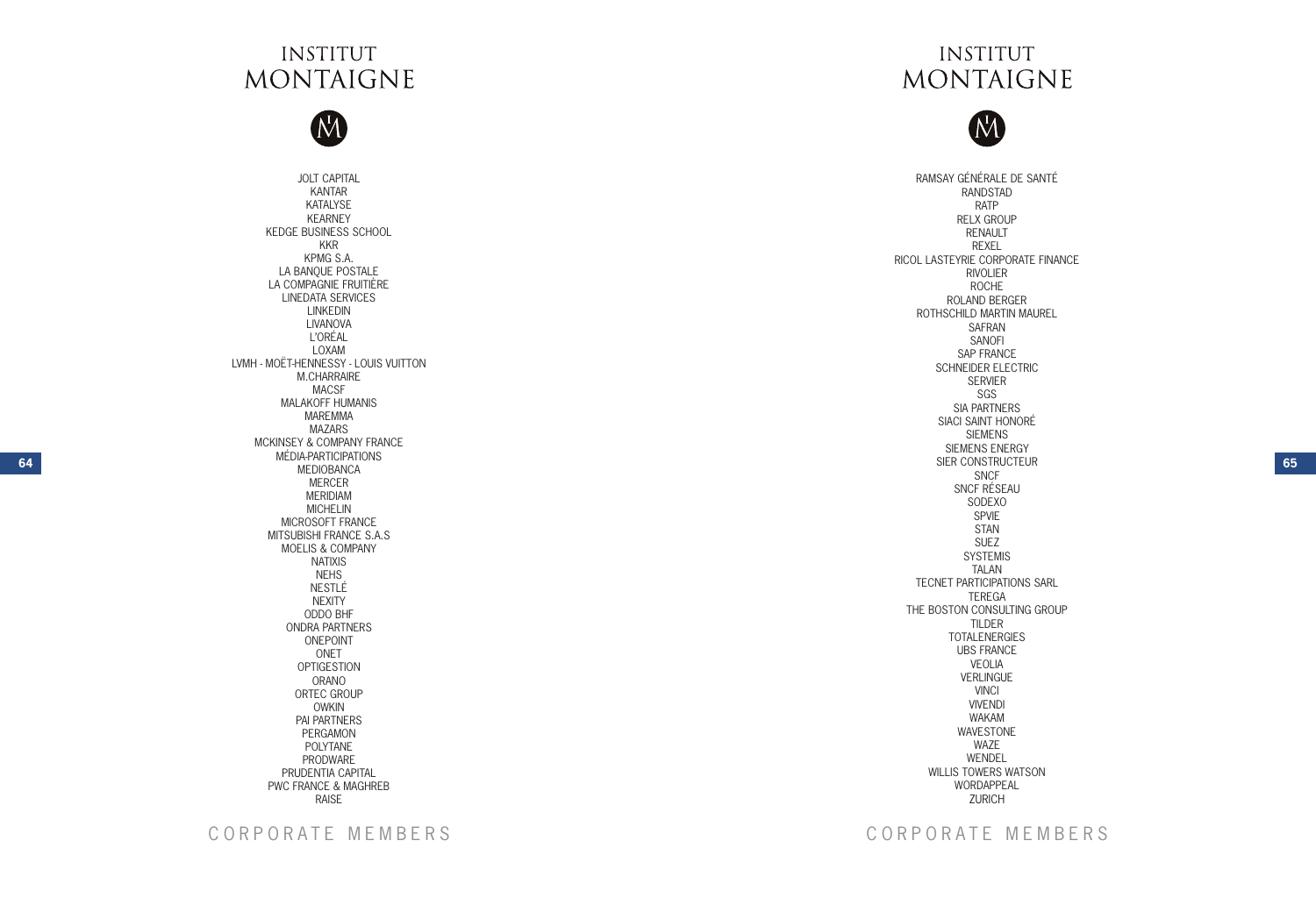

**NA** 

**BOARD OF DIRECTORS**

**CHAIRMAN Henri de Castries** Chairman, Institut Montaigne

#### **MEMBERS OF THE BOARD**

**David Azéma** Partner, Perella Weinberg Partners **Emmanuelle Barbara** Senior Partner, August Debouzy **Marguerite Bérard** Head of French Retail Banking, BNP Paribas **Jean-Pierre Clamadieu** Chairman of the Board of Directors, ENGIE **Marwan Lahoud** Executive Chairman and Managing Director, ACE Capital Partners **Fleur Pellerin** CEO, Korelya Capital **Natalie Rastoin** President, Polytane; Senior Advisor, WPP **René Ricol** President, Ricol Lasteyrie **Jean-Dominique Senard** Chairman of the Board of Directors, Groupe Renault **Arnaud Vaissié** Chairman and CEO, International SOS **Natacha Valla** Economist; Dean of Sciences Po's School of Management and Innovation **Florence Verzelen** Executive Vice President, Dassault Systèmes **Philippe Wahl** Chairman and CEO, Le Groupe La Poste

#### **HONORARY CHAIRMAN**

**Claude Bébéar** Founder and Honorary Chairman, AXA

**Imprimé en France Dépôt légal : avril 2021 ISSN : 1771-6756 Achevé d'imprimer en avril 2021**

Cover picture © Chesky / www.shutterstock.com